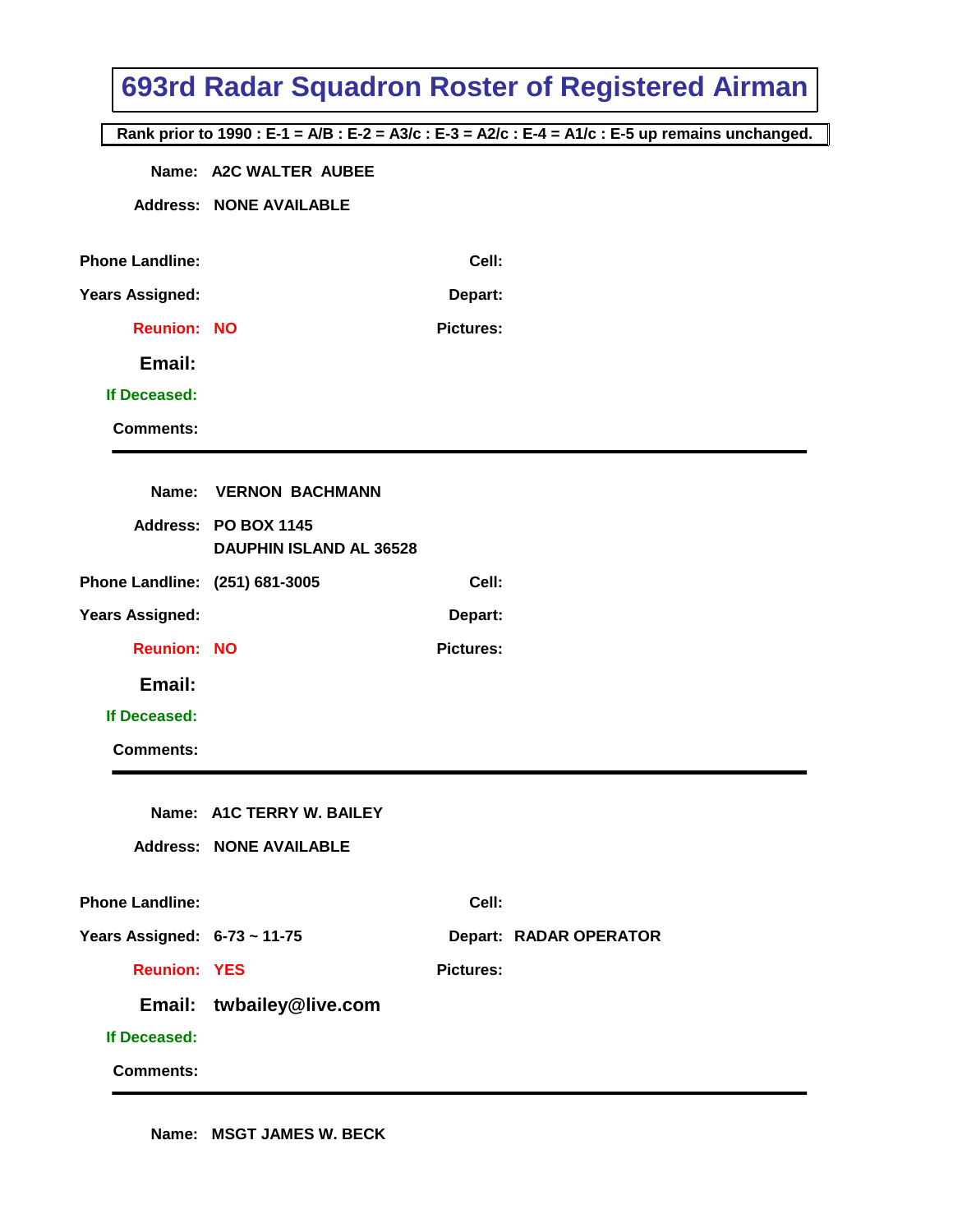| <b>Phone Landline:</b>           |                                                                       | Cell:            |                                                                                        |
|----------------------------------|-----------------------------------------------------------------------|------------------|----------------------------------------------------------------------------------------|
| Years Assigned: $7-73 \sim 8-75$ |                                                                       |                  | <b>Depart: RADAR OPS TRAINING</b>                                                      |
| <b>Reunion: YES</b>              |                                                                       | <b>Pictures:</b> |                                                                                        |
|                                  | Email: jwb35@aol.com                                                  |                  |                                                                                        |
| If Deceased:                     |                                                                       |                  |                                                                                        |
| <b>Comments:</b>                 |                                                                       |                  |                                                                                        |
|                                  |                                                                       |                  |                                                                                        |
|                                  | Name: A2C RICHARD M. BELL                                             |                  |                                                                                        |
|                                  | Address: 1980 NE PARVIN ROAD<br><b>KANSAS CITY MO 64116</b>           |                  |                                                                                        |
| <b>Phone Landline:</b>           |                                                                       |                  | Cell: (816) 920-1912                                                                   |
| Years Assigned: $6-59 \sim 5-61$ |                                                                       |                  | Depart: RADAR AND VOCO AIR POLICE                                                      |
| <b>Reunion: YES</b>              |                                                                       |                  | Pictures: YES WHEN I CAN GET THEM TO YOU                                               |
|                                  | Email: silverlock2@sbcglobal.net                                      |                  |                                                                                        |
| If Deceased:                     |                                                                       |                  |                                                                                        |
|                                  | anything left operable !                                              |                  | Comments: Of the three stations that I was assigned to, the 693rd is the only one with |
|                                  |                                                                       |                  |                                                                                        |
|                                  | Name: A1C GUY E. BIERWITH                                             |                  |                                                                                        |
|                                  | <b>Address: 8021 CALMWATER DRIVE</b><br><b>OKLAHOMA CITY OK 73135</b> |                  |                                                                                        |
| Phone Landline: (405) 677-5931   |                                                                       |                  | Cell: (405) 819-1536                                                                   |
| Years Assigned: 06-63 ~ 06-65    |                                                                       |                  | Depart: RADAR OPS                                                                      |
| <b>Reunion: YES</b>              |                                                                       | <b>Pictures:</b> |                                                                                        |
|                                  | Email: guybiersr@cox.net                                              |                  |                                                                                        |
| If Deceased:                     |                                                                       |                  |                                                                                        |
| <b>Comments:</b>                 |                                                                       |                  |                                                                                        |
|                                  |                                                                       |                  |                                                                                        |
|                                  | Name: SSGT ROBERT (BOB) E. BIGNER                                     |                  |                                                                                        |
|                                  | <b>Address: NONE AVAILABLE</b>                                        |                  |                                                                                        |

**Phone Landline: Cell:**

**Years Assigned: 2-66 ~ 8-68 Depart: 27350 OPERATOR**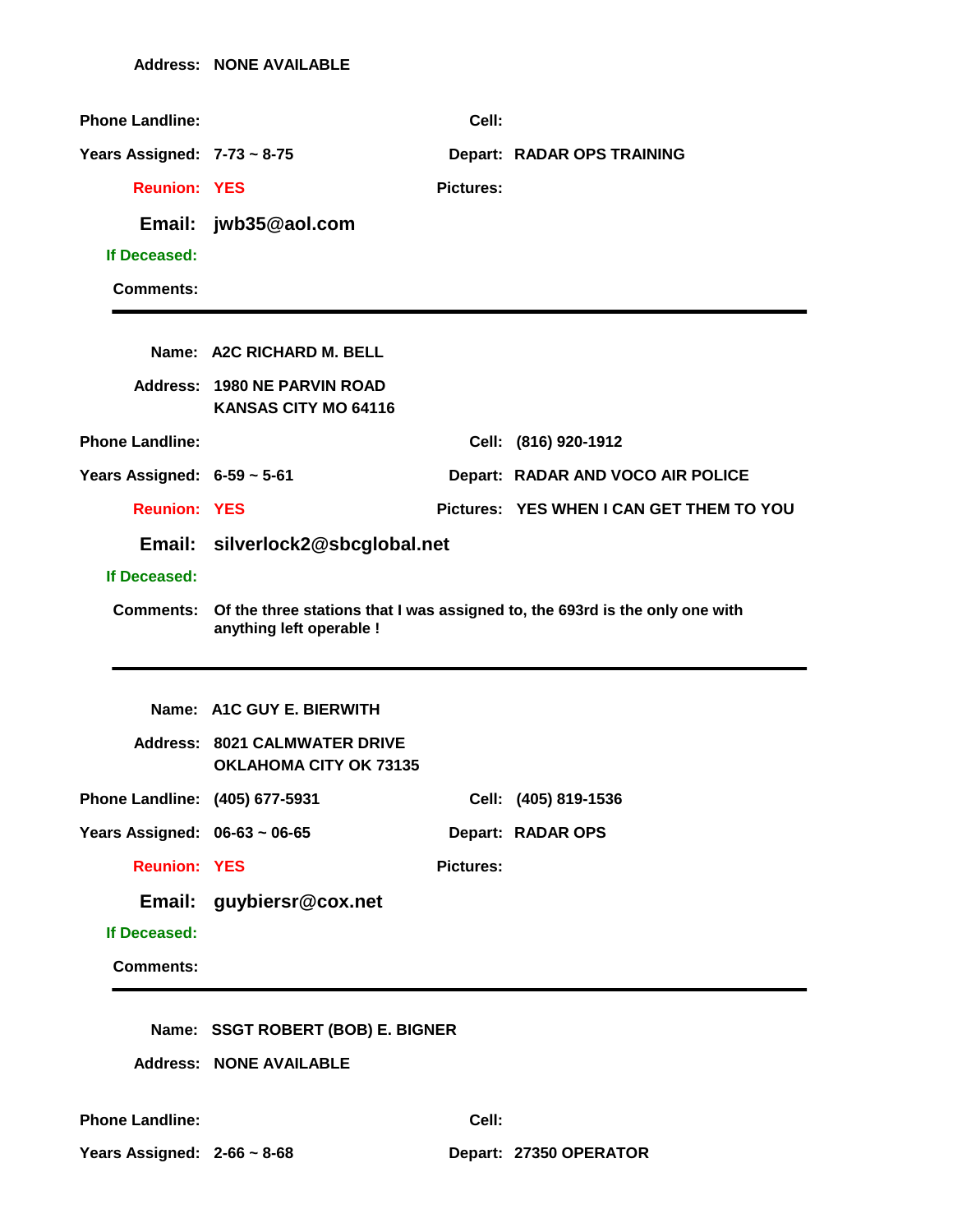| <b>Reunion: YES</b>            |                                                        | <b>Pictures:</b>                                                                    |
|--------------------------------|--------------------------------------------------------|-------------------------------------------------------------------------------------|
| Email:                         | milemark1@gmail.com                                    |                                                                                     |
| If Deceased:                   |                                                        |                                                                                     |
| <b>Comments:</b>               |                                                        |                                                                                     |
|                                |                                                        |                                                                                     |
|                                | Name: BOBBY BOATWRIGHT                                 |                                                                                     |
|                                | <b>Address: NONE AVAILABLE</b>                         |                                                                                     |
| <b>Phone Landline:</b>         |                                                        | Cell:                                                                               |
| <b>Years Assigned:</b>         |                                                        | Depart:                                                                             |
| <b>Reunion: NO</b>             |                                                        | <b>Pictures:</b>                                                                    |
| Email:                         |                                                        |                                                                                     |
| If Deceased: YES               |                                                        |                                                                                     |
|                                |                                                        | Comments: Notified that this airman has passed away. No Date or location was given. |
|                                |                                                        |                                                                                     |
| Name:                          | <b>BOUTWELL</b>                                        |                                                                                     |
|                                | <b>Address: NONE AVAILABLE</b>                         |                                                                                     |
| <b>Phone Landline:</b>         |                                                        | Cell:                                                                               |
| <b>Years Assigned:</b>         |                                                        | Depart:                                                                             |
| <b>Reunion: NO</b>             |                                                        | <b>Pictures:</b>                                                                    |
| Email:                         |                                                        |                                                                                     |
| If Deceased:                   |                                                        |                                                                                     |
| <b>Comments:</b>               |                                                        |                                                                                     |
|                                |                                                        |                                                                                     |
| Name:                          | <b>KEN BREITENFELD</b>                                 |                                                                                     |
|                                | Address: PO BOX 1825<br><b>DAUPHIN ISLAND AL 36528</b> |                                                                                     |
| Phone Landline: (251) 861-8004 |                                                        | Cell:                                                                               |
| <b>Years Assigned:</b>         |                                                        | Depart:                                                                             |
| <b>Reunion: NO</b>             |                                                        | <b>Pictures:</b>                                                                    |
| Email:                         |                                                        |                                                                                     |
| If Deceased: YES               |                                                        |                                                                                     |
|                                |                                                        | Comments: Notified that this airman has passed away. No Date or location was given. |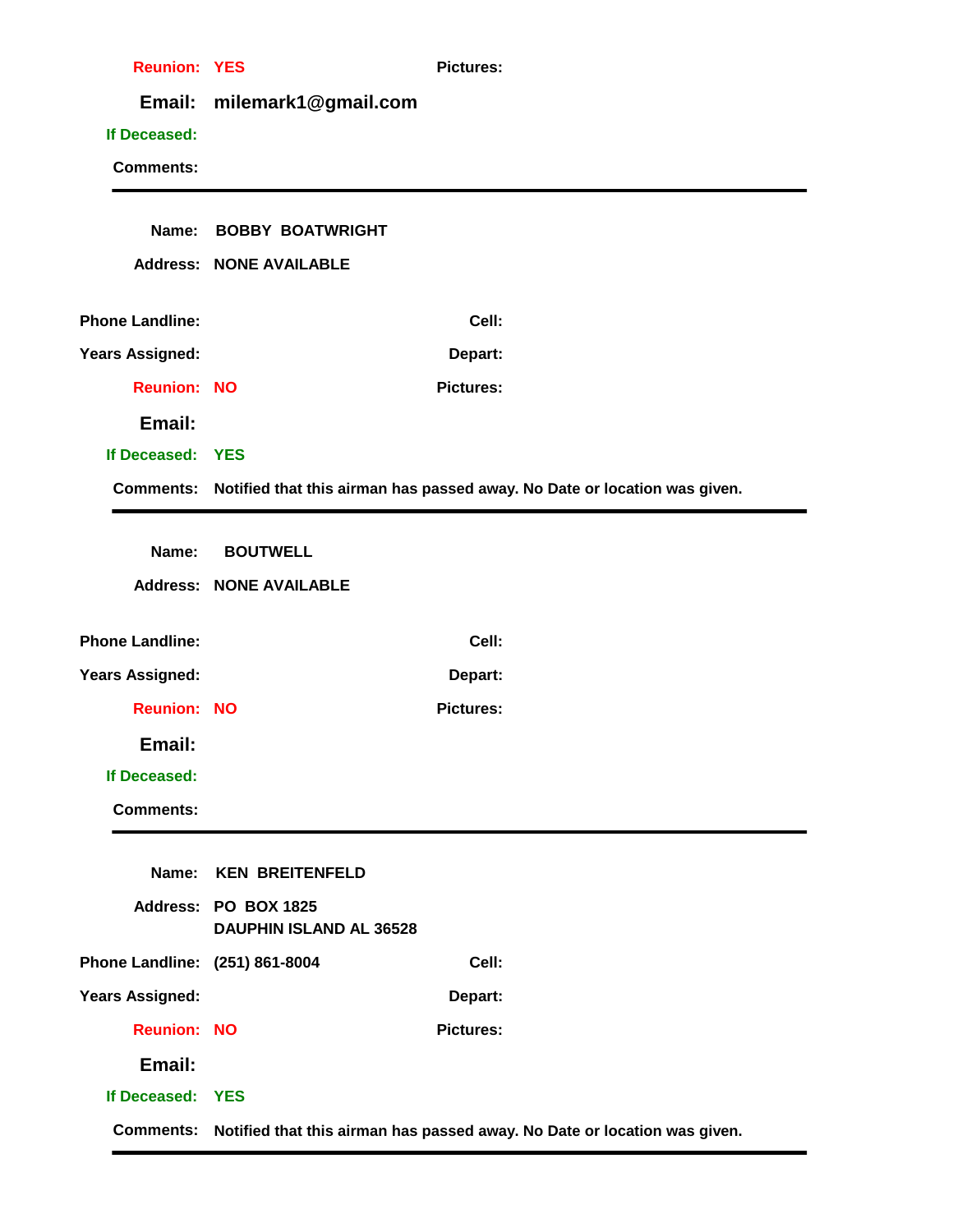| Name:                          | <b>JACK BRIDGEMAN</b>                                      |                  |                                                                                     |
|--------------------------------|------------------------------------------------------------|------------------|-------------------------------------------------------------------------------------|
|                                | <b>Address: 26 SAN BAR LANE</b><br>PAWLEYS ISLAND SC 29585 |                  |                                                                                     |
| Phone Landline: (732) 600-5456 |                                                            | Cell:            |                                                                                     |
| <b>Years Assigned:</b>         |                                                            | Depart:          |                                                                                     |
| <b>Reunion: NO</b>             |                                                            | <b>Pictures:</b> |                                                                                     |
| Email:                         |                                                            |                  |                                                                                     |
| If Deceased:                   |                                                            |                  |                                                                                     |
| <b>Comments:</b>               |                                                            |                  |                                                                                     |
|                                |                                                            |                  |                                                                                     |
| Name:                          | <b>JERRY BROWN</b>                                         |                  |                                                                                     |
|                                | Address: 5591 FOX FIRE ROAD<br>MILTON FL 32570             |                  |                                                                                     |
| <b>Phone Landline:</b>         |                                                            | Cell:            |                                                                                     |
| <b>Years Assigned:</b>         |                                                            | Depart:          |                                                                                     |
| <b>Reunion: NO</b>             |                                                            | <b>Pictures:</b> |                                                                                     |
| Email:                         |                                                            |                  |                                                                                     |
| If Deceased:                   |                                                            |                  |                                                                                     |
| <b>Comments:</b>               |                                                            |                  |                                                                                     |
|                                |                                                            |                  |                                                                                     |
| Name:                          | <b>JOHN BROWN</b>                                          |                  |                                                                                     |
| <b>Address:</b>                |                                                            |                  |                                                                                     |
| <b>Phone Landline:</b>         |                                                            | Cell:            |                                                                                     |
| <b>Years Assigned:</b>         |                                                            | Depart:          |                                                                                     |
| <b>Reunion: NO</b>             |                                                            | <b>Pictures:</b> |                                                                                     |
| Email:                         |                                                            |                  |                                                                                     |
| If Deceased: YES               |                                                            |                  |                                                                                     |
|                                |                                                            |                  | Comments: Notified that this airman has passed away. No Date or location was given. |
|                                |                                                            |                  |                                                                                     |
|                                | Name: RAY BURKE                                            |                  |                                                                                     |
|                                | <b>Address: NONE AVAILABLE</b>                             |                  |                                                                                     |
| <b>Phone Landline:</b>         |                                                            | Cell:            |                                                                                     |
| <b>Years Assigned:</b>         |                                                            | Depart:          |                                                                                     |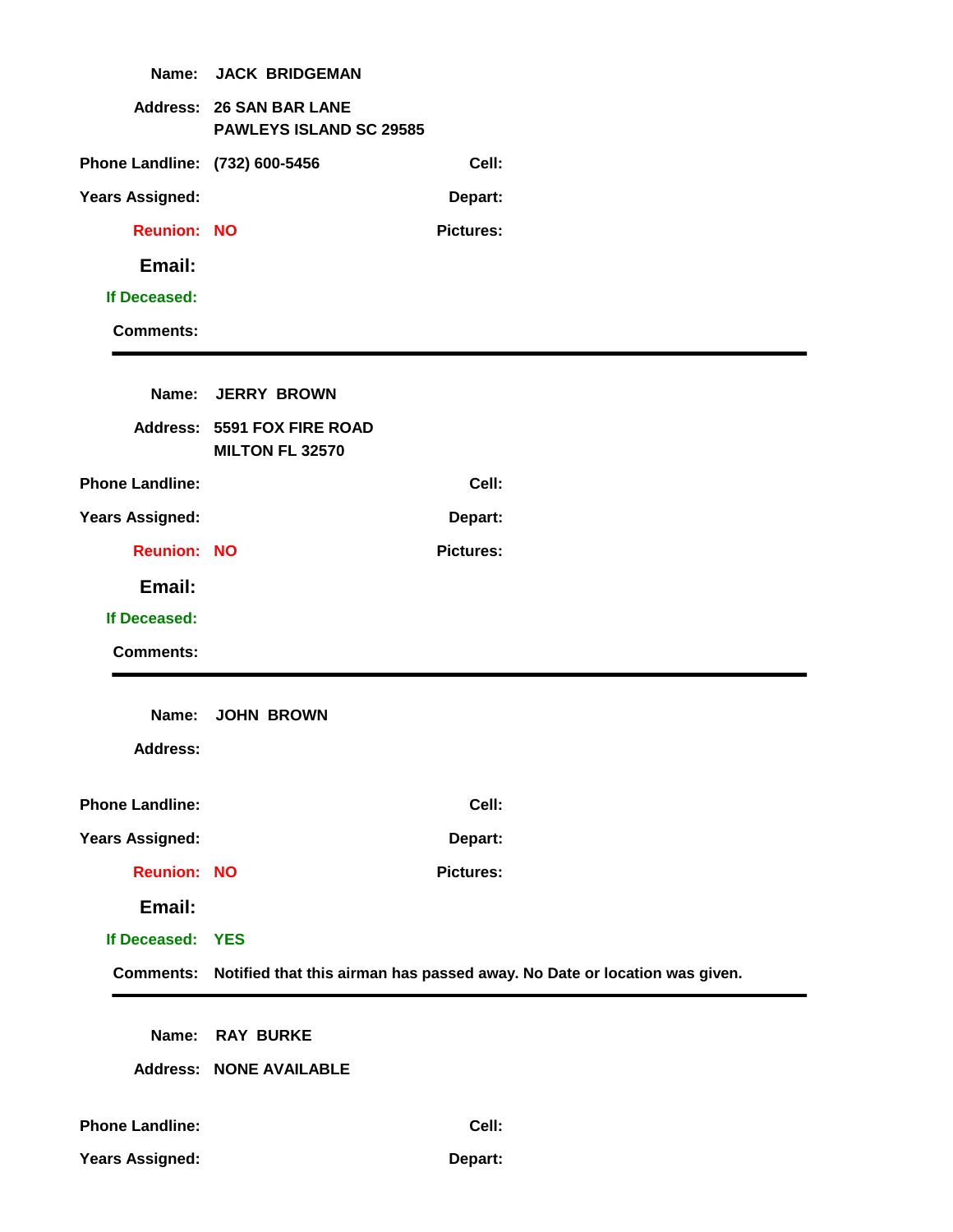| <b>Reunion: NO</b>             | <b>Pictures:</b>                                                                       |
|--------------------------------|----------------------------------------------------------------------------------------|
| Email:                         |                                                                                        |
| If Deceased:                   |                                                                                        |
| <b>Comments:</b>               |                                                                                        |
|                                |                                                                                        |
|                                | Name: A2C RAYMOND F. BURKE                                                             |
|                                | <b>Address: 925 NORMA CIRCLE</b><br>SARALAND AL 30571                                  |
| Phone Landline: (251) 679-1178 | Cell:                                                                                  |
| <b>Years Assigned:</b>         | Depart: RADAR MAINT.                                                                   |
| <b>Reunion: NO</b>             | <b>Pictures:</b>                                                                       |
| Email:                         |                                                                                        |
| If Deceased:                   |                                                                                        |
| <b>Comments:</b>               |                                                                                        |
|                                |                                                                                        |
|                                | Name: KEN BURRELL                                                                      |
|                                | <b>Address: NONE AVAILABLE</b>                                                         |
| <b>Phone Landline:</b>         | Cell:                                                                                  |
| <b>Years Assigned:</b>         | Depart:                                                                                |
| <b>Reunion: NO</b>             | <b>Pictures:</b>                                                                       |
| Email:                         |                                                                                        |
| If Deceased: YES               |                                                                                        |
|                                | Comments: Notified that this airman has passed away. No Date or location was given.    |
|                                | Name: JUDY BYRD                                                                        |
|                                | <b>Address: CAMP GROUND</b><br><b>DAUPHIN ISLAND AL</b>                                |
| <b>Phone Landline:</b>         | Cell:                                                                                  |
|                                | Years Assigned: RV PARK MANAGER 1955 ON Depart: RV PARK                                |
| <b>Reunion: YES</b>            | Pictures: ALL LOST IN THE HURRICANE                                                    |
| Email:                         | campground@dauphinisland.org                                                           |
| If Deceased:                   |                                                                                        |
|                                | Comments: Knows most of the guys from the 693 during the 1950 ~ 1970's. Keep me posted |
|                                |                                                                                        |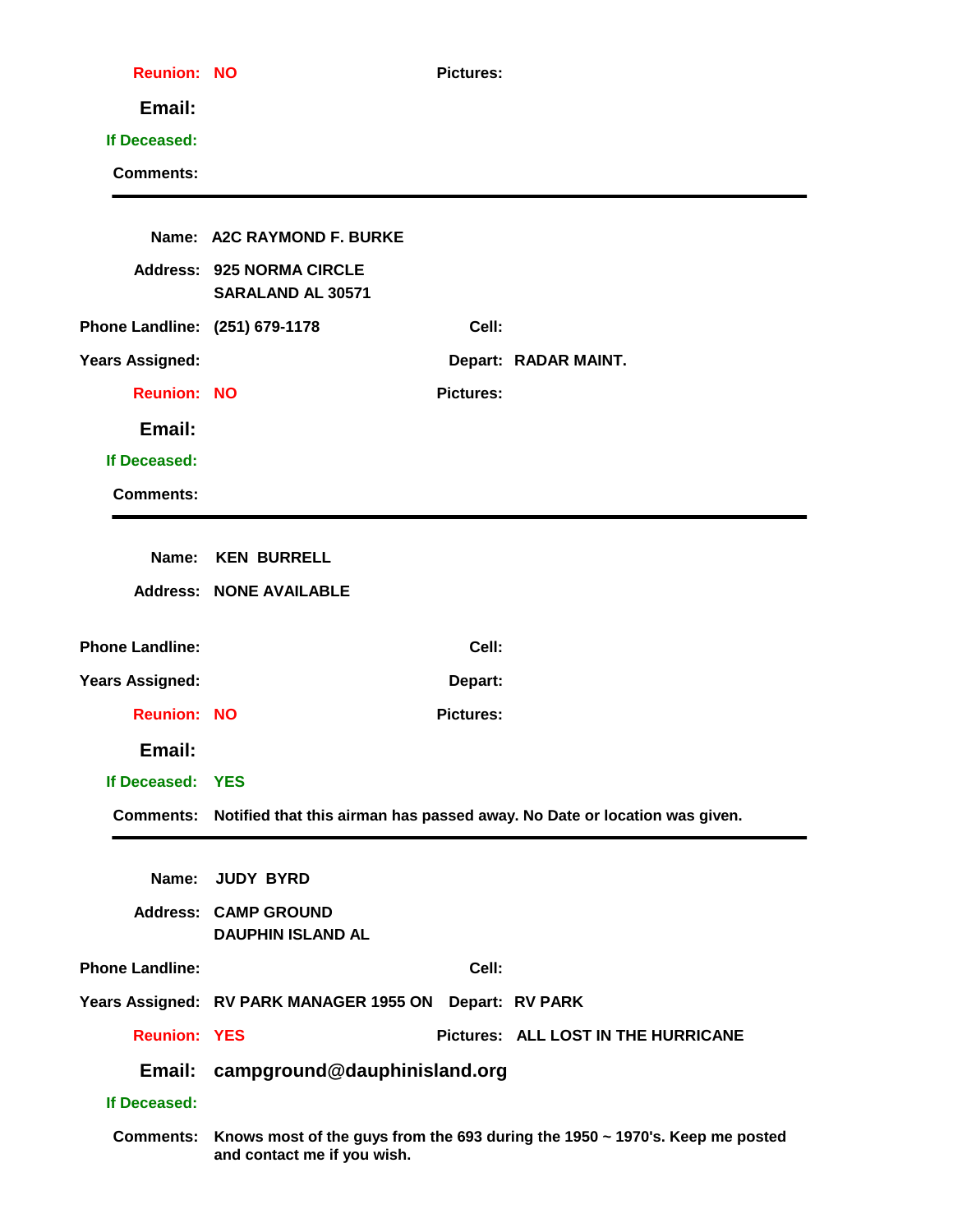|                                  | Name: JEFF CHAPIN                                       |                  |                      |
|----------------------------------|---------------------------------------------------------|------------------|----------------------|
|                                  | Address: PO BOX 1684<br>EL SEQUNDO CA 90503             |                  |                      |
| Phone Landline: (310) 783-0929   |                                                         | Cell:            |                      |
| <b>Years Assigned:</b>           |                                                         | Depart:          |                      |
| <b>Reunion: YES</b>              |                                                         | <b>Pictures:</b> |                      |
|                                  | Email: redcrossfire@yahoo.com                           |                  |                      |
| If Deceased:                     |                                                         |                  |                      |
| <b>Comments:</b>                 |                                                         |                  |                      |
|                                  |                                                         |                  |                      |
|                                  | Name: MSGT JAS (JIM) W. CLEMONS                         |                  |                      |
|                                  | <b>Address: NONE AVAILABLE</b>                          |                  |                      |
| <b>Phone Landline:</b>           |                                                         | Cell:            |                      |
| Years Assigned: $6-67 \sim 6-70$ |                                                         |                  | Depart: T-2 MT NCOIC |
| <b>Reunion: NO</b>               |                                                         | <b>Pictures:</b> |                      |
| Email:                           |                                                         |                  |                      |
| If Deceased:                     |                                                         |                  |                      |
| <b>Comments:</b>                 |                                                         |                  |                      |
|                                  |                                                         |                  |                      |
|                                  | Name: JOE COKER                                         |                  |                      |
|                                  | Address: 2209 TAYLOR ROAD<br><b>WHITE HALL AR 71602</b> |                  |                      |
| <b>Phone Landline:</b>           |                                                         | Cell:            |                      |
| <b>Years Assigned:</b>           |                                                         | Depart:          |                      |
| <b>Reunion: NO</b>               |                                                         | <b>Pictures:</b> |                      |
| Email:                           |                                                         |                  |                      |
| If Deceased:                     |                                                         |                  |                      |
| <b>Comments:</b>                 |                                                         |                  |                      |

#### **Name: SSGT ALFRED (AL) H. CONNALLY**

**Address: NONE AVAILABLE**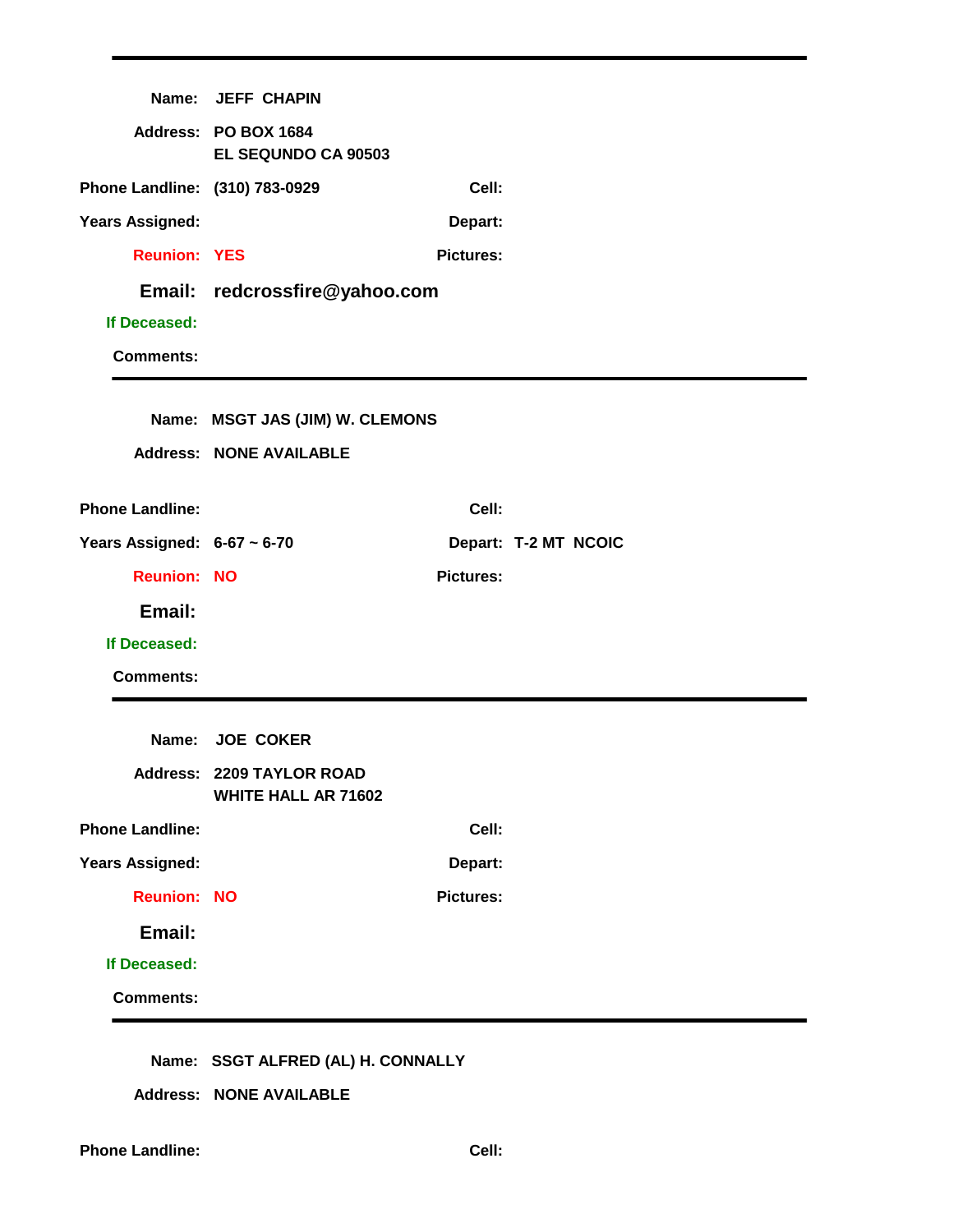| Years Assigned: $6-68 \sim 5-69$ |                                                     |                  | Depart: GATR (RADIO) MAINT. |
|----------------------------------|-----------------------------------------------------|------------------|-----------------------------|
| <b>Reunion: NO</b>               |                                                     | <b>Pictures:</b> |                             |
| Email:                           |                                                     |                  |                             |
| If Deceased:                     |                                                     |                  |                             |
| <b>Comments:</b>                 |                                                     |                  |                             |
|                                  |                                                     |                  |                             |
|                                  | Name: JOE CONNICK                                   |                  |                             |
|                                  | Address: 4162 LANTERN LANE SOUTH<br>MOBILE AL 36693 |                  |                             |
| Phone Landline: (251) 510-1642   |                                                     | Cell:            |                             |
| <b>Years Assigned:</b>           |                                                     | Depart:          |                             |
| <b>Reunion: NO</b>               |                                                     | <b>Pictures:</b> |                             |
| Email:                           |                                                     |                  |                             |
| If Deceased:                     |                                                     |                  |                             |
| <b>Comments:</b>                 |                                                     |                  |                             |
|                                  |                                                     |                  |                             |
|                                  | Name: PAUL CORTICHIATO                              |                  |                             |
|                                  | <b>Address: NONE AVAILABLE</b>                      |                  |                             |
| <b>Phone Landline:</b>           |                                                     | Cell:            |                             |
| <b>Years Assigned:</b>           |                                                     | Depart:          |                             |
| <b>Reunion: NO</b>               |                                                     | <b>Pictures:</b> |                             |
| Email:                           |                                                     |                  |                             |
| If Deceased:                     |                                                     |                  |                             |
| <b>Comments:</b>                 |                                                     |                  |                             |
|                                  |                                                     |                  |                             |
| Name:                            | JOHN (JOE) COX                                      |                  |                             |
| <b>Address:</b>                  |                                                     |                  |                             |
| <b>Phone Landline:</b>           |                                                     | Cell:            |                             |
| <b>Years Assigned:</b>           |                                                     | Depart:          |                             |
| <b>Reunion: YES</b>              |                                                     | <b>Pictures:</b> |                             |
| Email:                           |                                                     |                  |                             |
| If Deceased:                     |                                                     |                  |                             |
| <b>Comments:</b>                 |                                                     |                  |                             |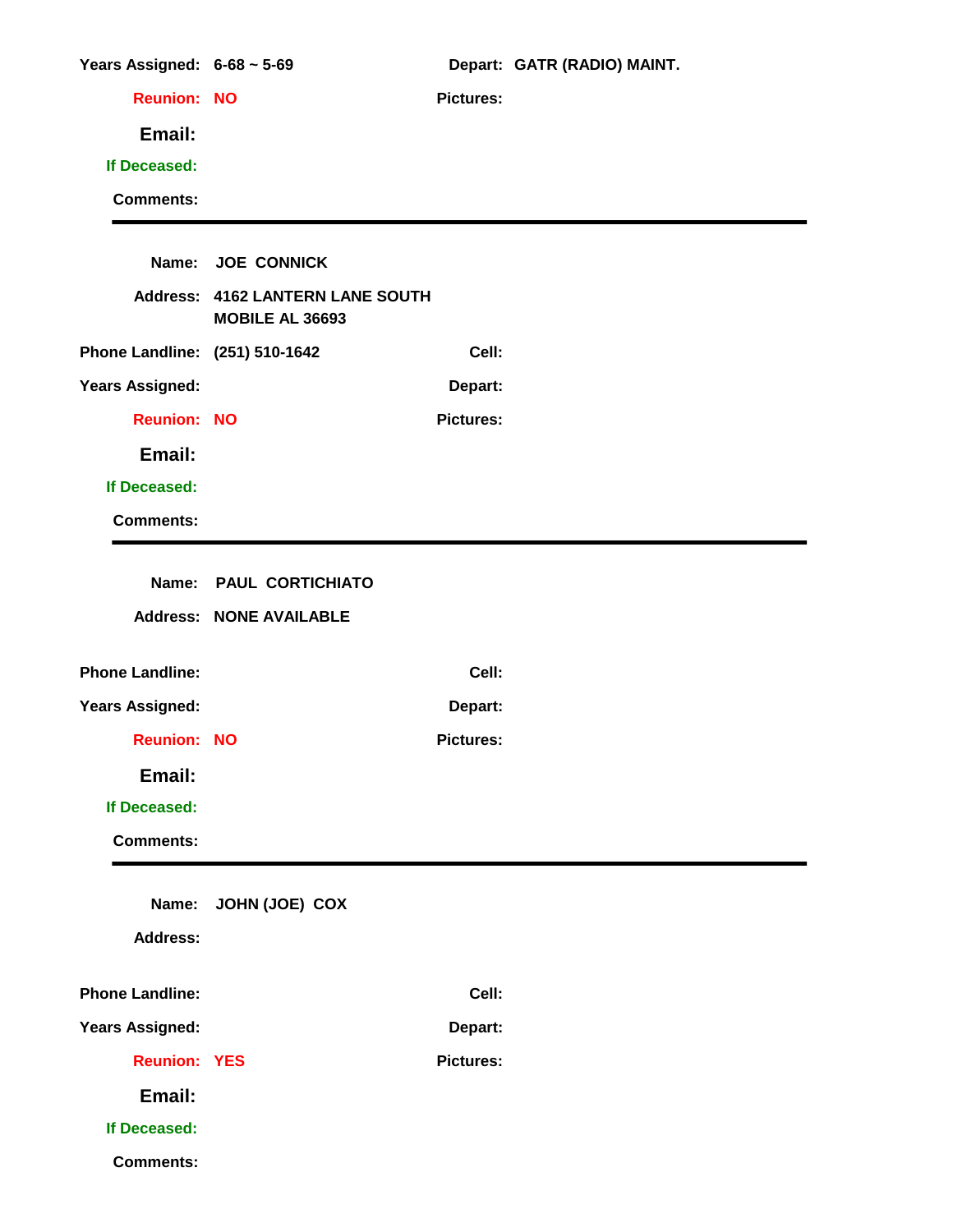|                                   | Name: JAMES A. DAVIS                                                 |                  |                                                                                     |
|-----------------------------------|----------------------------------------------------------------------|------------------|-------------------------------------------------------------------------------------|
|                                   | <b>Address: 235 SHADY LANE</b><br><b>HAZEL GREEN AL 25682</b>        |                  |                                                                                     |
| <b>Phone Landline:</b>            |                                                                      | Cell:            |                                                                                     |
| <b>Years Assigned:</b>            |                                                                      | Depart:          |                                                                                     |
| <b>Reunion: YES</b>               |                                                                      | <b>Pictures:</b> |                                                                                     |
|                                   | Email: davisjamesa@aol.com                                           |                  |                                                                                     |
| If Deceased:                      |                                                                      |                  |                                                                                     |
| <b>Comments:</b>                  |                                                                      |                  |                                                                                     |
|                                   |                                                                      |                  |                                                                                     |
|                                   | Name: A2C JOHN E. DAVIS                                              |                  |                                                                                     |
|                                   | Address: 5432 COUNTY ROAD #7<br><b>REPTON AL 36475</b>               |                  |                                                                                     |
| Phone Landline: (251) 248-2459    |                                                                      |                  | Cell: (251) 513-7883                                                                |
| Years Assigned: 01-65 ~ 07-66     |                                                                      |                  | Depart: COMMISSARY                                                                  |
| <b>Reunion: YES</b>               |                                                                      | <b>Pictures:</b> |                                                                                     |
|                                   | Email: ddrn@frontiernet.net                                          |                  |                                                                                     |
| If Deceased: YES                  |                                                                      |                  |                                                                                     |
|                                   |                                                                      |                  | Comments: Notified that this airman has passed away. No Date or location was given. |
|                                   |                                                                      |                  |                                                                                     |
|                                   | Name: A2C BILLY DICKSON                                              |                  |                                                                                     |
|                                   | <b>Address: 3228 CRANLEIGHT DRIVE</b><br><b>TALLAHASSEE FL 32309</b> |                  |                                                                                     |
| Phone Landline: (850) 893-3669    |                                                                      |                  | Cell: (850) 459-4007                                                                |
| Years Assigned: $11-59 \sim 8-60$ |                                                                      |                  | Depart: RADAR OPS                                                                   |
| <b>Reunion: YES</b>               |                                                                      | <b>Pictures:</b> |                                                                                     |
|                                   | Email: dicksontlh@earthlink.net                                      |                  |                                                                                     |
| If Deceased:                      |                                                                      |                  |                                                                                     |
| <b>Comments:</b>                  |                                                                      |                  |                                                                                     |
|                                   |                                                                      |                  |                                                                                     |
|                                   | Name: TSGT ROBERT L. DILWORTH                                        |                  |                                                                                     |
|                                   | Address: 3453 GEORGE STREET                                          |                  |                                                                                     |

**Phone Landline: (804) 861-1203 Cell:**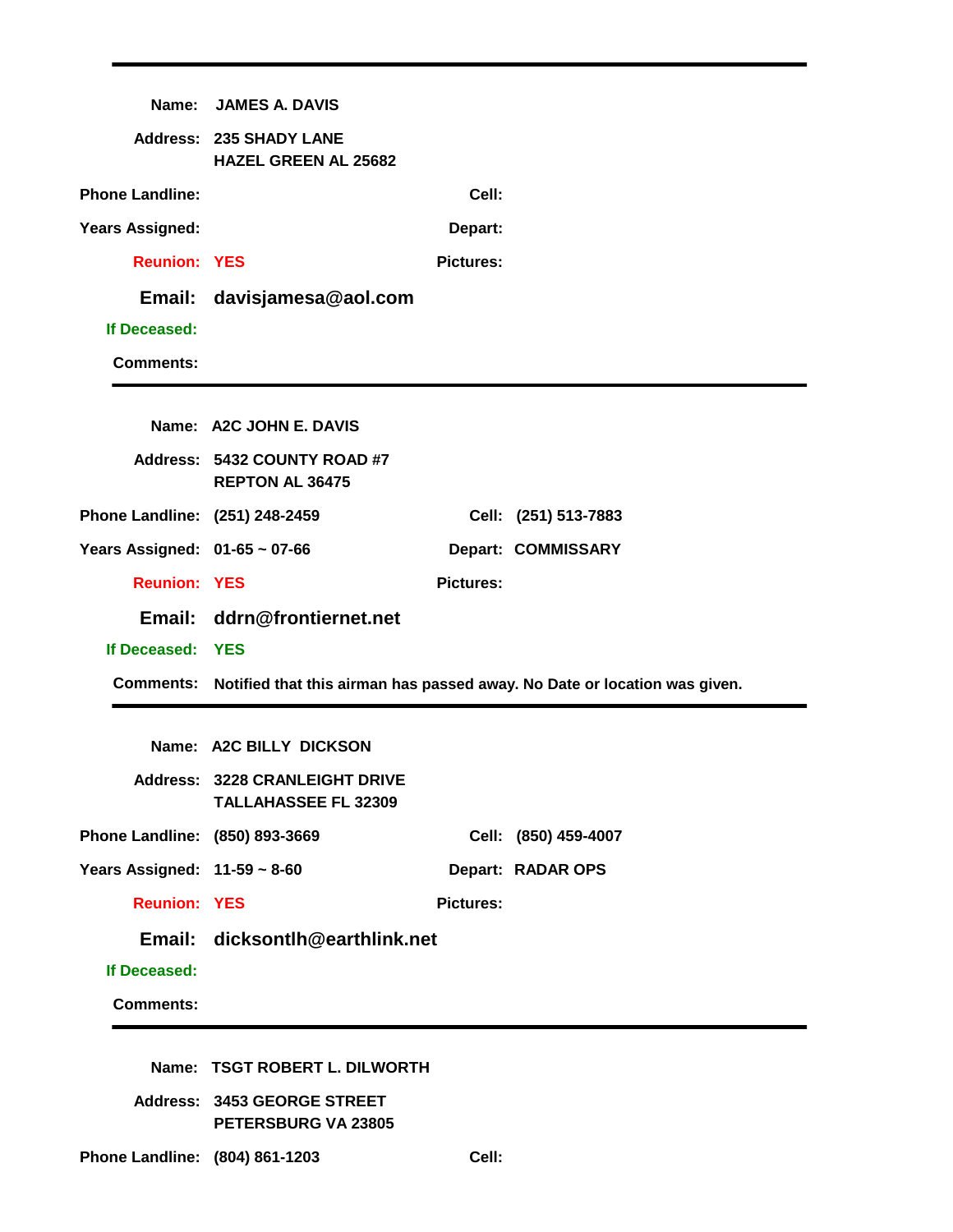**Years Assigned: 11-72 ~ 1-74 Depart: RADAR OPERATIONS TRAINING**

**Reunion: YES Pictures:** 

**Email: rdilworth@comcast.net**

#### **If Deceased:**

**Comments: Great assignment. It was the 635th Radar Squadron when I was there. I was at 24th Air Division at Malmstrom AFB, Montana when NORAD asked for volunteers to reopen radar sites in the Southern Air Defense System. I volunteered and lett Malmstrom 31 Oct 72. I had a great supervisor (Capt Johannes Van Ooyen) and had met the commander (Major John C. Mueller) when I was at my second remote (Kume Jima, Okinawa) in 1966 or 1967. He came to the site to inspect Radar Operations. One day I talked with the First Sergeant (SMSgt Hudson) and told him I had long wanted to attend the NCO Academy. SMSgt Hudson called the ADC NCO Academy at Tyndall AFB, Florida and got me a slot. I was separated from my first wife when I arrived at Dauphin Island and had filed for divorce while at Malmstrom in April 1972. There were no barracks for single/separated personnel and the first month or so we used the old base housing which was then Coast Guard recreational housing. I next moved in an apartment in Mobile for about two months and finally we were authorized housing on the old Brookley Field in Mobile. It was great because they put three guys in a three bedroom fully furnished house. One of the guys who shared the house with me was from Fort Walton Beach, Florida and he went home every weekend and holidays. The other guy was from Louisiana and he went home almost every three days break he had. I often had the house to myself. Montana threw my divorce out because I was not a resident and was no longer stationed there. I went to Pensacola, Florida in July 1973 and filed for divorce because I was a Florida resident. I left Dauphin Island on 1 Jan 1974 and started the NCO Academy the next day. I graduated from the NCO Academy on the night of 14 Feb 74. I got up at five the next morning and drove to Pensacola, and went to court, and the judge granted my divorce. I was a very happy young man.** 

**Name: BILL DOBBINS**

**Address: NONE AVAILABLE**

**Phone Landline: Cell: Years Assigned: Depart: Reunion: NO Pictures: Email: If Deceased: Comments:**

**Name: JIMMY DRANE**

**Address: NONE AVAILABLE**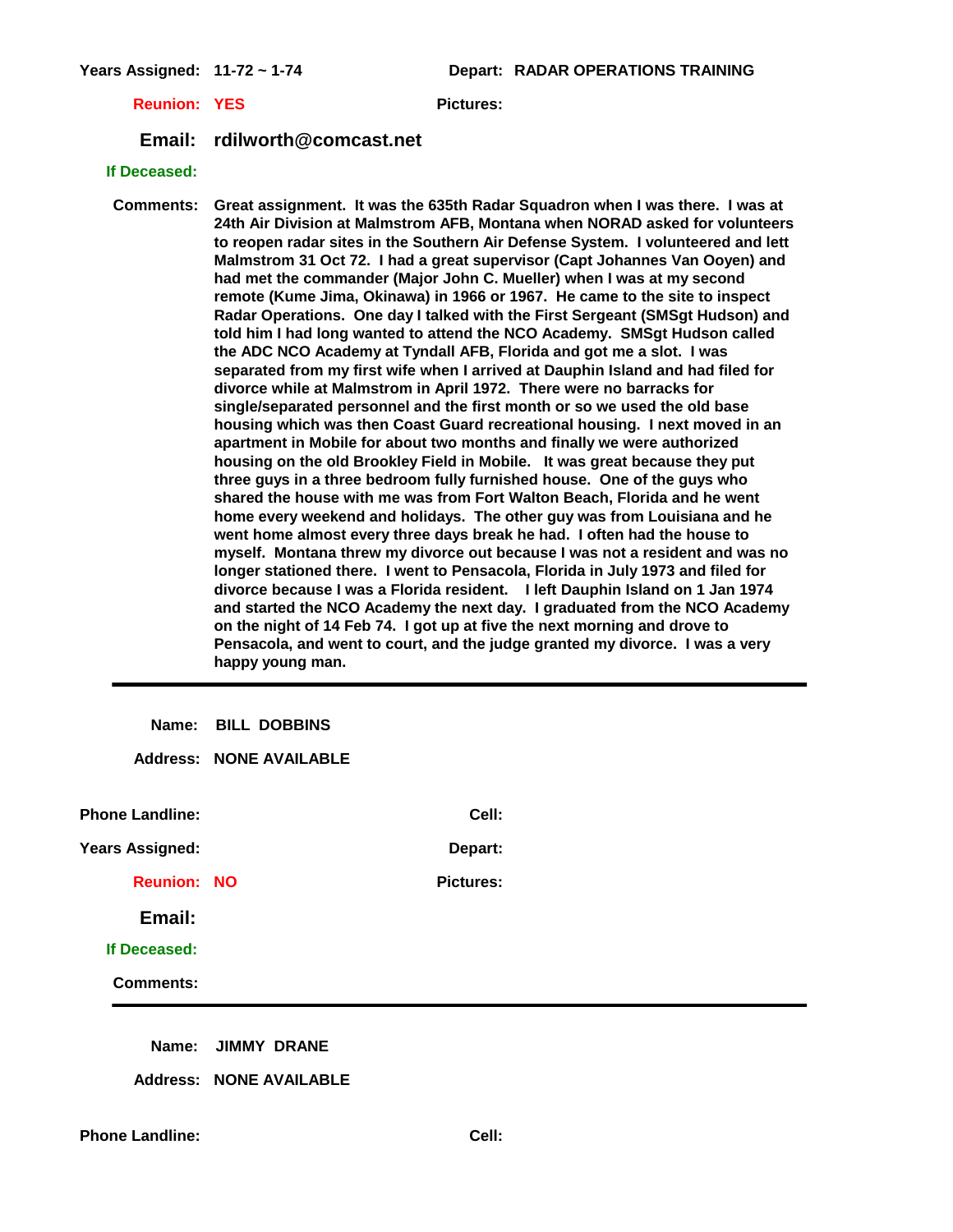| <b>Years Assigned:</b>           |                                                         | Depart:          |                                                                                      |
|----------------------------------|---------------------------------------------------------|------------------|--------------------------------------------------------------------------------------|
| <b>Reunion: NO</b>               |                                                         | <b>Pictures:</b> |                                                                                      |
| Email:                           |                                                         |                  |                                                                                      |
| If Deceased:                     |                                                         |                  |                                                                                      |
| <b>Comments:</b>                 |                                                         |                  |                                                                                      |
|                                  |                                                         |                  |                                                                                      |
|                                  | Name: A2C ROBERT B. DUER                                |                  |                                                                                      |
|                                  | <b>Address: NONE AVAILABLE</b>                          |                  |                                                                                      |
| <b>Phone Landline:</b>           |                                                         | Cell:            |                                                                                      |
| Years Assigned: 11-63 ~ 11-66    |                                                         |                  | Depart: RADIO MAINT. GATR SITE                                                       |
| <b>Reunion: YES</b>              |                                                         | <b>Pictures:</b> |                                                                                      |
|                                  | Email: bduer@hotmail.com                                |                  |                                                                                      |
| If Deceased:                     |                                                         |                  |                                                                                      |
| <b>Comments:</b>                 |                                                         |                  |                                                                                      |
|                                  |                                                         |                  |                                                                                      |
|                                  | Name: A1C RUSSELL DUGGER                                |                  |                                                                                      |
|                                  | Address: 18608 CAPE FEAR BLVD<br><b>GOLEY AL 36535</b>  |                  |                                                                                      |
| Phone Landline: (251) 965-3849   |                                                         | Cell:            |                                                                                      |
| Years Assigned: $8-58 \sim 6-60$ |                                                         |                  | Depart: T-2 MT NCOIC (CMS-R)                                                         |
| <b>Reunion: NO</b>               |                                                         | <b>Pictures:</b> |                                                                                      |
| Email:                           |                                                         |                  |                                                                                      |
| If Deceased: YES                 |                                                         |                  |                                                                                      |
|                                  |                                                         |                  | Comments: Notified that this airman has passed away. No Date or location was given.  |
|                                  |                                                         |                  |                                                                                      |
|                                  | Name: 1ST LT LOUIS L. FAULKNER                          |                  |                                                                                      |
|                                  | Address: 1021 KIIPOHAKU WAY<br><b>HONOLULU HI 96825</b> |                  |                                                                                      |
| Phone Landline: (808) 395-5465   |                                                         |                  | Cell: (808) 798-6821                                                                 |
| Years Assigned: $65 \sim 66$     |                                                         | Depart:          |                                                                                      |
| <b>Reunion: NO</b>               |                                                         | <b>Pictures:</b> |                                                                                      |
| Email:                           | loufaulkner7@gmail.com                                  |                  |                                                                                      |
| If Deceased:                     |                                                         |                  |                                                                                      |
|                                  |                                                         |                  | Comments: I remember people like McKnight, Graves, McGrevy, Kenes, Babb, And Dobsin. |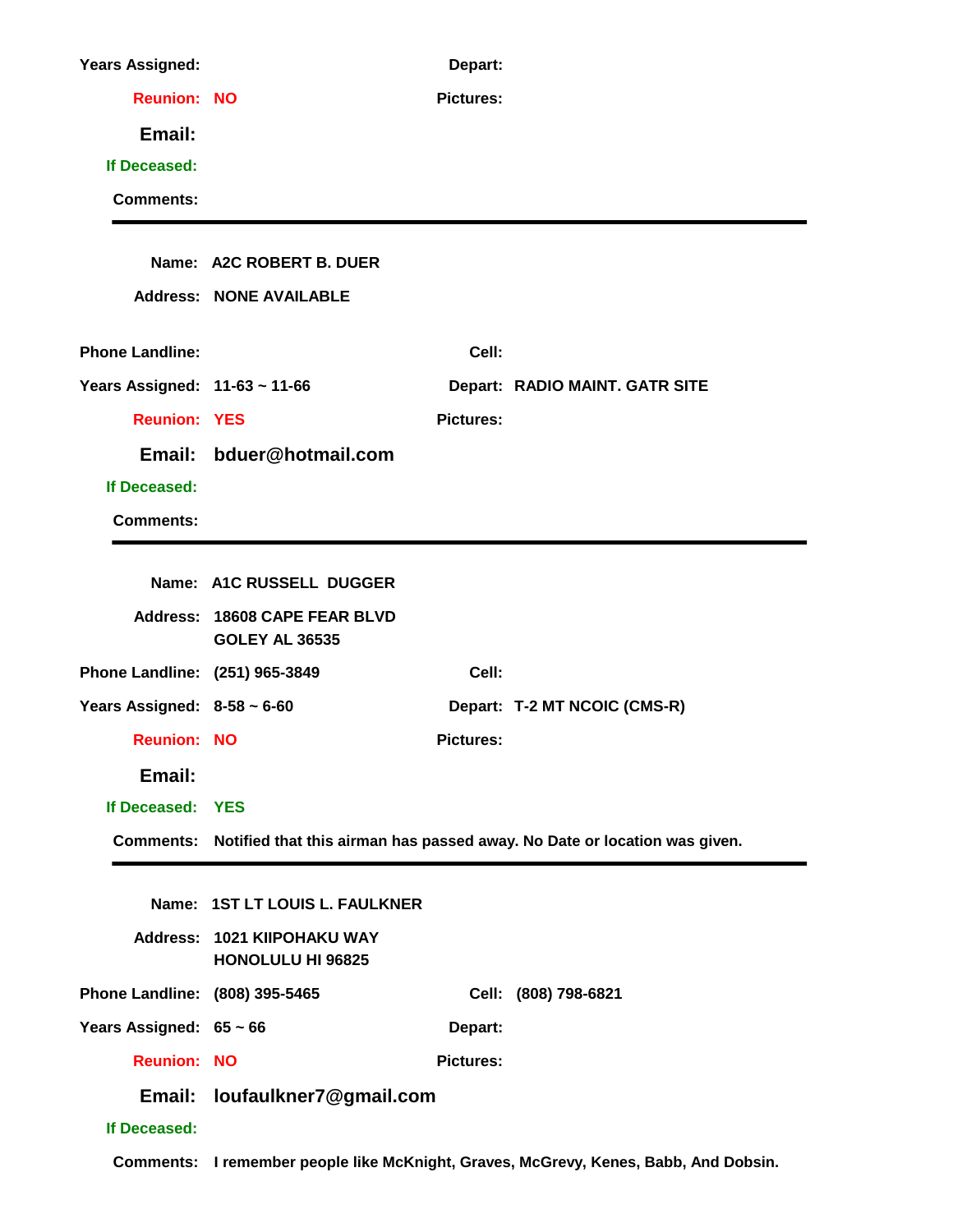|                                  | (Facebook Lous Faulkner).                           |                  | And I have pictures in my mind of others but can't bring up the names. A picture<br>that I saw of Gravesdang, he looks just like I remember him. Dauphin<br>Islandwhat a place. Fun in the summer but not much going on in the winter.<br>That has porbably changed, as most places have. I remeber playing flag football<br>and being part of the bowling group. Cars were a part of my life as they are now |
|----------------------------------|-----------------------------------------------------|------------------|---------------------------------------------------------------------------------------------------------------------------------------------------------------------------------------------------------------------------------------------------------------------------------------------------------------------------------------------------------------------------------------------------------------|
| Name:                            | <b>JOE FELIX</b>                                    |                  |                                                                                                                                                                                                                                                                                                                                                                                                               |
| <b>Address:</b>                  | <b>14560 WALNUT STREET</b><br><b>CODEN AL 36528</b> |                  |                                                                                                                                                                                                                                                                                                                                                                                                               |
| <b>Phone Landline:</b>           |                                                     | Cell:            |                                                                                                                                                                                                                                                                                                                                                                                                               |
| <b>Years Assigned:</b>           |                                                     | Depart:          |                                                                                                                                                                                                                                                                                                                                                                                                               |
| <b>Reunion: NO</b>               |                                                     | <b>Pictures:</b> |                                                                                                                                                                                                                                                                                                                                                                                                               |
| Email:                           |                                                     |                  |                                                                                                                                                                                                                                                                                                                                                                                                               |
| If Deceased:                     |                                                     |                  |                                                                                                                                                                                                                                                                                                                                                                                                               |
| <b>Comments:</b>                 |                                                     |                  |                                                                                                                                                                                                                                                                                                                                                                                                               |
| Name:                            | <b>JOHN FELTZ</b>                                   |                  |                                                                                                                                                                                                                                                                                                                                                                                                               |
|                                  | <b>Address: NONE AVAILABLE</b>                      |                  |                                                                                                                                                                                                                                                                                                                                                                                                               |
|                                  |                                                     |                  |                                                                                                                                                                                                                                                                                                                                                                                                               |
| <b>Phone Landline:</b>           |                                                     | Cell:            |                                                                                                                                                                                                                                                                                                                                                                                                               |
| <b>Years Assigned:</b>           |                                                     | Depart:          |                                                                                                                                                                                                                                                                                                                                                                                                               |
| <b>Reunion: NO</b>               |                                                     | <b>Pictures:</b> |                                                                                                                                                                                                                                                                                                                                                                                                               |
| Email:                           |                                                     |                  |                                                                                                                                                                                                                                                                                                                                                                                                               |
| If Deceased:                     |                                                     |                  |                                                                                                                                                                                                                                                                                                                                                                                                               |
| <b>Comments:</b>                 |                                                     |                  |                                                                                                                                                                                                                                                                                                                                                                                                               |
| Name:                            | <b>ROBERT (BOB) A FENT</b>                          |                  |                                                                                                                                                                                                                                                                                                                                                                                                               |
| <b>Address:</b>                  | <b>NONE AVAILABLE</b>                               |                  |                                                                                                                                                                                                                                                                                                                                                                                                               |
| <b>Phone Landline:</b>           |                                                     | Cell:            |                                                                                                                                                                                                                                                                                                                                                                                                               |
| Years Assigned: $7-74 \sim 6-76$ |                                                     |                  | Depart: RADAR MAINT.                                                                                                                                                                                                                                                                                                                                                                                          |
| <b>Reunion: NO</b>               |                                                     | <b>Pictures:</b> |                                                                                                                                                                                                                                                                                                                                                                                                               |
| Email:                           |                                                     |                  |                                                                                                                                                                                                                                                                                                                                                                                                               |
| If Deceased:                     |                                                     |                  |                                                                                                                                                                                                                                                                                                                                                                                                               |
| <b>Comments:</b>                 |                                                     |                  |                                                                                                                                                                                                                                                                                                                                                                                                               |
|                                  |                                                     |                  |                                                                                                                                                                                                                                                                                                                                                                                                               |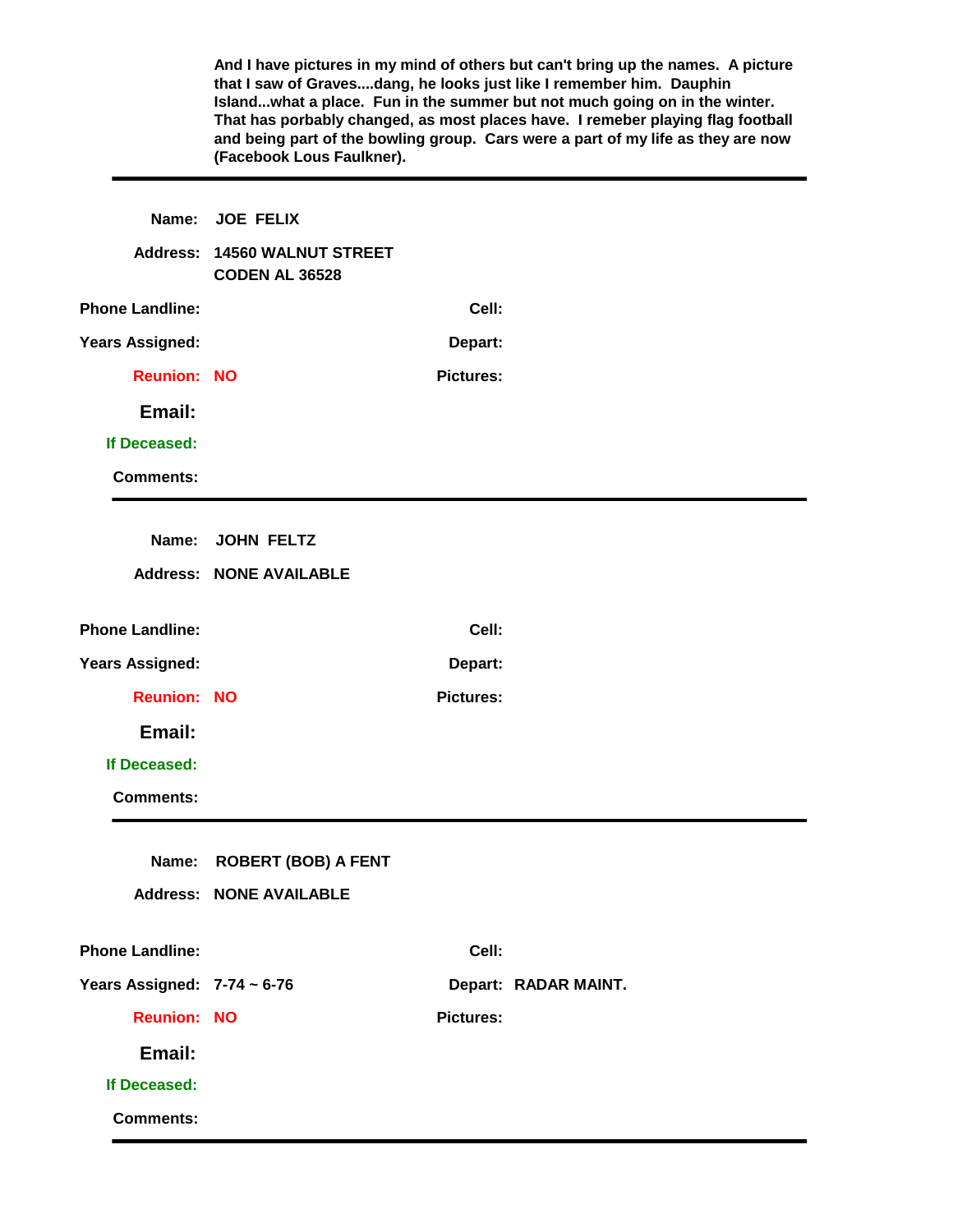|                                | Name: A2C ARTHUR FICKLING                                            |                  |                                                                                     |
|--------------------------------|----------------------------------------------------------------------|------------------|-------------------------------------------------------------------------------------|
|                                | <b>Address: 9309 CHAMPION CIRCLE NORTH</b><br><b>MOBILE AL 36695</b> |                  |                                                                                     |
| Phone Landline: (575) 258-9620 |                                                                      | Cell:            |                                                                                     |
| Years Assigned: $64 \sim 65$   |                                                                      |                  | Depart: RADIO MAINT                                                                 |
| <b>Reunion: NO</b>             |                                                                      | <b>Pictures:</b> |                                                                                     |
| Email:                         |                                                                      |                  |                                                                                     |
| If Deceased: YES               |                                                                      |                  |                                                                                     |
|                                |                                                                      |                  | Comments: Notified that this airman has passed away. No Date or location was given. |
|                                |                                                                      |                  |                                                                                     |
|                                | Name: A1C JAMES FOANIO                                               |                  |                                                                                     |
|                                | Address: 12800 VONN ROAD %604<br><b>LARGO FL 33774</b>               |                  |                                                                                     |
| <b>Phone Landline:</b>         |                                                                      | Cell:            |                                                                                     |
| Years Assigned: 10-72 ~ 4-73   |                                                                      |                  | Depart: RADAR OPERATOR                                                              |
| <b>Reunion: YES</b>            |                                                                      | <b>Pictures:</b> |                                                                                     |
|                                | Email: jcfoanio@gmail.com                                            |                  |                                                                                     |
| If Deceased:                   |                                                                      |                  |                                                                                     |
| <b>Comments:</b>               |                                                                      |                  |                                                                                     |
|                                |                                                                      |                  |                                                                                     |
| Name:                          | <b>CHARLES GANNON</b>                                                |                  |                                                                                     |
|                                | <b>Address: NONE AVAILABLE</b>                                       |                  |                                                                                     |
| <b>Phone Landline:</b>         |                                                                      | Cell:            |                                                                                     |
| <b>Years Assigned:</b>         |                                                                      | Depart:          |                                                                                     |
| <b>Reunion: NO</b>             |                                                                      | <b>Pictures:</b> |                                                                                     |
| Email:                         |                                                                      |                  |                                                                                     |
| If Deceased:                   |                                                                      |                  |                                                                                     |
| <b>Comments:</b>               |                                                                      |                  |                                                                                     |
|                                |                                                                      |                  |                                                                                     |
|                                | Name: SSGT PAUL E. GECKELER                                          |                  |                                                                                     |
|                                | <b>Address: NONE AVAILABLE</b>                                       |                  |                                                                                     |
|                                |                                                                      |                  |                                                                                     |
| <b>Phone Landline:</b>         |                                                                      | Cell:            |                                                                                     |
| Years Assigned: 11-72 ~ 7-74   |                                                                      |                  | <b>Depart: RADAR MAINTANCE</b>                                                      |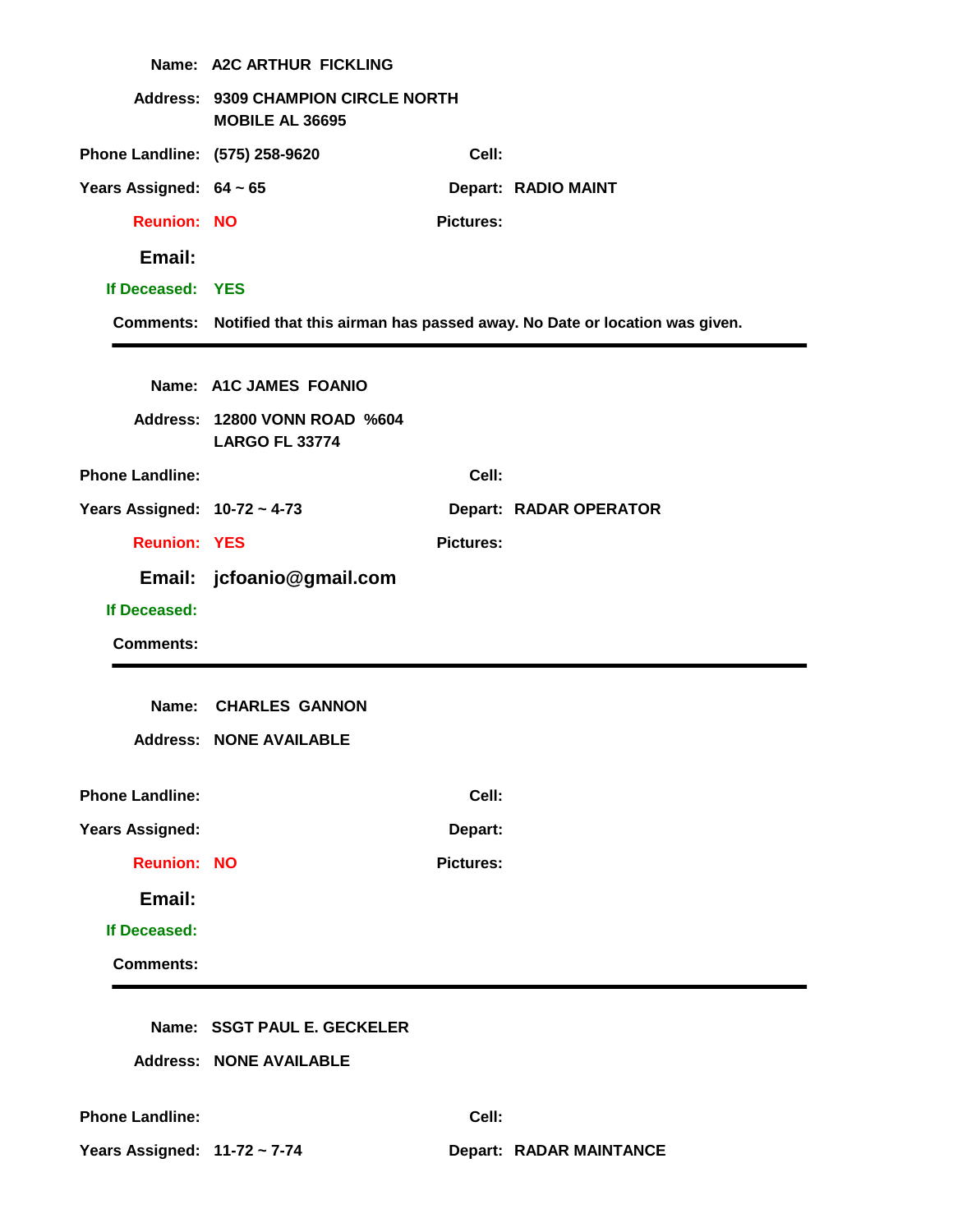| <b>Reunion: YES</b>            |                                                                     | <b>Pictures:</b> |                                         |
|--------------------------------|---------------------------------------------------------------------|------------------|-----------------------------------------|
|                                | Email: papageck@yahoo.com                                           |                  |                                         |
| If Deceased:                   |                                                                     |                  |                                         |
| <b>Comments:</b>               |                                                                     |                  |                                         |
|                                |                                                                     |                  |                                         |
|                                | Name: EDWARD J. GELDERD                                             |                  |                                         |
|                                | Address: 8667 SEM INOL BOLVARD LOT #44<br>????? ?? ????             |                  |                                         |
| Phone Landline: (727) 393-0151 |                                                                     | Cell:            |                                         |
| Years Assigned:                |                                                                     | Depart:          |                                         |
| <b>Reunion: NO</b>             |                                                                     | <b>Pictures:</b> |                                         |
| Email:                         |                                                                     |                  |                                         |
| If Deceased:                   |                                                                     |                  |                                         |
|                                | Comments: ??? on phone number and no town or state given.           |                  |                                         |
|                                |                                                                     |                  |                                         |
|                                | Name: 1LT RANDY GOACHER                                             |                  |                                         |
|                                | <b>Address: 3500 PRESTON LAKES DRIVE</b><br><b>CELINA TX 75009</b>  |                  |                                         |
| <b>Phone Landline:</b>         |                                                                     |                  | Cell: (972) 679-6197                    |
| Years Assigned: 68~70          |                                                                     |                  | <b>Depart: COMM/ELECTRONICS OFFICER</b> |
| <b>Reunion: YES</b>            |                                                                     | <b>Pictures:</b> |                                         |
|                                | Email: goachers@yahoo.com                                           |                  |                                         |
| If Deceased:                   |                                                                     |                  |                                         |
| <b>Comments:</b>               |                                                                     |                  |                                         |
|                                |                                                                     |                  |                                         |
|                                | Name: A1C ELTON REID GODDARD                                        |                  |                                         |
|                                | <b>Address: 5067 PARKVIEW ROAD</b><br><b>SOCIAL CIRCLE GA 30025</b> |                  |                                         |
| Phone Landline: 770-464-2624   |                                                                     | Cell:            |                                         |
| Years Assigned: 9-65 ~ 12-67   |                                                                     |                  | <b>Depart: POWER PLANT</b>              |
| <b>Reunion: YES</b>            |                                                                     | <b>Pictures:</b> |                                         |
|                                | Email: wheezer@bellsouth.net                                        |                  |                                         |
| If Deceased:                   |                                                                     |                  |                                         |

**Comments: I can't believe its been this long and the changes made to the island.**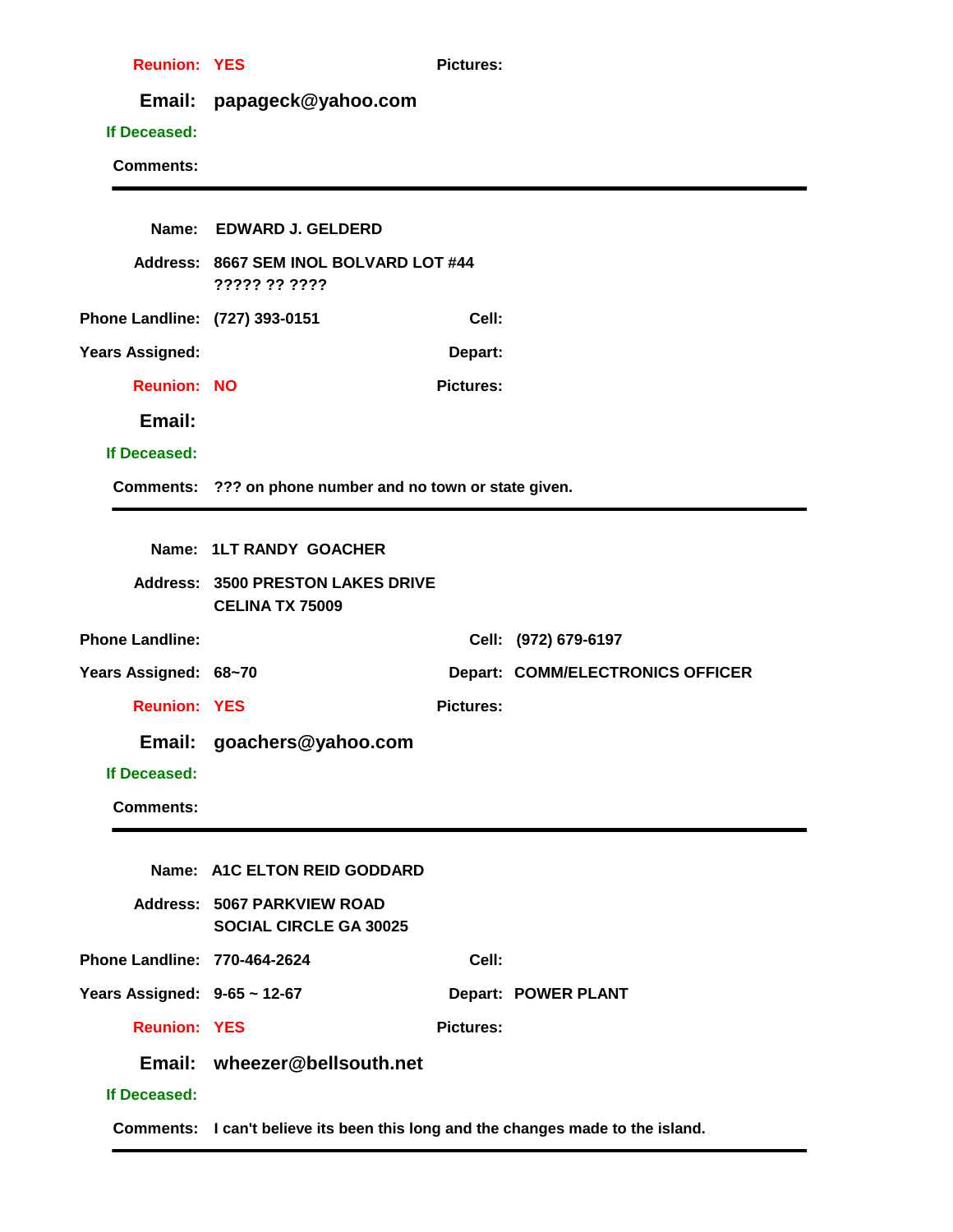|                                | Name: A1C DAVID W. GRAVES                                      |                  |                          |
|--------------------------------|----------------------------------------------------------------|------------------|--------------------------|
|                                | Address: PO BOX 1544<br><b>DAUPHIN ISLAND AL 36528</b>         |                  |                          |
| Phone Landline: (254) 861-8106 |                                                                |                  | Cell: (251) 391-8106     |
| Years Assigned: 11-62 ~ 05-66  |                                                                |                  | Depart: ORDERLY ROOM     |
| <b>Reunion: YES</b>            |                                                                | <b>Pictures:</b> |                          |
| Email:                         | djontheisland@aol.com                                          |                  |                          |
| If Deceased:                   |                                                                |                  |                          |
| <b>Comments:</b>               |                                                                |                  |                          |
|                                |                                                                |                  |                          |
|                                | Name: CAPT JACK M. GRAVES                                      |                  |                          |
|                                | <b>Address: NONE AVAILABLE</b>                                 |                  |                          |
| <b>Phone Landline:</b>         |                                                                | Cell:            |                          |
| <b>Years Assigned:</b>         |                                                                |                  | <b>Depart: COMMANDER</b> |
| <b>Reunion: NO</b>             |                                                                | <b>Pictures:</b> |                          |
| Email:                         |                                                                |                  |                          |
| If Deceased:                   |                                                                |                  |                          |
| <b>Comments:</b>               |                                                                |                  |                          |
|                                |                                                                |                  |                          |
|                                | Name: SAM GURNEY                                               |                  |                          |
|                                | <b>Address: NONE AVAILABLE</b>                                 |                  |                          |
| <b>Phone Landline:</b>         |                                                                | Cell:            |                          |
| <b>Years Assigned:</b>         |                                                                | Depart:          |                          |
| <b>Reunion: NO</b>             |                                                                | <b>Pictures:</b> |                          |
| Email:                         |                                                                |                  |                          |
| If Deceased:                   |                                                                |                  |                          |
| <b>Comments:</b>               |                                                                |                  |                          |
|                                |                                                                |                  |                          |
|                                | Name: A1C EDWIN PAUL HAGER                                     |                  |                          |
|                                | <b>Address: 21 WINDSOR DRIVE</b><br><b>BRIDGEPORT WV 26330</b> |                  |                          |
| Phone Landline: (330) 842-7023 |                                                                | Cell:            |                          |
| Years Assigned: 59 ~ 61        |                                                                |                  | Depart: RADAR MAINT.     |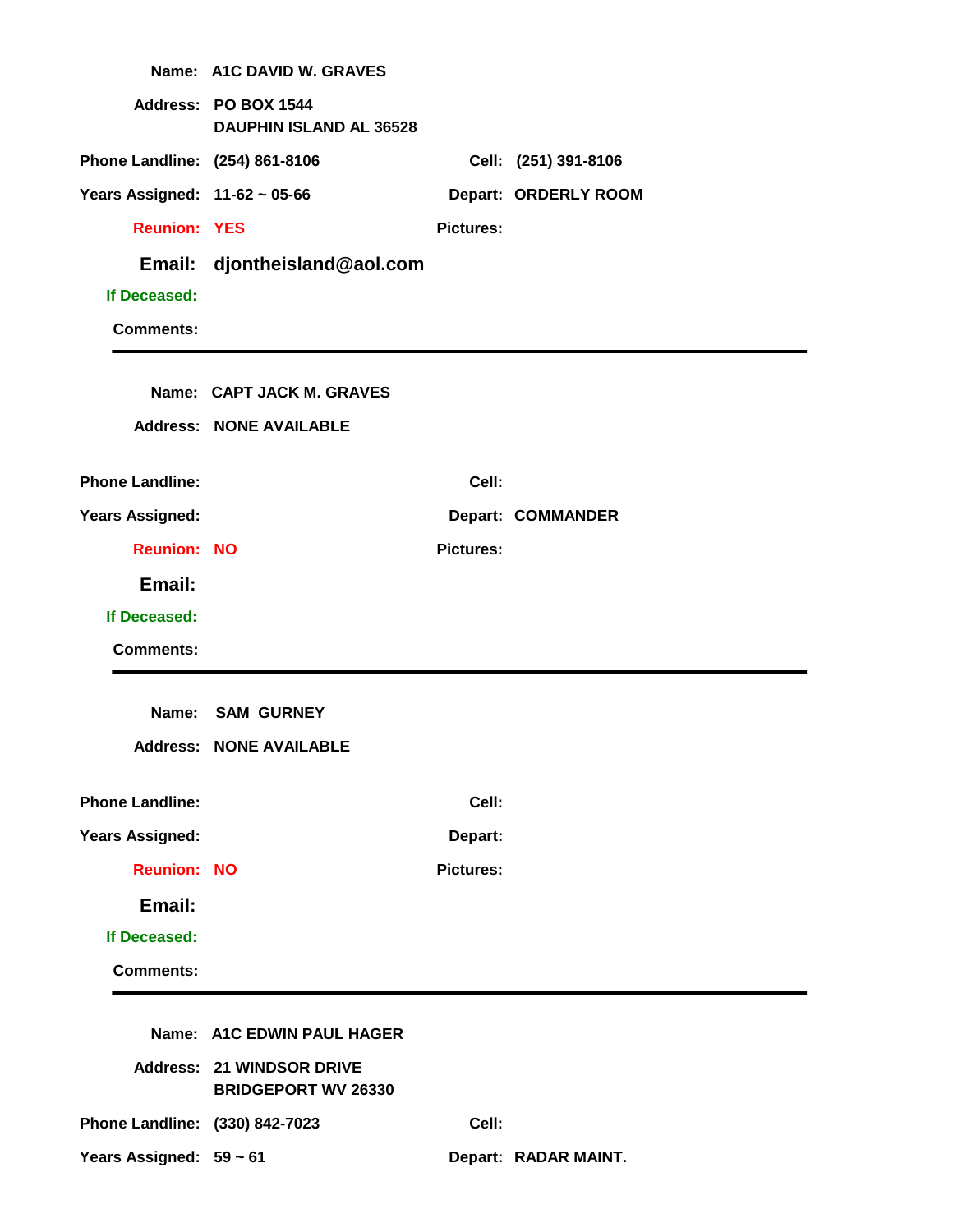| <b>Reunion: YES</b>            |                                                                   | <b>Pictures:</b>                                                          |
|--------------------------------|-------------------------------------------------------------------|---------------------------------------------------------------------------|
|                                | Email: phager@ma.rr.com                                           |                                                                           |
| If Deceased:                   |                                                                   |                                                                           |
|                                | Comments: Retired after 24 years os service as Lt. Col.           |                                                                           |
|                                |                                                                   |                                                                           |
|                                | Name: PERRY HANEY                                                 |                                                                           |
|                                | <b>Address: 3156 BOGGY TERRACE DRIVE</b><br>KISSIMMEE FL 34744    |                                                                           |
| Phone Landline: (407) 348-4131 |                                                                   | Cell:                                                                     |
| <b>Years Assigned:</b>         |                                                                   | Depart:                                                                   |
| <b>Reunion: YES</b>            |                                                                   | <b>Pictures:</b>                                                          |
|                                | Email: perrymarcie@hotmail.com                                    |                                                                           |
| If Deceased:                   |                                                                   |                                                                           |
| <b>Comments:</b>               |                                                                   |                                                                           |
|                                |                                                                   |                                                                           |
|                                | Name: LOUIS HARD                                                  |                                                                           |
|                                | Address: 13225 RASMUSSEN STREET<br><b>BAYOU LA BATRE AL 36523</b> |                                                                           |
| Phone Landline: (251) 824-4588 |                                                                   | Cell:                                                                     |
| <b>Years Assigned:</b>         |                                                                   | Depart:                                                                   |
| <b>Reunion: NO</b>             |                                                                   | <b>Pictures:</b>                                                          |
| Email:                         |                                                                   |                                                                           |
| If Deceased: YES               |                                                                   |                                                                           |
| <b>Comments:</b>               |                                                                   | Notified that this airman has passed away. No Date or location was given. |
|                                |                                                                   |                                                                           |
| Name:                          | <b>VON HICKMAN</b>                                                |                                                                           |
|                                | <b>Address: 165 KITTY KAWK DRIVE</b><br>STOCKBRIDGE GA 30281      |                                                                           |
| Phone Landline: (770) 474-2717 |                                                                   | Cell:                                                                     |
| <b>Years Assigned:</b>         |                                                                   | Depart:                                                                   |
| <b>Reunion: NO</b>             |                                                                   | <b>Pictures:</b>                                                          |
| Email:                         |                                                                   |                                                                           |
| If Deceased:                   |                                                                   |                                                                           |
| <b>Comments:</b>               |                                                                   |                                                                           |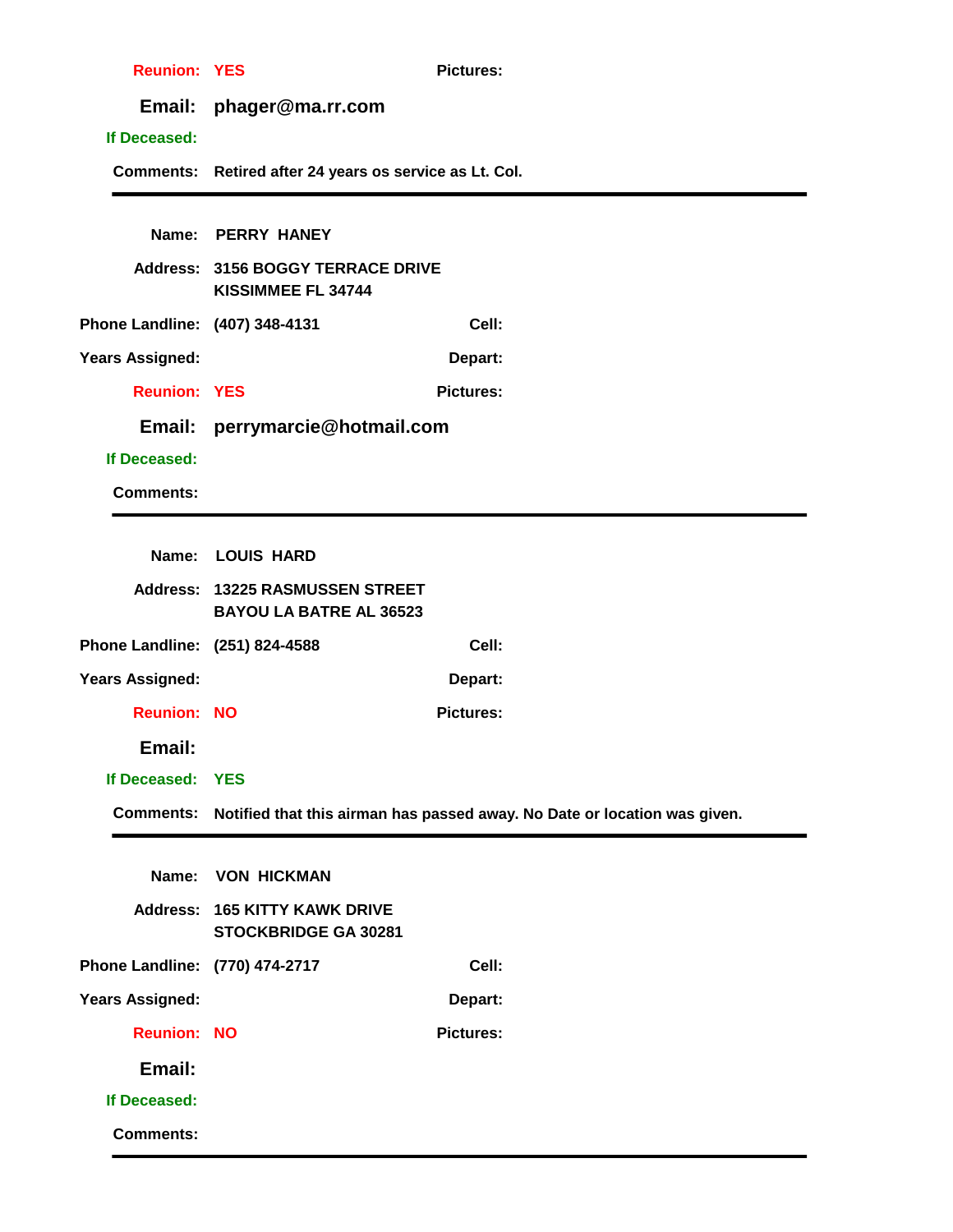| Name:                          | <b>ALLEN HILE</b>                                           |                  |                                                                                     |
|--------------------------------|-------------------------------------------------------------|------------------|-------------------------------------------------------------------------------------|
|                                | <b>Address: 14 AZALEA COURT</b><br><b>FAIRHOPE AL 36532</b> |                  |                                                                                     |
| Phone Landline: (251) 990-3498 |                                                             | Cell:            |                                                                                     |
| <b>Years Assigned:</b>         |                                                             | Depart:          |                                                                                     |
| <b>Reunion: YES</b>            |                                                             | <b>Pictures:</b> |                                                                                     |
|                                | Email: ahilejr@msn.com                                      |                  |                                                                                     |
| If Deceased:                   |                                                             |                  |                                                                                     |
| <b>Comments:</b>               |                                                             |                  |                                                                                     |
|                                |                                                             |                  |                                                                                     |
|                                | Name: CAPT THOMAS J. HILL                                   |                  |                                                                                     |
|                                | <b>Address: NONE AVAILABLE</b>                              |                  |                                                                                     |
| <b>Phone Landline:</b>         |                                                             | Cell:            |                                                                                     |
| Years Assigned: EMO            |                                                             | Depart:          |                                                                                     |
| <b>Reunion: NO</b>             |                                                             | <b>Pictures:</b> |                                                                                     |
| Email:                         |                                                             |                  |                                                                                     |
| If Deceased:                   |                                                             |                  |                                                                                     |
| <b>Comments:</b>               |                                                             |                  |                                                                                     |
|                                |                                                             |                  |                                                                                     |
| Name:                          | <b>RAY HOGUE</b>                                            |                  |                                                                                     |
|                                | <b>Address: 1850 LEWIS AVENUE</b><br><b>MOBILE AL 36605</b> |                  |                                                                                     |
| Phone Landline: (251) 473-1519 |                                                             | Cell:            |                                                                                     |
| <b>Years Assigned:</b>         |                                                             | Depart:          |                                                                                     |
| <b>Reunion: NO</b>             |                                                             | <b>Pictures:</b> |                                                                                     |
| Email:                         |                                                             |                  |                                                                                     |
| If Deceased: YES               |                                                             |                  |                                                                                     |
|                                |                                                             |                  | Comments: Notified that this airman has passed away. No Date or location was given. |
|                                |                                                             |                  |                                                                                     |
| Name:                          | <b>EUGENE HOLT</b>                                          |                  |                                                                                     |
|                                | Address: 3500 FOWL RIVER ROAD<br>THEODRE AL 36582           |                  |                                                                                     |
| <b>Phone Landline:</b>         |                                                             | Cell:            |                                                                                     |
| <b>Years Assigned:</b>         |                                                             | Depart:          |                                                                                     |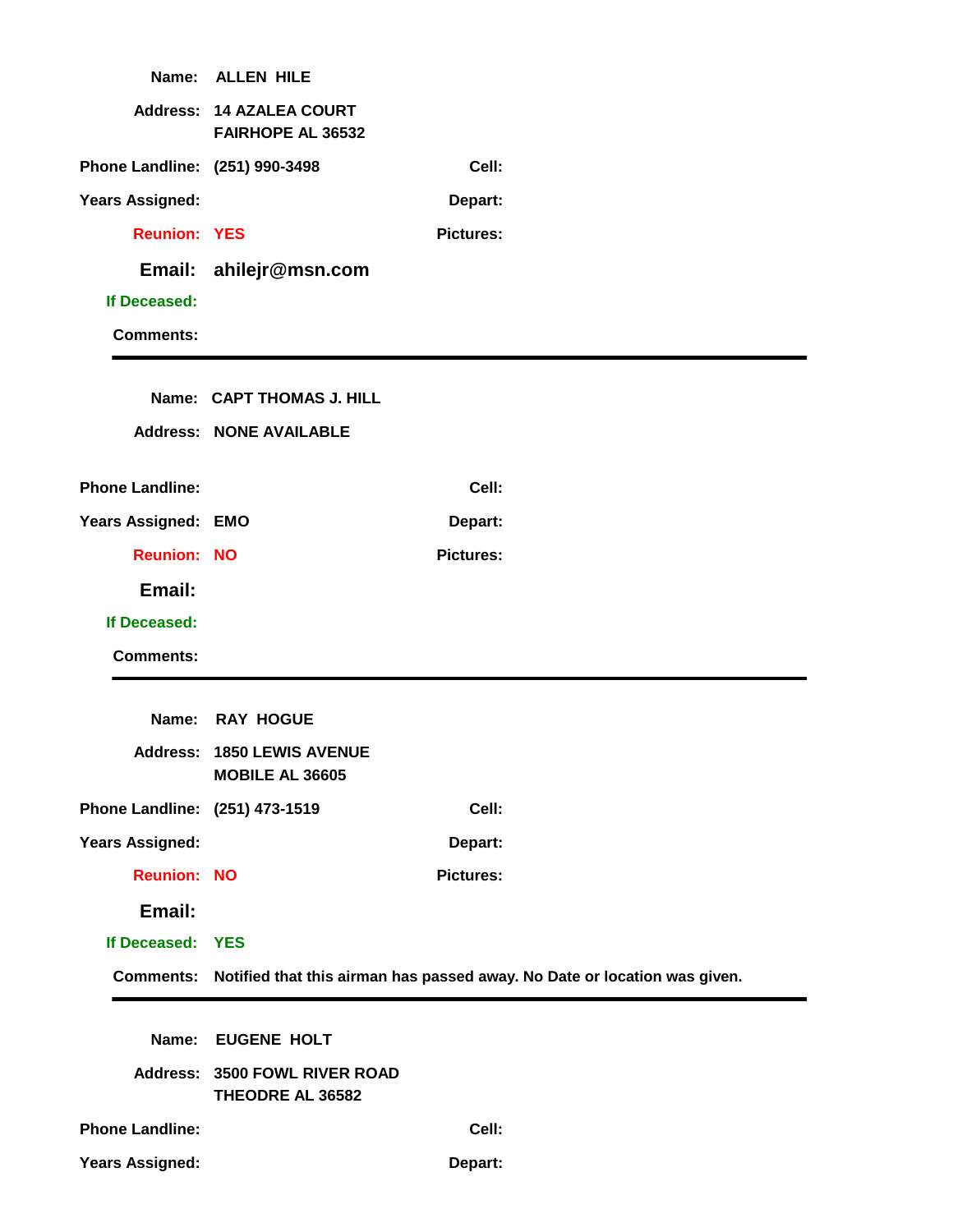| <b>Reunion: NO</b>               |                                                                 | <b>Pictures:</b> |                                                                                                                                                                       |
|----------------------------------|-----------------------------------------------------------------|------------------|-----------------------------------------------------------------------------------------------------------------------------------------------------------------------|
| Email:                           |                                                                 |                  |                                                                                                                                                                       |
| If Deceased: YES                 |                                                                 |                  |                                                                                                                                                                       |
|                                  |                                                                 |                  | Comments: Notified that this airman has passed away. No Date or location was given.                                                                                   |
|                                  |                                                                 |                  |                                                                                                                                                                       |
|                                  | Name: A1C ROBERT Q. HOTT                                        |                  |                                                                                                                                                                       |
|                                  | Address: HC52 BOX 1278<br><b>AUGUSAT WV 26704</b>               |                  |                                                                                                                                                                       |
| Phone Landline: (304) 496-9258   |                                                                 |                  | Cell: (301) 707-3041                                                                                                                                                  |
| Years Assigned: $6-64 \sim 6-66$ |                                                                 |                  | <b>Depart: COMM CENTER</b>                                                                                                                                            |
| <b>Reunion: YES</b>              |                                                                 | <b>Pictures:</b> |                                                                                                                                                                       |
| Email:                           | rqhott@citlink.net                                              |                  |                                                                                                                                                                       |
| If Deceased:                     |                                                                 |                  |                                                                                                                                                                       |
|                                  |                                                                 |                  | Comments: I was stationed at the 627th Rdr Sq Crystal Springs AFS Miss from Feb 63 till<br>Jun 64 and at the 693rd Rdr Sq Dauphin Island Ala from Jun 64 till Jul 66. |
|                                  |                                                                 |                  |                                                                                                                                                                       |
| Name:                            | <b>JERALD HUDSON</b>                                            |                  |                                                                                                                                                                       |
|                                  | <b>Address: 6301 CHEROKEE TRAIL</b><br><b>THEODORE AL 26582</b> |                  |                                                                                                                                                                       |
| <b>Phone Landline:</b>           |                                                                 | Cell:            |                                                                                                                                                                       |
| <b>Years Assigned:</b>           |                                                                 | Depart:          |                                                                                                                                                                       |
| <b>Reunion: NO</b>               |                                                                 | <b>Pictures:</b> |                                                                                                                                                                       |
| Email:                           |                                                                 |                  |                                                                                                                                                                       |
| If Deceased:                     |                                                                 |                  |                                                                                                                                                                       |
| <b>Comments:</b>                 |                                                                 |                  |                                                                                                                                                                       |
|                                  | Name: A1C GEORGE W. JACOBS                                      |                  |                                                                                                                                                                       |
|                                  |                                                                 |                  |                                                                                                                                                                       |
|                                  | Address: 2157 CHERYL CT<br><b>MELBORNE FL 32935</b>             |                  |                                                                                                                                                                       |
| Phone Landline: (321) 254-1078   |                                                                 | Cell:            |                                                                                                                                                                       |
| Years Assigned: 58 ~ 61          |                                                                 |                  | Depart: RADAR MAINT                                                                                                                                                   |
| <b>Reunion: YES</b>              |                                                                 | <b>Pictures:</b> |                                                                                                                                                                       |
|                                  | Email: j5550@aol.com                                            |                  |                                                                                                                                                                       |
| If Deceased:                     |                                                                 |                  |                                                                                                                                                                       |
|                                  |                                                                 |                  | Comments: I WAS E3 WHEN I ARRIVED AND E4 WHEN I TRANSFERRED - by the way the                                                                                          |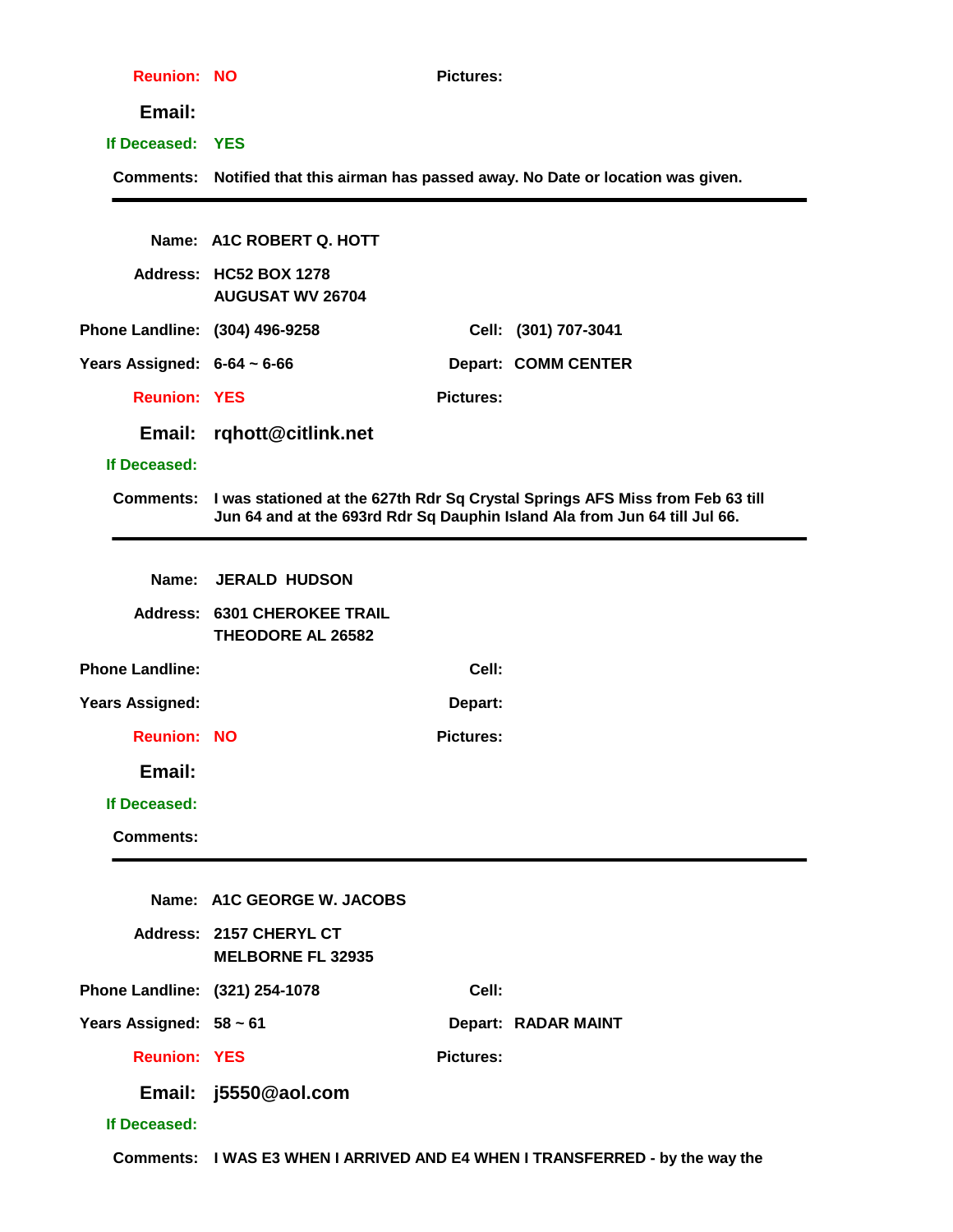|                                  |                                                                |                  | equipment when the site opened was FPS-20 for the search radar and 1 each<br>FPS-6A and 1 each FPS-6B for the height finders the 6A was west of the ops<br>bldg. and the 69B was by the guard shack at the entrance to the compound. the<br>FPS-7 was still being operated by the contractor when i left in january 1961 |
|----------------------------------|----------------------------------------------------------------|------------------|--------------------------------------------------------------------------------------------------------------------------------------------------------------------------------------------------------------------------------------------------------------------------------------------------------------------------|
| Name:                            | <b>MEL JORDAN</b><br><b>Address: NONE AVAILABLE</b>            |                  |                                                                                                                                                                                                                                                                                                                          |
|                                  |                                                                |                  |                                                                                                                                                                                                                                                                                                                          |
| <b>Phone Landline:</b>           |                                                                | Cell:            |                                                                                                                                                                                                                                                                                                                          |
| <b>Years Assigned:</b>           |                                                                | Depart:          |                                                                                                                                                                                                                                                                                                                          |
| <b>Reunion: NO</b>               |                                                                | <b>Pictures:</b> |                                                                                                                                                                                                                                                                                                                          |
| Email:                           |                                                                |                  |                                                                                                                                                                                                                                                                                                                          |
| If Deceased:                     |                                                                |                  |                                                                                                                                                                                                                                                                                                                          |
| <b>Comments:</b>                 |                                                                |                  |                                                                                                                                                                                                                                                                                                                          |
|                                  |                                                                |                  |                                                                                                                                                                                                                                                                                                                          |
|                                  | Name: A2C JOHNNY R. JOYNER                                     |                  |                                                                                                                                                                                                                                                                                                                          |
|                                  | Address: 3976 DEAN AVENUE<br><b>NASHEVILLE NC 27856</b>        |                  |                                                                                                                                                                                                                                                                                                                          |
| Phone Landline: (252) 937-6199   |                                                                |                  | Cell: (252) 908-0278                                                                                                                                                                                                                                                                                                     |
| Years Assigned: $3-64 \sim 7-65$ |                                                                |                  | Depart: POWER PRODUCTION 54350                                                                                                                                                                                                                                                                                           |
| <b>Reunion: YES</b>              |                                                                |                  | <b>Pictures: ON LINE AT THE WEB PAGE</b>                                                                                                                                                                                                                                                                                 |
| Email:                           | jjoyner10@suddenlink.net                                       |                  |                                                                                                                                                                                                                                                                                                                          |
| If Deceased:                     |                                                                |                  |                                                                                                                                                                                                                                                                                                                          |
|                                  | Comments: BEST DUTY STATION OF ALL. MET A LOT OF GOOD FRIENDS. |                  |                                                                                                                                                                                                                                                                                                                          |
|                                  | Name: A2C JAMES W. KELLAR                                      |                  |                                                                                                                                                                                                                                                                                                                          |
|                                  | <b>Address: NONE AVAILABLE</b>                                 |                  |                                                                                                                                                                                                                                                                                                                          |
|                                  |                                                                |                  |                                                                                                                                                                                                                                                                                                                          |
| <b>Phone Landline:</b>           |                                                                | Cell:            |                                                                                                                                                                                                                                                                                                                          |
| Years Assigned: 65 ~ 67          |                                                                |                  | Depart: T-2 MAINT                                                                                                                                                                                                                                                                                                        |
| <b>Reunion: YES</b>              |                                                                | <b>Pictures:</b> |                                                                                                                                                                                                                                                                                                                          |
|                                  | Email: dfkellarjw@hughes.net                                   |                  |                                                                                                                                                                                                                                                                                                                          |
| If Deceased:                     |                                                                |                  |                                                                                                                                                                                                                                                                                                                          |
| <b>Comments:</b>                 |                                                                |                  |                                                                                                                                                                                                                                                                                                                          |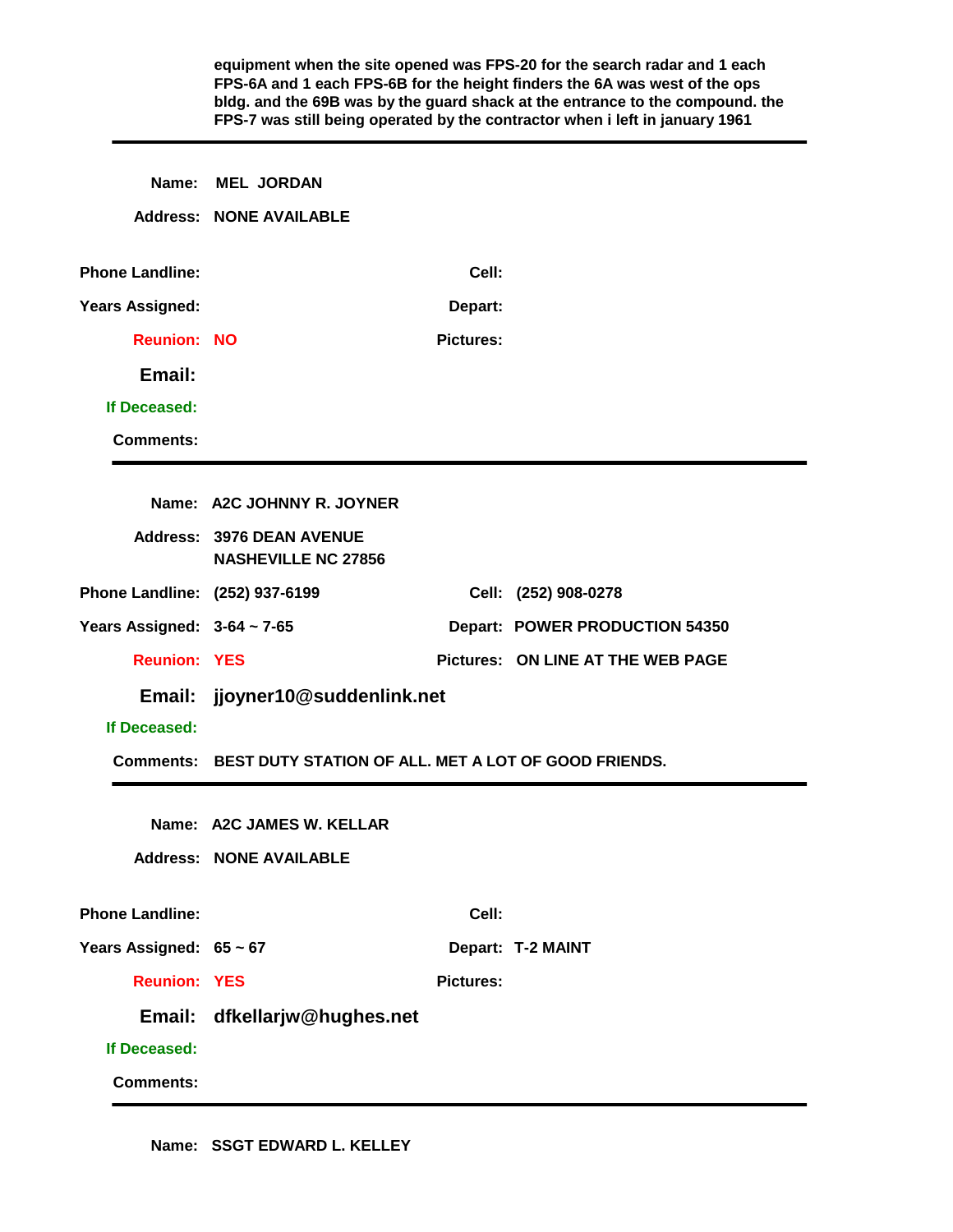| <b>Phone Landline:</b>         |                                                         | Cell:            |                           |
|--------------------------------|---------------------------------------------------------|------------------|---------------------------|
| <b>Years Assigned:</b>         |                                                         |                  | Depart: NCOIC RADIO MAINT |
| <b>Reunion: NO</b>             |                                                         | <b>Pictures:</b> |                           |
| Email:                         |                                                         |                  |                           |
| If Deceased:                   |                                                         |                  |                           |
| <b>Comments:</b>               |                                                         |                  |                           |
|                                |                                                         |                  |                           |
|                                | Name: SSGT WILLIAM (BILL) D. KNOX                       |                  |                           |
|                                | Address: 7074 RIMWOOD<br><b>LIVEOAK TX 78233</b>        |                  |                           |
| <b>Phone Landline:</b>         |                                                         |                  | Cell: (210) 461-8728      |
| Years Assigned: 65 ~ 70        |                                                         |                  | Depart: GATR RADIO MAINT. |
| <b>Reunion: YES</b>            |                                                         | <b>Pictures:</b> |                           |
|                                | Email: william-knox@att.net                             |                  |                           |
| If Deceased:                   |                                                         |                  |                           |
| <b>Comments:</b>               |                                                         |                  |                           |
|                                |                                                         |                  |                           |
|                                |                                                         |                  |                           |
|                                | Name: KEN KUICK                                         |                  |                           |
|                                | <b>Address: NONE AVAILABLE</b>                          |                  |                           |
| <b>Phone Landline:</b>         |                                                         | Cell:            |                           |
| <b>Years Assigned:</b>         |                                                         | Depart:          |                           |
| <b>Reunion: NO</b>             |                                                         | <b>Pictures:</b> |                           |
| Email:                         |                                                         |                  |                           |
| If Deceased:                   |                                                         |                  |                           |
| <b>Comments:</b>               |                                                         |                  |                           |
|                                |                                                         |                  |                           |
| Name:                          | <b>TOM J. KUS</b>                                       |                  |                           |
|                                | Address: 4890 RED CREEK DRIVE<br><b>SEMMES AL 36575</b> |                  |                           |
| Phone Landline: (251) 645-0470 |                                                         |                  | Cell: (251) 490-5868      |
| Years Assigned: 69 ~ 70        |                                                         |                  | Depart: RADAR MAINT       |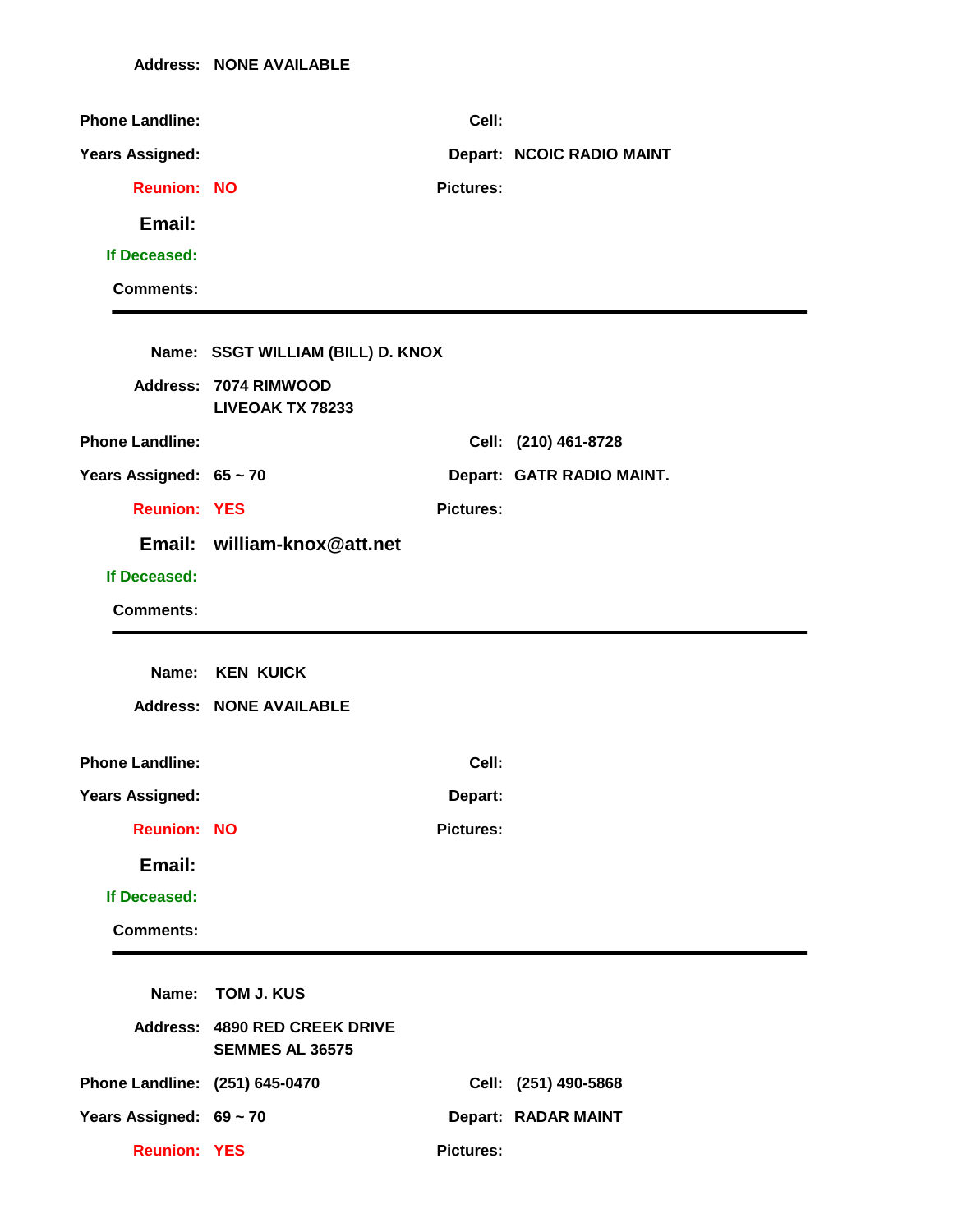## **Email: mrtomkus@yahoo.com**

## **If Deceased:**

|                                | Name: BILL KYNES                                          |                  |                                                                                                                                     |
|--------------------------------|-----------------------------------------------------------|------------------|-------------------------------------------------------------------------------------------------------------------------------------|
|                                | Address: 3420 FOWL RIVER ROAD<br><b>THEODORE AL 36582</b> |                  |                                                                                                                                     |
| Phone Landline: (271) 973-9069 |                                                           | Cell:            |                                                                                                                                     |
| <b>Years Assigned:</b>         |                                                           | Depart:          |                                                                                                                                     |
| <b>Reunion: NO</b>             |                                                           | <b>Pictures:</b> |                                                                                                                                     |
| Email:                         |                                                           |                  |                                                                                                                                     |
| If Deceased:                   |                                                           |                  |                                                                                                                                     |
| <b>Comments:</b>               |                                                           |                  |                                                                                                                                     |
|                                |                                                           |                  |                                                                                                                                     |
|                                | Name: A1C JOHN LAFLEUR                                    |                  |                                                                                                                                     |
|                                | <b>Address: NONE AVAILABLE</b>                            |                  |                                                                                                                                     |
| <b>Phone Landline:</b>         |                                                           | Cell:            |                                                                                                                                     |
| Years Assigned: 1966 ~ 1969    |                                                           |                  | <b>Depart: SEARCH RADAR</b>                                                                                                         |
| <b>Reunion: NO</b>             |                                                           | <b>Pictures:</b> |                                                                                                                                     |
| Email:                         | john.b.lafleur@Imco.com                                   |                  |                                                                                                                                     |
| If Deceased:                   |                                                           |                  |                                                                                                                                     |
| <b>Comments:</b>               |                                                           |                  | Retired Msgt 1986 and presently retired (PLEASE DELETE PRESENT INFO ON<br>ROSTER INCLUDING EMAIL AND PHONE NUMBERS because of spam) |
|                                |                                                           |                  |                                                                                                                                     |
|                                | Name: SSGT JACK N. LANE                                   |                  |                                                                                                                                     |
|                                | <b>Address: NONE AVAILABLE</b>                            |                  |                                                                                                                                     |
| <b>Phone Landline:</b>         |                                                           | Cell:            |                                                                                                                                     |
| Years Assigned: 72 ~ 73        |                                                           |                  | Depart: RADAR MAINT                                                                                                                 |
| <b>Reunion: YES</b>            |                                                           | <b>Pictures:</b> |                                                                                                                                     |
|                                | Email: jackandjudy@bellsouth.net                          |                  |                                                                                                                                     |
| If Deceased:                   |                                                           |                  |                                                                                                                                     |
| <b>Comments:</b>               |                                                           |                  |                                                                                                                                     |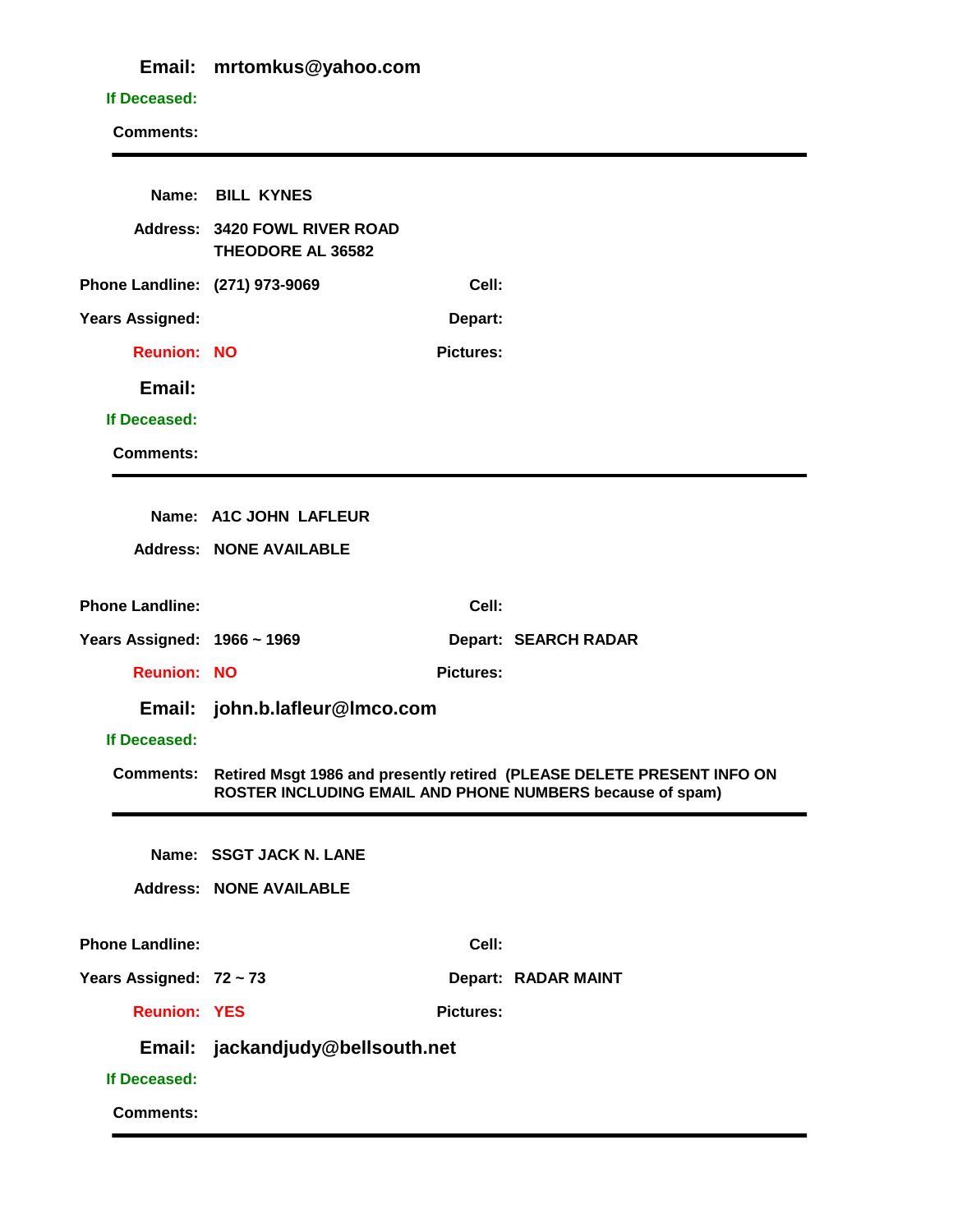|                                                        | Name: SSGT LARRY P. LAY                                          |                  |                                     |
|--------------------------------------------------------|------------------------------------------------------------------|------------------|-------------------------------------|
|                                                        | <b>Address: NONE AVAILABLE</b>                                   |                  |                                     |
|                                                        |                                                                  |                  |                                     |
| <b>Phone Landline:</b>                                 |                                                                  | Cell:            |                                     |
| Years Assigned: 66 ~ 68                                |                                                                  |                  | <b>Depart: RADAR OPERATOR</b>       |
| <b>Reunion: YES</b>                                    |                                                                  | <b>Pictures:</b> |                                     |
| Email:                                                 | larrylay33@yahoo.com                                             |                  |                                     |
| If Deceased:                                           |                                                                  |                  |                                     |
| <b>Comments:</b>                                       |                                                                  |                  |                                     |
|                                                        |                                                                  |                  |                                     |
|                                                        | Name: MSGT CHARLES E. LEWIS                                      |                  |                                     |
|                                                        | <b>Address: NONE AVAILABLE</b>                                   |                  |                                     |
| <b>Phone Landline:</b>                                 |                                                                  | Cell:            |                                     |
| <b>Years Assigned:</b>                                 |                                                                  | Depart: CMS      |                                     |
| <b>Reunion: NO</b>                                     |                                                                  | <b>Pictures:</b> |                                     |
| Email:                                                 |                                                                  |                  |                                     |
|                                                        |                                                                  |                  |                                     |
| If Deceased:                                           |                                                                  |                  |                                     |
| <b>Comments:</b>                                       |                                                                  |                  |                                     |
|                                                        |                                                                  |                  |                                     |
| Name:                                                  | <b>ROBERT LINDMAN</b>                                            |                  |                                     |
|                                                        | <b>Address: 6250 PENNA STREET</b><br><b>SPRING HILL FL 34609</b> |                  |                                     |
| Phone Landline: (352) 688-9235                         |                                                                  | Cell:            |                                     |
| <b>Years Assigned:</b>                                 |                                                                  | Depart:          |                                     |
| <b>Reunion: YES</b>                                    |                                                                  | <b>Pictures:</b> |                                     |
| Email:                                                 | lindmanr@sprintmail.com                                          |                  |                                     |
| If Deceased:                                           |                                                                  |                  |                                     |
| <b>Comments:</b>                                       |                                                                  |                  |                                     |
|                                                        |                                                                  |                  |                                     |
|                                                        | Name: A1C VANCE S. LOFTIN                                        |                  |                                     |
|                                                        | Address: PO BOX 1142                                             |                  |                                     |
|                                                        | <b>DENTON NC 27239</b>                                           |                  |                                     |
| <b>Phone Landline:</b><br>Years Assigned: 9-66 ~ 12-68 |                                                                  | Cell:            | Depart: HEIGHT FINDERS / GAP FILLER |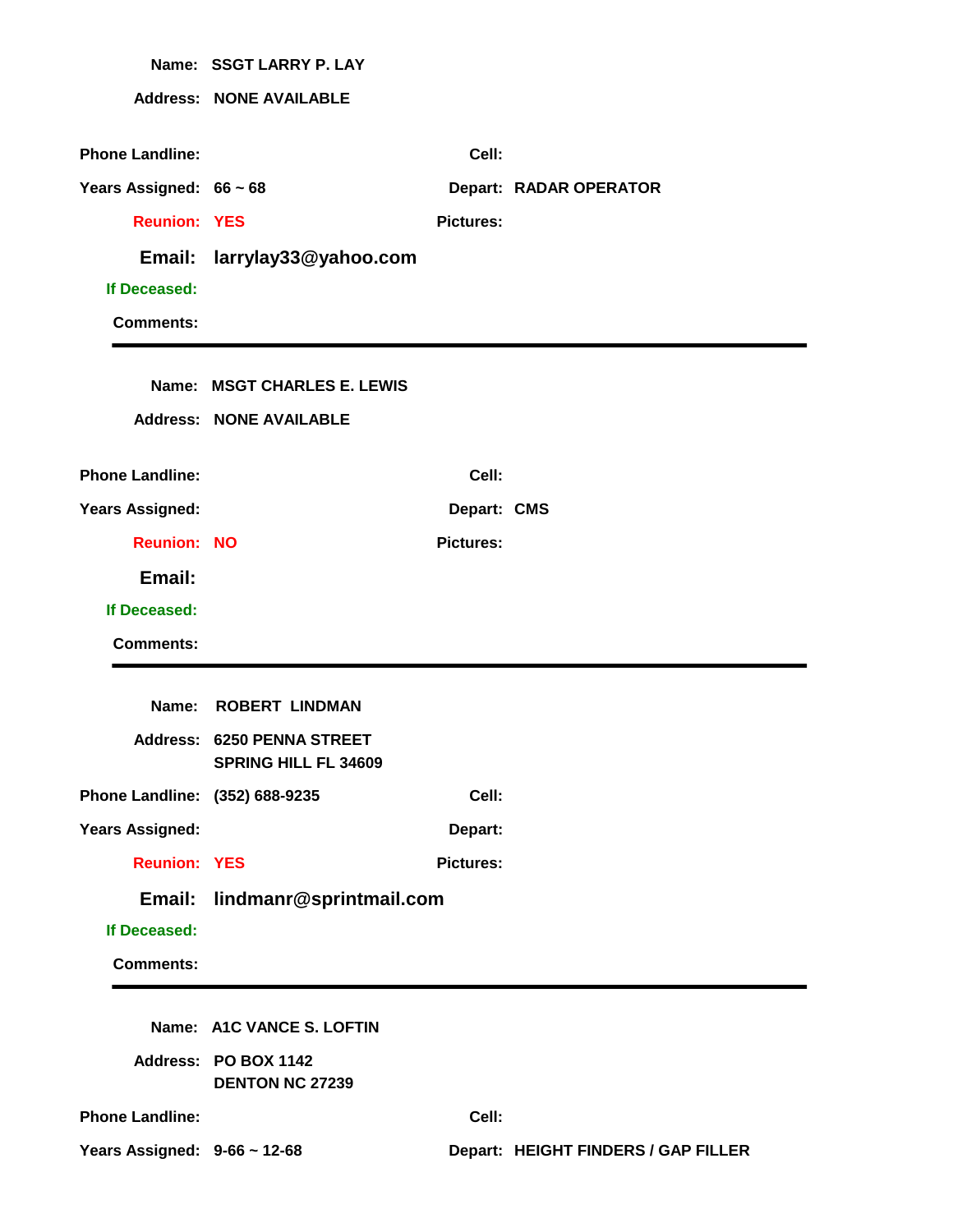| <b>Reunion: YES</b>            |                                                            | <b>Pictures:</b> |                                                                                     |
|--------------------------------|------------------------------------------------------------|------------------|-------------------------------------------------------------------------------------|
|                                | Email: cillaloftin@aol.com                                 |                  |                                                                                     |
| If Deceased:                   |                                                            |                  |                                                                                     |
| <b>Comments:</b>               |                                                            |                  |                                                                                     |
|                                |                                                            |                  |                                                                                     |
|                                | Name: CAPT MAURICE (MAURI) F. LUDWIG                       |                  |                                                                                     |
|                                | Address: 11230 GETCHELL ROAD<br><b>THEODORE AL 36582</b>   |                  |                                                                                     |
| <b>Phone Landline:</b>         |                                                            | Cell:            |                                                                                     |
| Years Assigned: 58 ~ 61        |                                                            |                  | Depart: C&E OFFICE                                                                  |
| <b>Reunion: NO</b>             |                                                            | <b>Pictures:</b> |                                                                                     |
|                                | Email: mludwig@bellsouth.net                               |                  |                                                                                     |
| If Deceased: YES               |                                                            |                  |                                                                                     |
|                                |                                                            |                  | Comments: Notified that this airman has passed away. No Date or location was given. |
|                                |                                                            |                  |                                                                                     |
|                                | Name: NOEL D. MABE                                         |                  |                                                                                     |
|                                | Address: 3345 NIBLICK COURTH<br><b>ALPHARETTA GA 30022</b> |                  |                                                                                     |
| Phone Landline: (770) 640-9312 |                                                            |                  | Cell: (678) 358-5826                                                                |
| Years Assigned:                |                                                            | Depart:          |                                                                                     |
| <b>Reunion: NO</b>             |                                                            | <b>Pictures:</b> |                                                                                     |
| Email:                         |                                                            |                  |                                                                                     |
| If Deceased:                   |                                                            |                  |                                                                                     |
| <b>Comments:</b>               |                                                            |                  |                                                                                     |
|                                |                                                            |                  |                                                                                     |
|                                | Name: A1C JOHN J. MACJANNET                                |                  |                                                                                     |
|                                | Address: 15910 COLFAX STREET<br>LOWELL IN 46356            |                  |                                                                                     |
| <b>Phone Landline:</b>         |                                                            | Cell:            |                                                                                     |
| Years Assigned: 66             |                                                            |                  | Depart: REFRIGERATION - HVAC SPC.                                                   |
| <b>Reunion: YES</b>            |                                                            | <b>Pictures:</b> |                                                                                     |
| Email:                         | pappa308@att.net                                           |                  |                                                                                     |
| If Deceased:                   |                                                            |                  |                                                                                     |
| <b>Comments:</b>               |                                                            |                  |                                                                                     |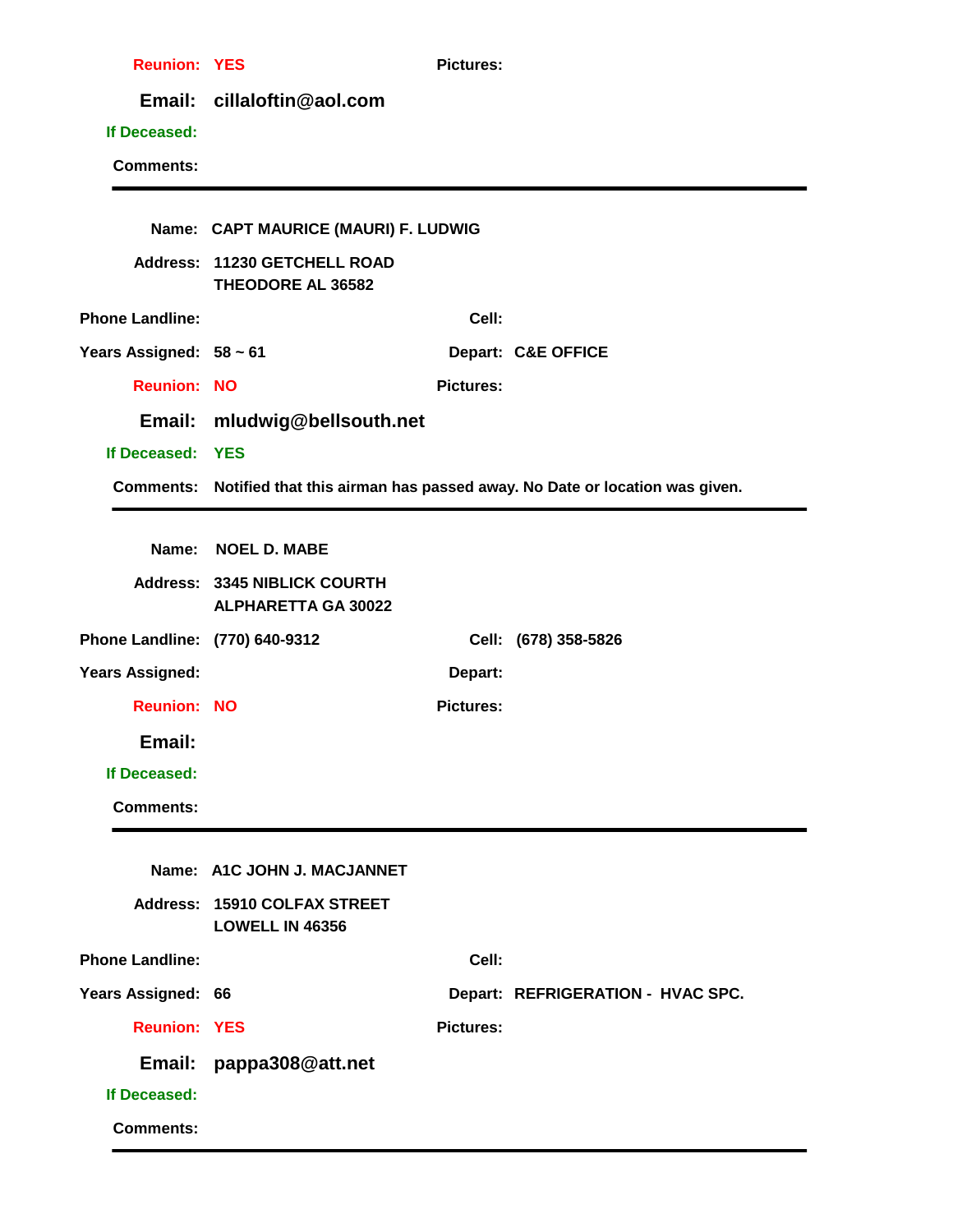|                                  | Name: A2C LEONARD MAIANI                               |                  |                                                                                                                                                                                                                                                                                                                                                                                                                                                                                                                                                                                                                                                                                                                                                                                                                                                                                                                                                                                                                                                                                           |
|----------------------------------|--------------------------------------------------------|------------------|-------------------------------------------------------------------------------------------------------------------------------------------------------------------------------------------------------------------------------------------------------------------------------------------------------------------------------------------------------------------------------------------------------------------------------------------------------------------------------------------------------------------------------------------------------------------------------------------------------------------------------------------------------------------------------------------------------------------------------------------------------------------------------------------------------------------------------------------------------------------------------------------------------------------------------------------------------------------------------------------------------------------------------------------------------------------------------------------|
|                                  | <b>Address: 7536 EAST PARKS ROAD</b><br>ATHOL ID 83801 |                  |                                                                                                                                                                                                                                                                                                                                                                                                                                                                                                                                                                                                                                                                                                                                                                                                                                                                                                                                                                                                                                                                                           |
| Phone Landline: (208) 534-9913   |                                                        |                  | Cell: (208) 449-6145                                                                                                                                                                                                                                                                                                                                                                                                                                                                                                                                                                                                                                                                                                                                                                                                                                                                                                                                                                                                                                                                      |
| Years Assigned: $62 \sim 65$     |                                                        |                  | Depart: RADAR MAINT                                                                                                                                                                                                                                                                                                                                                                                                                                                                                                                                                                                                                                                                                                                                                                                                                                                                                                                                                                                                                                                                       |
| <b>Reunion: YES</b>              |                                                        | <b>Pictures:</b> |                                                                                                                                                                                                                                                                                                                                                                                                                                                                                                                                                                                                                                                                                                                                                                                                                                                                                                                                                                                                                                                                                           |
| Email:                           | lenmaiani@gmail.com                                    |                  |                                                                                                                                                                                                                                                                                                                                                                                                                                                                                                                                                                                                                                                                                                                                                                                                                                                                                                                                                                                                                                                                                           |
| If Deceased:                     |                                                        |                  |                                                                                                                                                                                                                                                                                                                                                                                                                                                                                                                                                                                                                                                                                                                                                                                                                                                                                                                                                                                                                                                                                           |
| <b>Comments:</b>                 | stayed in if there was any hope of a promotion.        |                  | Got \$3.00 travel pay to go from Keesler AFB to Dauphin Island. Sat through two<br>hurricanes, neither one very bad, but got in trouble for wearing my bathing suit<br>to go out and lash down the antennas of the FPS-6's. Had to come back down<br>because the rain drops were like bullets. Things got a little tense during the<br>Cuban Crisis. Had to take turns walking the fence line with an unloaded carbine.<br>Go figure. Spent my off hours in the summers working on a charter boat as 1st<br>mate for Leon Esfeller. Made a lot more money than what I was getting from<br>Uncle Sam. I'm not real good on names, but I was on duty when one of our<br>illustrious APs accidently discharged his sidearm during change of guard in the<br>Operations guard shack and the bullet went through the commander's window.<br>Good thing it was 11 PM. He suffered from shock and powder burns across his<br>belly. Same guy got put into Special Services and ran our tractor off the end of<br>the pier. All in all, it was great duty, but zero promotions. Probably would've |
|                                  |                                                        |                  |                                                                                                                                                                                                                                                                                                                                                                                                                                                                                                                                                                                                                                                                                                                                                                                                                                                                                                                                                                                                                                                                                           |
|                                  | Name: A1C WILLIE MANGUM                                |                  |                                                                                                                                                                                                                                                                                                                                                                                                                                                                                                                                                                                                                                                                                                                                                                                                                                                                                                                                                                                                                                                                                           |
|                                  | <b>Address: 1080 BLACK ROAD</b><br><b>CAMERON NC</b>   |                  |                                                                                                                                                                                                                                                                                                                                                                                                                                                                                                                                                                                                                                                                                                                                                                                                                                                                                                                                                                                                                                                                                           |
| Phone Landline: (919) 499-4051   |                                                        | Cell:            |                                                                                                                                                                                                                                                                                                                                                                                                                                                                                                                                                                                                                                                                                                                                                                                                                                                                                                                                                                                                                                                                                           |
| <b>Years Assigned:</b>           |                                                        |                  | <b>Depart: OPERATIONS</b>                                                                                                                                                                                                                                                                                                                                                                                                                                                                                                                                                                                                                                                                                                                                                                                                                                                                                                                                                                                                                                                                 |
| <b>Reunion: NO</b>               |                                                        | <b>Pictures:</b> |                                                                                                                                                                                                                                                                                                                                                                                                                                                                                                                                                                                                                                                                                                                                                                                                                                                                                                                                                                                                                                                                                           |
| Email:                           |                                                        |                  |                                                                                                                                                                                                                                                                                                                                                                                                                                                                                                                                                                                                                                                                                                                                                                                                                                                                                                                                                                                                                                                                                           |
| If Deceased:                     |                                                        |                  |                                                                                                                                                                                                                                                                                                                                                                                                                                                                                                                                                                                                                                                                                                                                                                                                                                                                                                                                                                                                                                                                                           |
| <b>Comments:</b>                 |                                                        |                  |                                                                                                                                                                                                                                                                                                                                                                                                                                                                                                                                                                                                                                                                                                                                                                                                                                                                                                                                                                                                                                                                                           |
|                                  |                                                        |                  |                                                                                                                                                                                                                                                                                                                                                                                                                                                                                                                                                                                                                                                                                                                                                                                                                                                                                                                                                                                                                                                                                           |
|                                  | Name: A1C DAVID A. MARIANO                             |                  |                                                                                                                                                                                                                                                                                                                                                                                                                                                                                                                                                                                                                                                                                                                                                                                                                                                                                                                                                                                                                                                                                           |
|                                  | <b>Address: 236 BALDWIN</b><br><b>LOWGAP NC 27024</b>  |                  |                                                                                                                                                                                                                                                                                                                                                                                                                                                                                                                                                                                                                                                                                                                                                                                                                                                                                                                                                                                                                                                                                           |
| <b>Phone Landline:</b>           |                                                        | Cell:            |                                                                                                                                                                                                                                                                                                                                                                                                                                                                                                                                                                                                                                                                                                                                                                                                                                                                                                                                                                                                                                                                                           |
| Years Assigned: $3-66 \sim 3-67$ |                                                        |                  | <b>Depart: SECURITY POLICE</b>                                                                                                                                                                                                                                                                                                                                                                                                                                                                                                                                                                                                                                                                                                                                                                                                                                                                                                                                                                                                                                                            |
| <b>Reunion: YES</b>              |                                                        | <b>Pictures:</b> |                                                                                                                                                                                                                                                                                                                                                                                                                                                                                                                                                                                                                                                                                                                                                                                                                                                                                                                                                                                                                                                                                           |
|                                  | Email: dmarianosr@surry.net                            |                  |                                                                                                                                                                                                                                                                                                                                                                                                                                                                                                                                                                                                                                                                                                                                                                                                                                                                                                                                                                                                                                                                                           |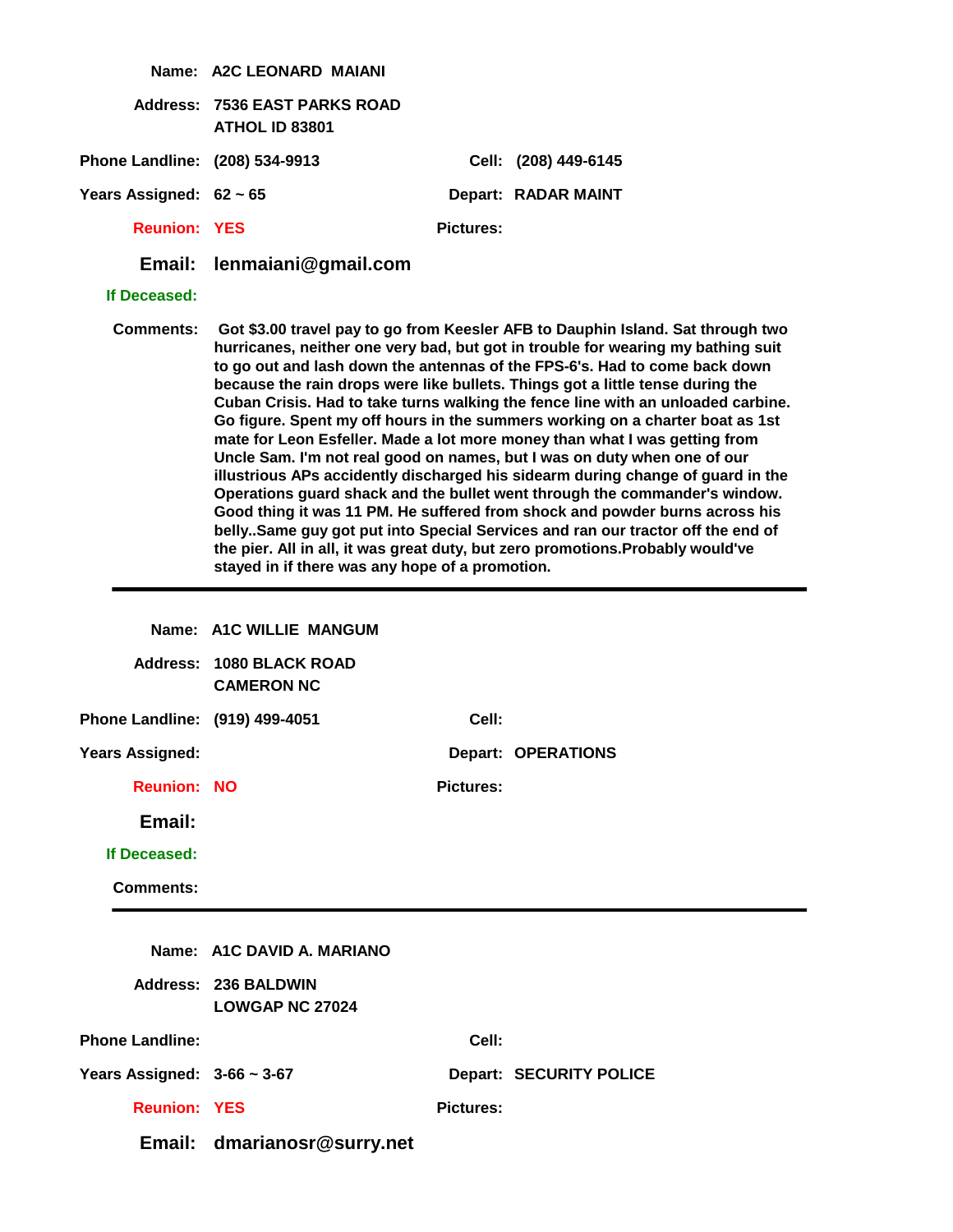| If Deceased:                   |                                                                      |                  |                               |
|--------------------------------|----------------------------------------------------------------------|------------------|-------------------------------|
|                                | <b>Comments: USAF Ret since 1983</b>                                 |                  |                               |
| Name:                          | <b>CHARLES MARKLEY</b>                                               |                  |                               |
|                                |                                                                      |                  |                               |
|                                | <b>Address: 2179 LAKE BROOKE DRIVE</b><br><b>TALLAHASSE FL 32303</b> |                  |                               |
| Phone Landline: (850) 544-2288 |                                                                      | Cell:            |                               |
| <b>Years Assigned:</b>         |                                                                      | Depart:          |                               |
| <b>Reunion: NO</b>             |                                                                      | <b>Pictures:</b> |                               |
| Email:                         | cmarkley38@gmail.com                                                 |                  |                               |
| If Deceased:                   |                                                                      |                  |                               |
| <b>Comments:</b>               |                                                                      |                  |                               |
|                                | Name: A2C WILLIAM MARSHALL                                           |                  |                               |
|                                | <b>Address: NONE AVAILABLE</b>                                       |                  |                               |
|                                |                                                                      |                  |                               |
| <b>Phone Landline:</b>         |                                                                      | Cell:            |                               |
| Years Assigned: 59 ~ 61        |                                                                      |                  | Depart: RADIO MAINT GATR SITE |
| <b>Reunion: NO</b>             |                                                                      | <b>Pictures:</b> |                               |
|                                | Email: wamarsha@localline2.com                                       |                  |                               |
| If Deceased:                   |                                                                      |                  |                               |
| <b>Comments:</b>               |                                                                      |                  |                               |
|                                | Name: A2C JOHN MARTIN                                                |                  |                               |
|                                | Address: 1302 DIANA COURT                                            |                  |                               |
|                                | <b>UPLAND CA 91786</b>                                               |                  |                               |
| <b>Phone Landline:</b>         |                                                                      | Cell:            |                               |
| Years Assigned: 1              |                                                                      | Depart:          |                               |
| <b>Reunion: NO</b>             |                                                                      | <b>Pictures:</b> |                               |
| Email:                         | jm91786@yahoo.com                                                    |                  |                               |
| If Deceased:                   |                                                                      |                  |                               |
|                                |                                                                      |                  |                               |
| <b>Comments:</b>               |                                                                      |                  |                               |

**Name: A2C DANIEL W. MASSEY**

**Address: 29 FULL SWEEP DRIVE**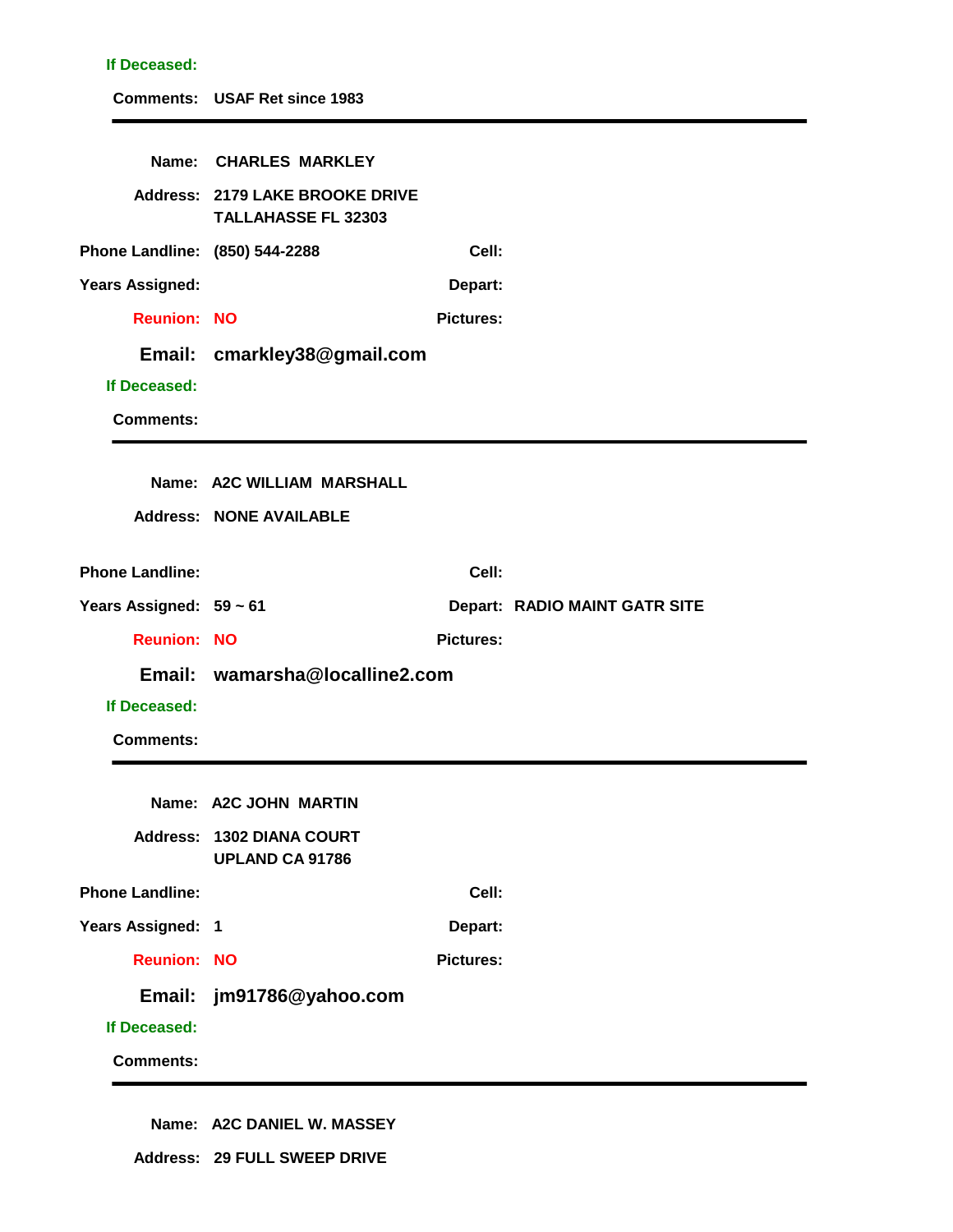|                                | <b>SAVANNAH GA 31419</b>                                       |                  |                                                                              |
|--------------------------------|----------------------------------------------------------------|------------------|------------------------------------------------------------------------------|
| <b>Phone Landline:</b>         |                                                                | Cell:            |                                                                              |
|                                | Years Assigned: 04-1969 ~ 07-1970                              |                  | Depart: GATR RADIO MAINT.                                                    |
| <b>Reunion: NO</b>             |                                                                | <b>Pictures:</b> |                                                                              |
|                                | Email: themasseys@comcast.net                                  |                  |                                                                              |
| If Deceased:                   |                                                                |                  |                                                                              |
| <b>Comments:</b>               |                                                                |                  |                                                                              |
|                                |                                                                |                  |                                                                              |
|                                | Name: A2C ROBERT MCALISTER                                     |                  |                                                                              |
|                                | Address: 14565 DOGWOOD CIRCLE<br><b>ATHENS AL 35611</b>        |                  |                                                                              |
| Phone Landline: (256) 729-0911 |                                                                | Cell:            |                                                                              |
| Years Assigned: 10-62~02-64    |                                                                |                  | Depart: TELETYPE / CRYPTO MAINTANENCE                                        |
| <b>Reunion: YES</b>            |                                                                | <b>Pictures:</b> |                                                                              |
|                                | Email: rvrmi289north@att.net                                   |                  |                                                                              |
| If Deceased:                   |                                                                |                  |                                                                              |
|                                | Comments: Great duty location, still miss it.                  |                  |                                                                              |
|                                |                                                                |                  |                                                                              |
|                                |                                                                |                  |                                                                              |
|                                | Name: A2C DARRELL R. MCCARLEY                                  |                  |                                                                              |
|                                | Address: 6830 KINGSHOLLOW DRIVE<br><b>DALLAS TX 75248</b>      |                  |                                                                              |
| Phone Landline: (972) 661-0599 |                                                                |                  | Cell: (214) 802-0075                                                         |
| Years Assigned: 02-60 ~ 02-62  |                                                                |                  | Depart: SUPPLY                                                               |
| <b>Reunion: YES</b>            |                                                                | <b>Pictures:</b> |                                                                              |
|                                | Email: d.mccarley@sbcglobal.net                                |                  |                                                                              |
| If Deceased:                   |                                                                |                  |                                                                              |
| <b>Comments:</b>               | of them that shaped the rest of my business and personal life. |                  | O Clark and Sgt Kynes were my immediate superiors. I learned a lot from both |
|                                |                                                                |                  |                                                                              |
| Name:                          | <b>JEANETTE MCDANIEL</b>                                       |                  |                                                                              |
|                                | Address: PO BOX 520<br><b>FOLEY AL 36536</b>                   |                  |                                                                              |
| <b>Phone Landline:</b>         |                                                                | Cell:            |                                                                              |
| <b>Years Assigned:</b>         |                                                                | Depart:          |                                                                              |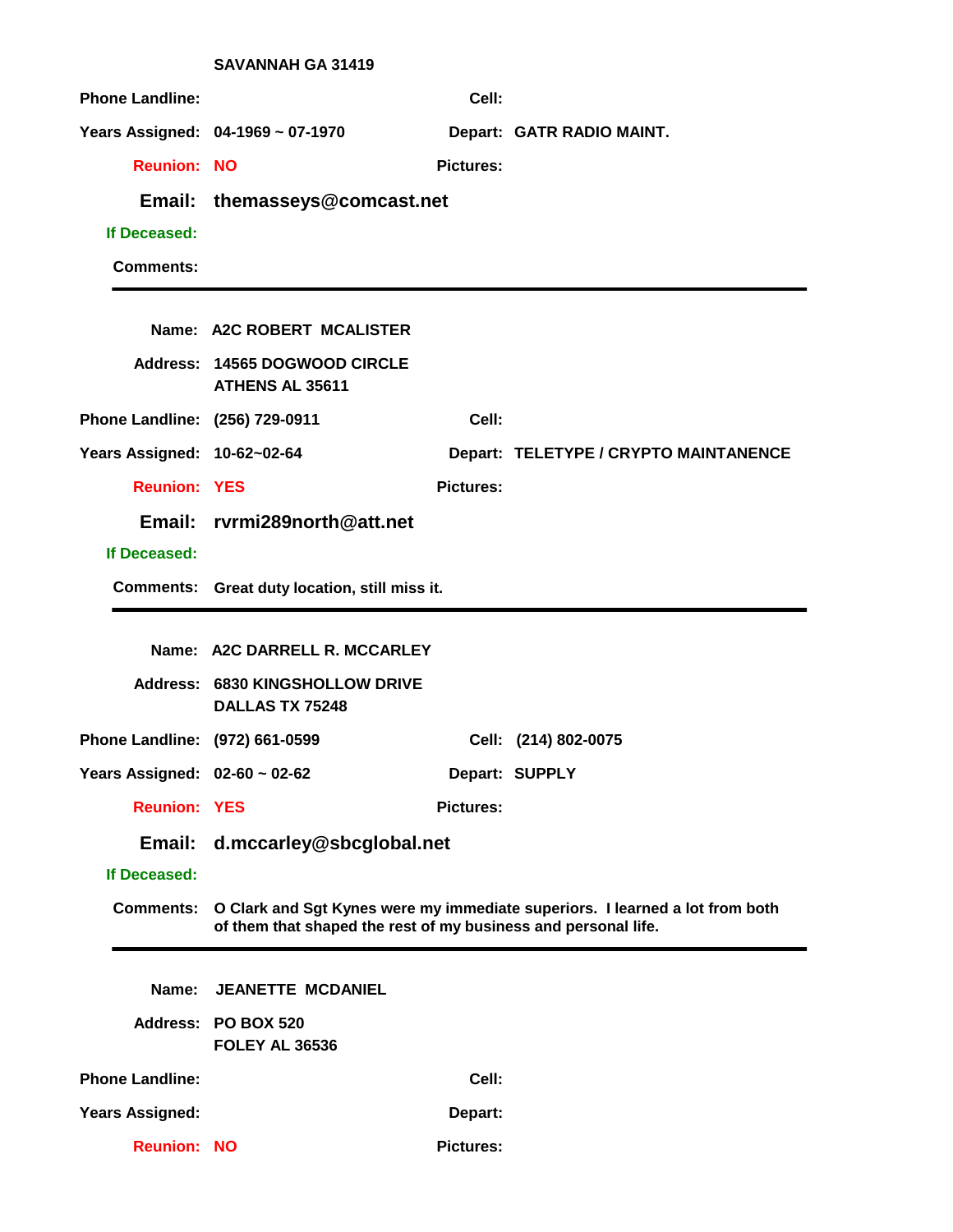#### **If Deceased:**

| Name:                          | <b>JOHN T. MCGREEVY</b>                           |                  |                                                                                     |
|--------------------------------|---------------------------------------------------|------------------|-------------------------------------------------------------------------------------|
|                                | <b>Address: NONE AVAILABLE</b>                    |                  |                                                                                     |
| <b>Phone Landline:</b>         |                                                   | Cell:            |                                                                                     |
| <b>Years Assigned:</b>         |                                                   | Depart:          |                                                                                     |
| <b>Reunion: NO</b>             |                                                   | <b>Pictures:</b> |                                                                                     |
|                                |                                                   |                  |                                                                                     |
| Email:                         |                                                   |                  |                                                                                     |
| If Deceased: YES               |                                                   |                  |                                                                                     |
|                                |                                                   |                  | Comments: Notified that this airman has passed away. No Date or location was given. |
|                                | Name: CHARLES MCKNIGHT                            |                  |                                                                                     |
|                                | Address: 11301 GETCHEL DRIVE<br>THEODORE AL 36582 |                  |                                                                                     |
| Phone Landline: (251) 973-2707 |                                                   | Cell:            |                                                                                     |
| <b>Years Assigned:</b>         |                                                   | Depart:          |                                                                                     |
| <b>Reunion: YES</b>            |                                                   | <b>Pictures:</b> |                                                                                     |
|                                | Email: cnm_mcknight@yahoo.com                     |                  |                                                                                     |
| If Deceased:                   |                                                   |                  |                                                                                     |
| <b>Comments:</b>               |                                                   |                  |                                                                                     |
|                                | Name: CHMSGT TRACY MCMANUS                        |                  |                                                                                     |
|                                | <b>Address: NONE AVAILABLE</b>                    |                  |                                                                                     |
|                                |                                                   |                  |                                                                                     |
| <b>Phone Landline:</b>         |                                                   | Cell:            |                                                                                     |
| Years Assigned: 12-72 ~ 7-74   |                                                   |                  | Depart: 30390 CE SUPT.                                                              |
| <b>Reunion: NO</b>             |                                                   | <b>Pictures:</b> |                                                                                     |
| Email:                         |                                                   |                  |                                                                                     |
| If Deceased:                   |                                                   |                  |                                                                                     |
| <b>Comments:</b>               |                                                   |                  |                                                                                     |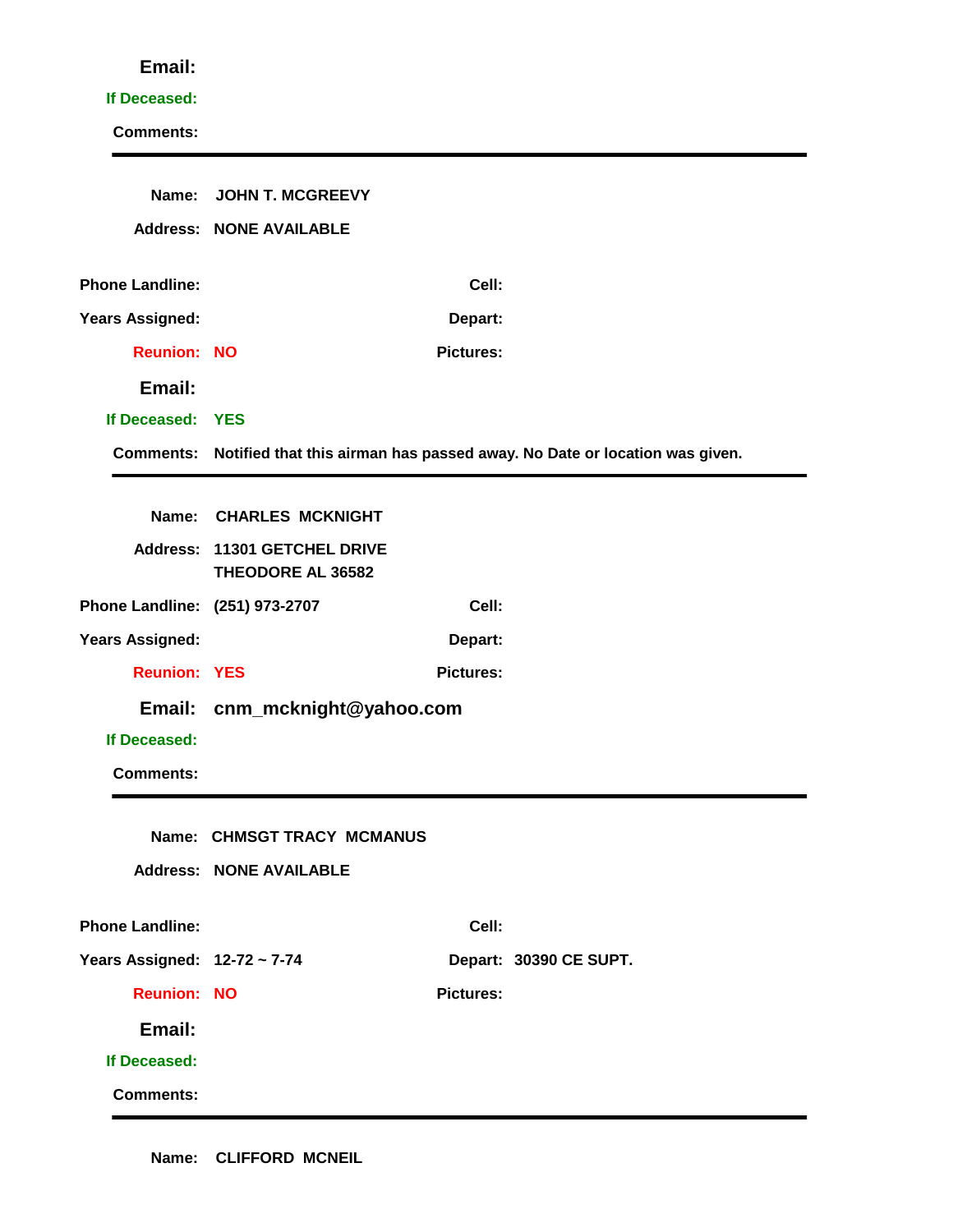|                                | <b>Address: 6735 CAROL PLANTATION ROAD</b><br><b>THEODORE AL 36582</b> |                  |                                                                                                                                                                                                                                                                                                                                                                                                           |
|--------------------------------|------------------------------------------------------------------------|------------------|-----------------------------------------------------------------------------------------------------------------------------------------------------------------------------------------------------------------------------------------------------------------------------------------------------------------------------------------------------------------------------------------------------------|
| Phone Landline: (251) 653-8934 |                                                                        | Cell:            |                                                                                                                                                                                                                                                                                                                                                                                                           |
| <b>Years Assigned:</b>         |                                                                        | Depart:          |                                                                                                                                                                                                                                                                                                                                                                                                           |
| <b>Reunion: NO</b>             |                                                                        | <b>Pictures:</b> |                                                                                                                                                                                                                                                                                                                                                                                                           |
| Email:                         |                                                                        |                  |                                                                                                                                                                                                                                                                                                                                                                                                           |
| If Deceased:                   |                                                                        |                  |                                                                                                                                                                                                                                                                                                                                                                                                           |
| <b>Comments:</b>               |                                                                        |                  |                                                                                                                                                                                                                                                                                                                                                                                                           |
|                                | Name: A2C ROBIN MICHAEL                                                |                  |                                                                                                                                                                                                                                                                                                                                                                                                           |
|                                | Address: PO BOX 1016<br><b>TRYON NC 28782</b>                          |                  |                                                                                                                                                                                                                                                                                                                                                                                                           |
| Phone Landline: (828) 859-9831 |                                                                        |                  | Cell: (828) 817-0467                                                                                                                                                                                                                                                                                                                                                                                      |
| Years Assigned: $63 \sim 65$   |                                                                        |                  | Depart: RADIO MAINT                                                                                                                                                                                                                                                                                                                                                                                       |
| <b>Reunion: YES</b>            |                                                                        |                  | <b>Pictures: YES ON LINE</b>                                                                                                                                                                                                                                                                                                                                                                              |
|                                | Email: kv4al@charter.net                                               |                  |                                                                                                                                                                                                                                                                                                                                                                                                           |
| If Deceased:                   |                                                                        |                  |                                                                                                                                                                                                                                                                                                                                                                                                           |
| <b>Comments:</b>               | Korea and Vietnam.                                                     |                  | Went from Dauphin Island to Osan Korea and assigned to a covert operations<br>unit. Part of the Combat Forward Air Controllers Group TACP. Went to Vietnam<br>with the Korean Tiger Division and then returned to Korea. Went to Jungle<br>Survival School at Clark AB. Assigned to Americal. Might visit the DASF page on<br>this same link and look for the 4th DASF find my name and see what I did in |
|                                | Name: CAPT RICHARD J. MIKULECKY                                        |                  |                                                                                                                                                                                                                                                                                                                                                                                                           |
|                                | <b>Address: NONE AVAILABLE</b>                                         |                  |                                                                                                                                                                                                                                                                                                                                                                                                           |
| <b>Phone Landline:</b>         |                                                                        | Cell:            |                                                                                                                                                                                                                                                                                                                                                                                                           |
| <b>Years Assigned:</b>         |                                                                        | Depart: C-E-M    |                                                                                                                                                                                                                                                                                                                                                                                                           |
| <b>Reunion: NO</b>             |                                                                        | <b>Pictures:</b> |                                                                                                                                                                                                                                                                                                                                                                                                           |
| Email:                         |                                                                        |                  |                                                                                                                                                                                                                                                                                                                                                                                                           |
| If Deceased:                   |                                                                        |                  |                                                                                                                                                                                                                                                                                                                                                                                                           |
| <b>Comments:</b>               |                                                                        |                  |                                                                                                                                                                                                                                                                                                                                                                                                           |
|                                | Name: A2C JOE C. MOORE                                                 |                  |                                                                                                                                                                                                                                                                                                                                                                                                           |

**Address: PO BOX 922 CRESTVIEW FL 32536**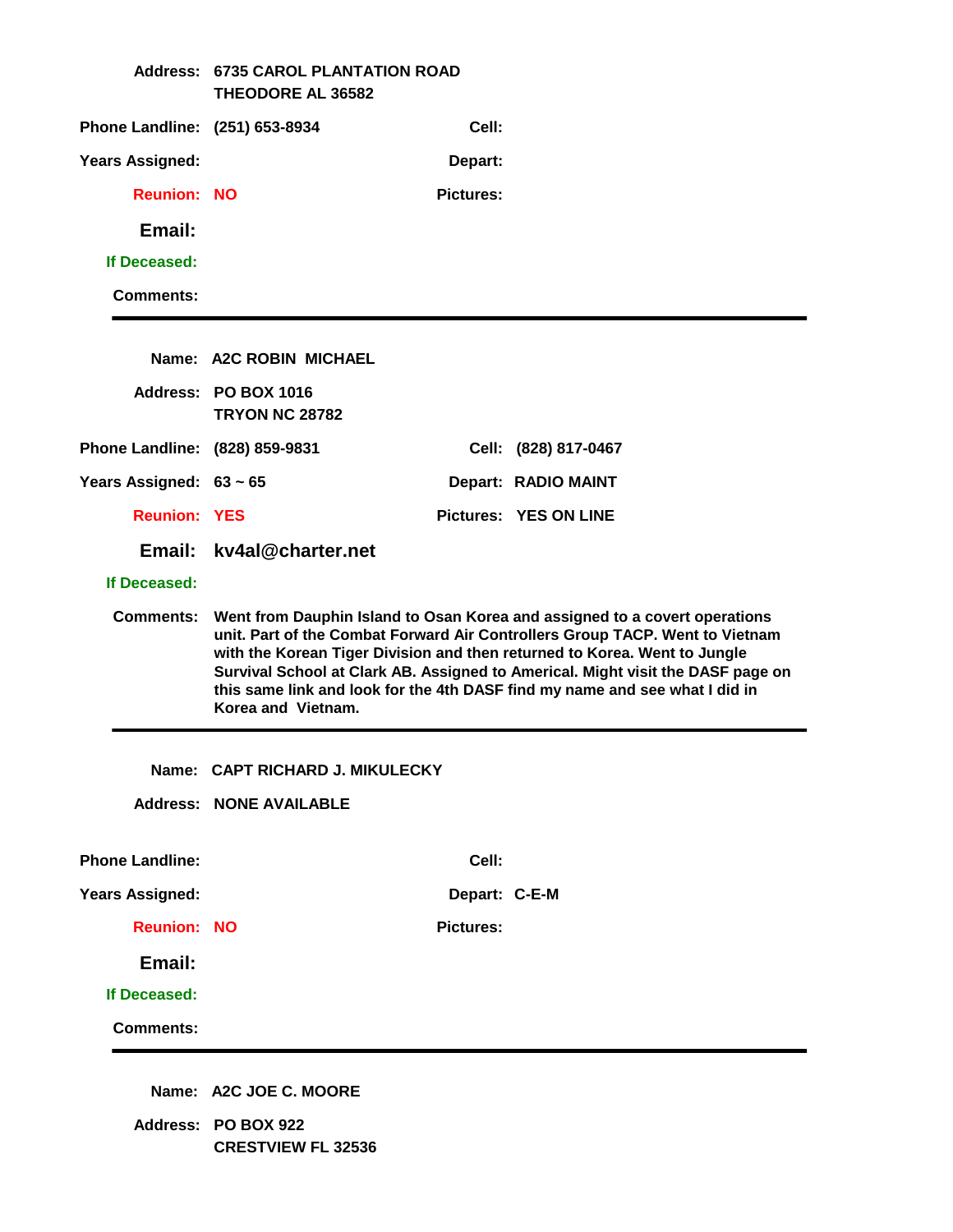| Phone Landline: (850) 682-6366 |                                                                       |                  | Cell: (850) 826-0340                                                                |
|--------------------------------|-----------------------------------------------------------------------|------------------|-------------------------------------------------------------------------------------|
| Years Assigned: 01-61 ~ 08-63  |                                                                       |                  | <b>Depart: RADAR MAINT</b>                                                          |
| <b>Reunion: YES</b>            |                                                                       | <b>Pictures:</b> |                                                                                     |
|                                | Email: jotmo42@cox.net                                                |                  |                                                                                     |
| If Deceased:                   |                                                                       |                  |                                                                                     |
| <b>Comments:</b>               |                                                                       |                  |                                                                                     |
|                                |                                                                       |                  |                                                                                     |
|                                | Name: FORREST MORRISON                                                |                  |                                                                                     |
|                                | Address: 11124 RAE STREET<br><b>D'LVERVILLE MS 32540</b>              |                  |                                                                                     |
| <b>Phone Landline:</b>         |                                                                       | Cell:            |                                                                                     |
| <b>Years Assigned:</b>         |                                                                       | Depart:          |                                                                                     |
| <b>Reunion: NO</b>             |                                                                       | <b>Pictures:</b> |                                                                                     |
| Email:                         |                                                                       |                  |                                                                                     |
| If Deceased: YES               |                                                                       |                  |                                                                                     |
|                                |                                                                       |                  | Comments: Notified that this airman has passed away. No Date or location was given. |
|                                |                                                                       |                  |                                                                                     |
|                                | Name: JIM NESTO                                                       |                  |                                                                                     |
|                                | <b>Address: 1215 TOWER HILL ROAD</b><br><b>NORTH KNGSTON RI 02852</b> |                  |                                                                                     |
| Phone Landline: (401) 295-0046 |                                                                       | Cell:            |                                                                                     |
| <b>Years Assigned:</b>         |                                                                       | Depart:          |                                                                                     |
| <b>Reunion: NO</b>             |                                                                       | <b>Pictures:</b> |                                                                                     |
| Email:                         |                                                                       |                  |                                                                                     |
| If Deceased:                   |                                                                       |                  |                                                                                     |
| <b>Comments:</b>               |                                                                       |                  |                                                                                     |
|                                |                                                                       |                  |                                                                                     |
| Name:                          | <b>DANNY O'BRIEN</b>                                                  |                  |                                                                                     |
|                                | <b>Address: NONE AVAILABLE</b>                                        |                  |                                                                                     |
| <b>Phone Landline:</b>         |                                                                       | Cell:            |                                                                                     |
| <b>Years Assigned:</b>         |                                                                       | Depart:          |                                                                                     |
| <b>Reunion: NO</b>             |                                                                       | <b>Pictures:</b> |                                                                                     |
| Email:                         |                                                                       |                  |                                                                                     |
| If Deceased:                   |                                                                       |                  |                                                                                     |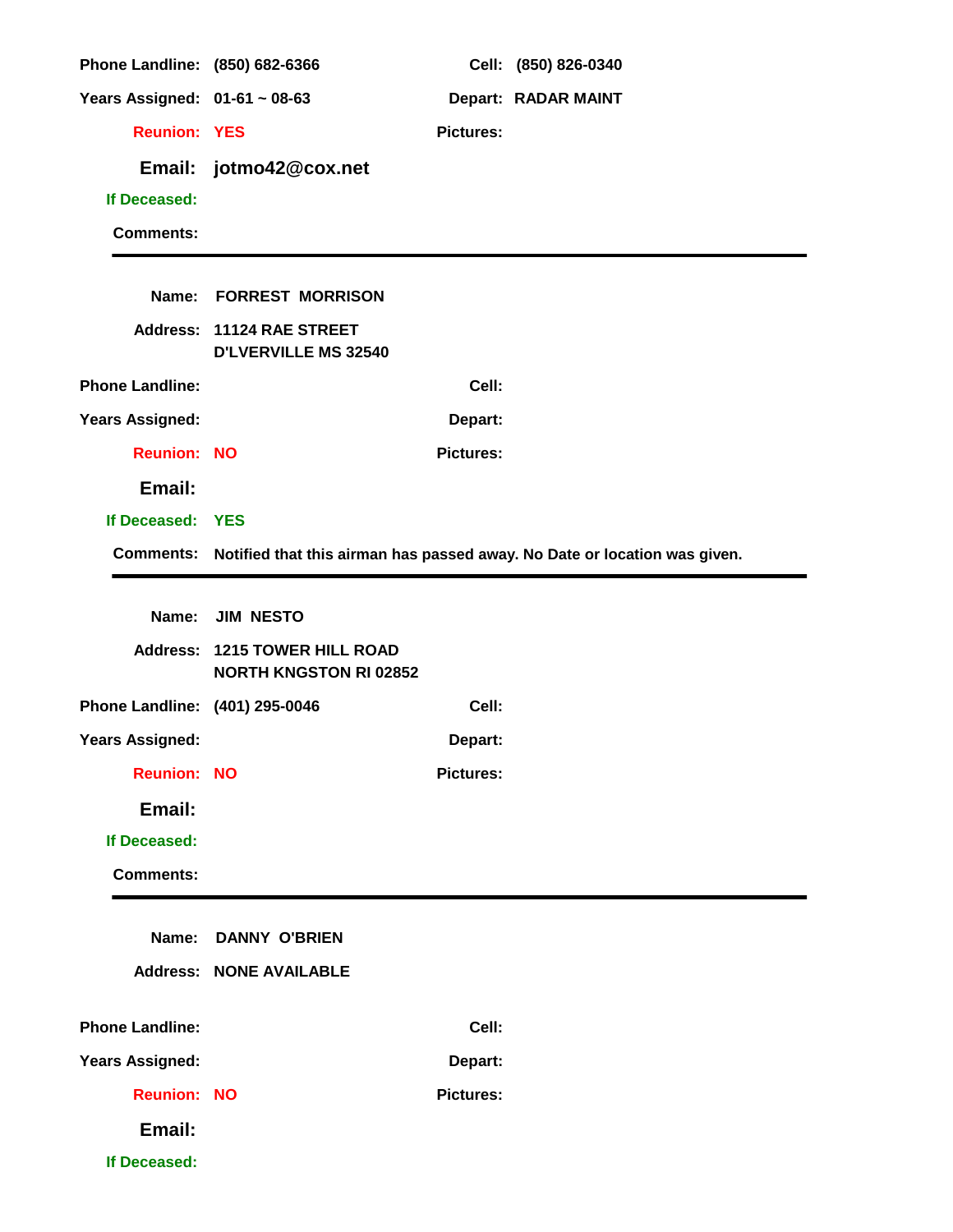|                                   | Name: A1C PETER (PETE) J. O'BRIEN                                               |                  |                                                                                    |
|-----------------------------------|---------------------------------------------------------------------------------|------------------|------------------------------------------------------------------------------------|
|                                   | Address: 3700 NORTH CAPITAL STREET NW AFRH-1<br><b>WASHINGTON DC 20011-8400</b> |                  |                                                                                    |
| Phone Landline: (202) 882-6678    |                                                                                 | Cell:            |                                                                                    |
| Years Assigned: $11-58 \sim 6-60$ |                                                                                 |                  | <b>Depart: RADAR MAINTENANCE</b>                                                   |
| <b>Reunion: YES</b>               |                                                                                 | <b>Pictures:</b> |                                                                                    |
|                                   | Email: pjobrienr@me.com                                                         |                  |                                                                                    |
| If Deceased:                      |                                                                                 |                  |                                                                                    |
|                                   | <b>Course Directing Group</b><br>Waste of time and money!!                      |                  | Comments: Present at opening of site. Manual to Sage. Maintained AN/GPA-37 --Radar |
|                                   | Name: A1C SCULLY A. O'NELLION                                                   |                  |                                                                                    |
|                                   | Address: 4042 TRAILER TOWN ROAD<br><b>JEENINGS LA 70546</b>                     |                  |                                                                                    |
| <b>Phone Landline:</b>            |                                                                                 |                  | Cell: (337) 368-8884                                                               |
| <b>Years Assigned:</b>            |                                                                                 | Depart: T-2      |                                                                                    |
| <b>Reunion: YES</b>               |                                                                                 |                  | Pictures: VIDEOS + STILLS ON LINE                                                  |
| Email:                            |                                                                                 |                  |                                                                                    |
| If Deceased: YES                  |                                                                                 |                  |                                                                                    |
|                                   | Comments: Scully did the reunion pictures found on this web page                |                  |                                                                                    |
|                                   | Notified that this airman has passed away on 2/24/15.                           |                  |                                                                                    |
| Name:                             | <b>NEAL OTTEN</b>                                                               |                  |                                                                                    |
|                                   | Address: 403 EAST 3RD STREET<br>ROCK FALLS IL 61407                             |                  |                                                                                    |
| Phone Landline: (815) 626-6648    |                                                                                 | Cell:            |                                                                                    |
| <b>Years Assigned:</b>            |                                                                                 | Depart:          |                                                                                    |
| <b>Reunion: NO</b>                |                                                                                 | <b>Pictures:</b> |                                                                                    |
| Email:                            |                                                                                 |                  |                                                                                    |
| If Deceased:                      |                                                                                 |                  |                                                                                    |
| <b>Comments:</b>                  |                                                                                 |                  |                                                                                    |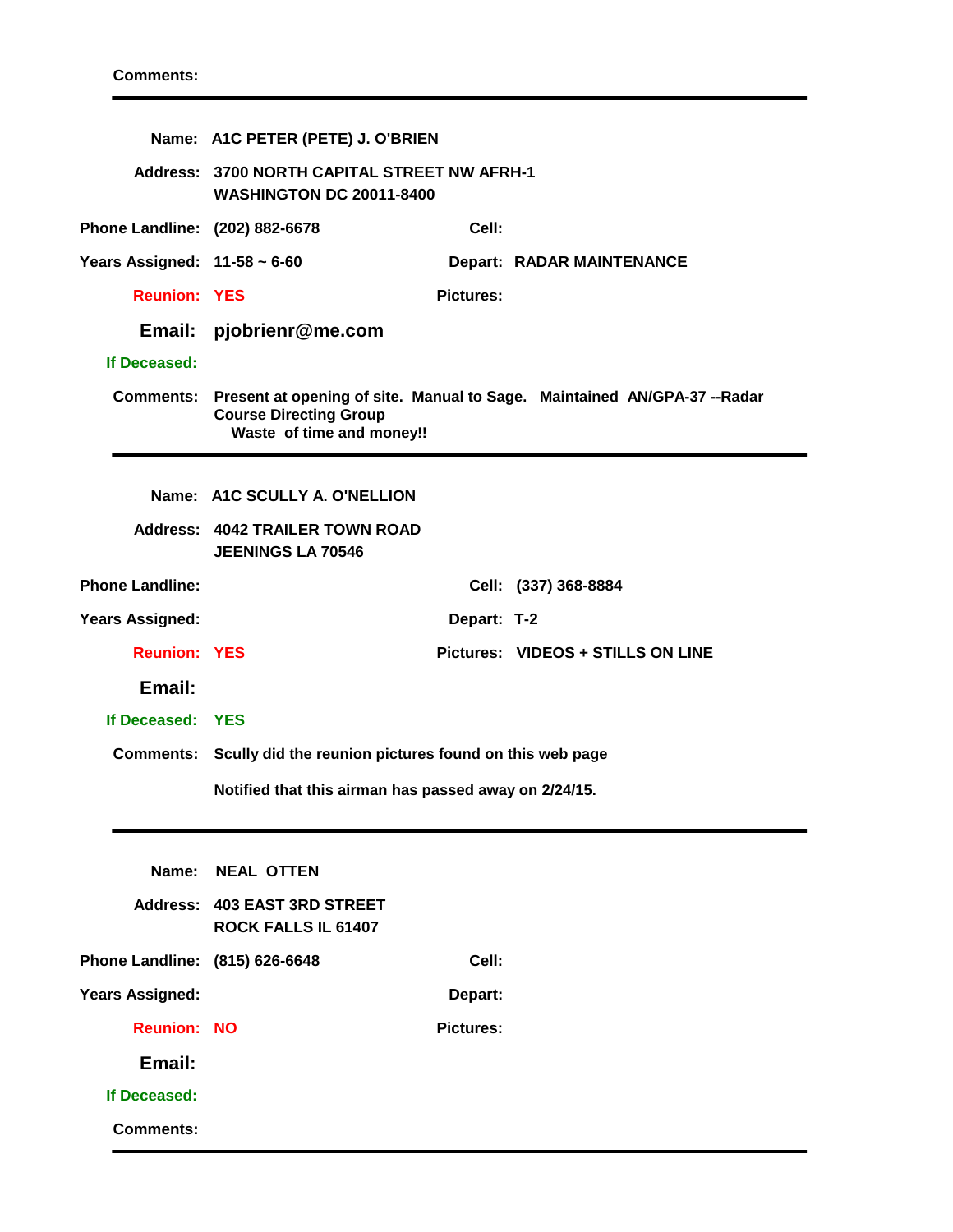|                                  | Name: MSGT MICHAEL F. PALLONE                                       |                  |                                                                                     |
|----------------------------------|---------------------------------------------------------------------|------------------|-------------------------------------------------------------------------------------|
|                                  | <b>Address: 2815 WYNSTONE DRIVE</b><br><b>SEBRING FL 33875-4741</b> |                  |                                                                                     |
| Phone Landline: (863) 471-6422   |                                                                     |                  | Cell: (863) 414-0364                                                                |
| Years Assigned: $8-72 \sim 8-74$ |                                                                     |                  | Depart: MCC / COM OFFICE                                                            |
| <b>Reunion: YES</b>              |                                                                     | <b>Pictures:</b> |                                                                                     |
|                                  | Email: mfpallone@gmail.com                                          |                  |                                                                                     |
| If Deceased:                     |                                                                     |                  |                                                                                     |
| <b>Comments:</b>                 |                                                                     |                  |                                                                                     |
|                                  |                                                                     |                  |                                                                                     |
|                                  | Name: A1C A. A. PALOMBI                                             |                  |                                                                                     |
|                                  | <b>Address: NONE AVAILABLE</b>                                      |                  |                                                                                     |
| <b>Phone Landline:</b>           |                                                                     | Cell:            |                                                                                     |
| <b>Years Assigned:</b>           |                                                                     | Depart: C-E-M    |                                                                                     |
| <b>Reunion: NO</b>               |                                                                     | <b>Pictures:</b> |                                                                                     |
| Email:                           |                                                                     |                  |                                                                                     |
| If Deceased:                     |                                                                     |                  |                                                                                     |
| <b>Comments:</b>                 |                                                                     |                  |                                                                                     |
|                                  |                                                                     |                  |                                                                                     |
|                                  | Name: RAY PARKER                                                    |                  |                                                                                     |
| <b>Address:</b>                  |                                                                     |                  |                                                                                     |
|                                  |                                                                     |                  |                                                                                     |
| <b>Phone Landline:</b>           |                                                                     | Cell:            |                                                                                     |
| <b>Years Assigned:</b>           |                                                                     | Depart:          |                                                                                     |
| <b>Reunion: NO</b>               |                                                                     | <b>Pictures:</b> |                                                                                     |
| Email:                           |                                                                     |                  |                                                                                     |
| If Deceased: YES                 |                                                                     |                  |                                                                                     |
|                                  |                                                                     |                  | Comments: Notified that this airman has passed away. No Date or location was given. |
|                                  |                                                                     |                  |                                                                                     |
|                                  | Name: A2C RAY PARKS                                                 |                  |                                                                                     |
|                                  | Address: 3801 NORTH WEST 73RD STREET<br>KANSAS CITY MO 64151        |                  |                                                                                     |
| <b>Phone Landline:</b>           |                                                                     |                  | Cell: (816) 682-8615                                                                |
| Years Assigned: 62 ~ 64          |                                                                     |                  | <b>Depart: RADAR OPERATIONS</b>                                                     |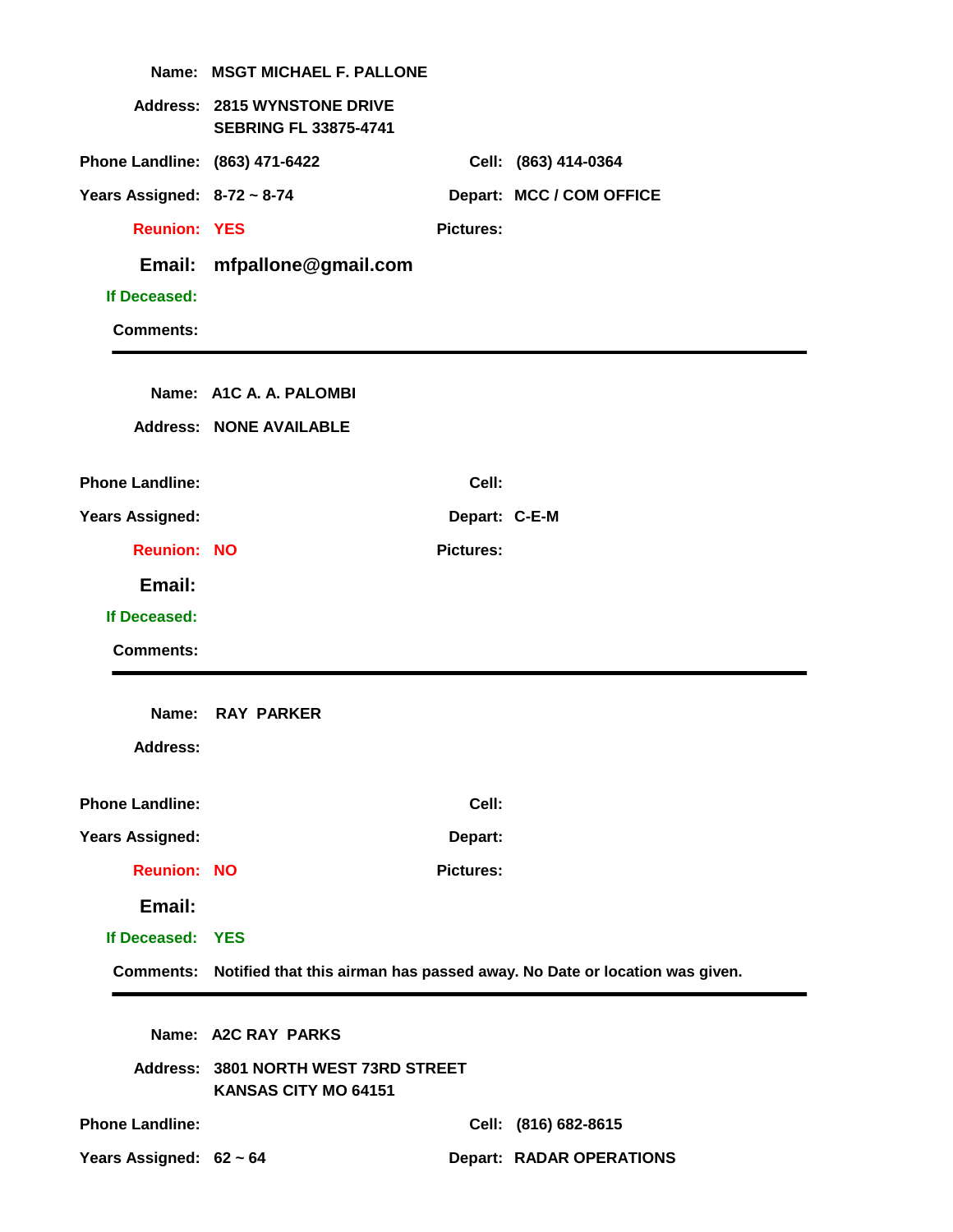| <b>Reunion: YES</b>              |                                                                                                                                                                                                                                                                                                    | <b>Pictures:</b> |                                   |  |  |
|----------------------------------|----------------------------------------------------------------------------------------------------------------------------------------------------------------------------------------------------------------------------------------------------------------------------------------------------|------------------|-----------------------------------|--|--|
| Email:                           | sawadee64@gmail.com                                                                                                                                                                                                                                                                                |                  |                                   |  |  |
| If Deceased:                     |                                                                                                                                                                                                                                                                                                    |                  |                                   |  |  |
| <b>Comments:</b>                 | If I could have stayed on The Island, I would have been in the USAF for 20 years.<br>After my time in the Phillipines, Thailand and Viet Nam, in September of 1965 I<br>knew I wanted out of the Air Force. so I did not sign up again. I then went to<br>work for Braniff International Airlines. |                  |                                   |  |  |
|                                  | Didn't Joe Moore play the drums with the band with Curtis Shelman?                                                                                                                                                                                                                                 |                  |                                   |  |  |
|                                  | Name: SSGT ROLAND G. PEARSON                                                                                                                                                                                                                                                                       |                  |                                   |  |  |
|                                  | <b>Address: 6541 APACHE RUN</b><br><b>THEODORE AL 36582</b>                                                                                                                                                                                                                                        |                  |                                   |  |  |
| <b>Phone Landline:</b>           |                                                                                                                                                                                                                                                                                                    | Cell:            |                                   |  |  |
| Years Assigned: $8-73 \sim 9-74$ |                                                                                                                                                                                                                                                                                                    |                  | Depart: OPS OFFICE                |  |  |
| <b>Reunion: YES</b>              |                                                                                                                                                                                                                                                                                                    | <b>Pictures:</b> |                                   |  |  |
| Email:                           | rgpearson@bellsouth.net                                                                                                                                                                                                                                                                            |                  |                                   |  |  |
| If Deceased:                     |                                                                                                                                                                                                                                                                                                    |                  |                                   |  |  |
| <b>Comments:</b>                 |                                                                                                                                                                                                                                                                                                    |                  |                                   |  |  |
|                                  |                                                                                                                                                                                                                                                                                                    |                  |                                   |  |  |
|                                  | Name: SSGT ALVIN PIEPRZYCA                                                                                                                                                                                                                                                                         |                  |                                   |  |  |
| <b>Address:</b>                  |                                                                                                                                                                                                                                                                                                    |                  |                                   |  |  |
|                                  |                                                                                                                                                                                                                                                                                                    |                  |                                   |  |  |
| <b>Phone Landline:</b>           |                                                                                                                                                                                                                                                                                                    | Cell:            |                                   |  |  |
| Years Assigned: $4-65 \sim 8-67$ |                                                                                                                                                                                                                                                                                                    |                  | Depart: OPERATIONS 27370 OPERATOR |  |  |
| <b>Reunion: YES</b>              |                                                                                                                                                                                                                                                                                                    | <b>Pictures:</b> |                                   |  |  |
| Email:                           |                                                                                                                                                                                                                                                                                                    |                  |                                   |  |  |
| If Deceased:                     |                                                                                                                                                                                                                                                                                                    |                  |                                   |  |  |
| <b>Comments:</b>                 |                                                                                                                                                                                                                                                                                                    |                  |                                   |  |  |
|                                  |                                                                                                                                                                                                                                                                                                    |                  |                                   |  |  |
|                                  | Name: JOE POLCARO                                                                                                                                                                                                                                                                                  |                  |                                   |  |  |
|                                  | Address: 3495 HIGHWAY 17 NORTH<br><b>BARTOW FL</b>                                                                                                                                                                                                                                                 |                  |                                   |  |  |
| Phone Landline: (863) 533-8490   |                                                                                                                                                                                                                                                                                                    | Cell:            |                                   |  |  |
|                                  |                                                                                                                                                                                                                                                                                                    |                  |                                   |  |  |
| <b>Years Assigned:</b>           |                                                                                                                                                                                                                                                                                                    | Depart:          |                                   |  |  |
| <b>Reunion: YES</b>              |                                                                                                                                                                                                                                                                                                    | <b>Pictures:</b> |                                   |  |  |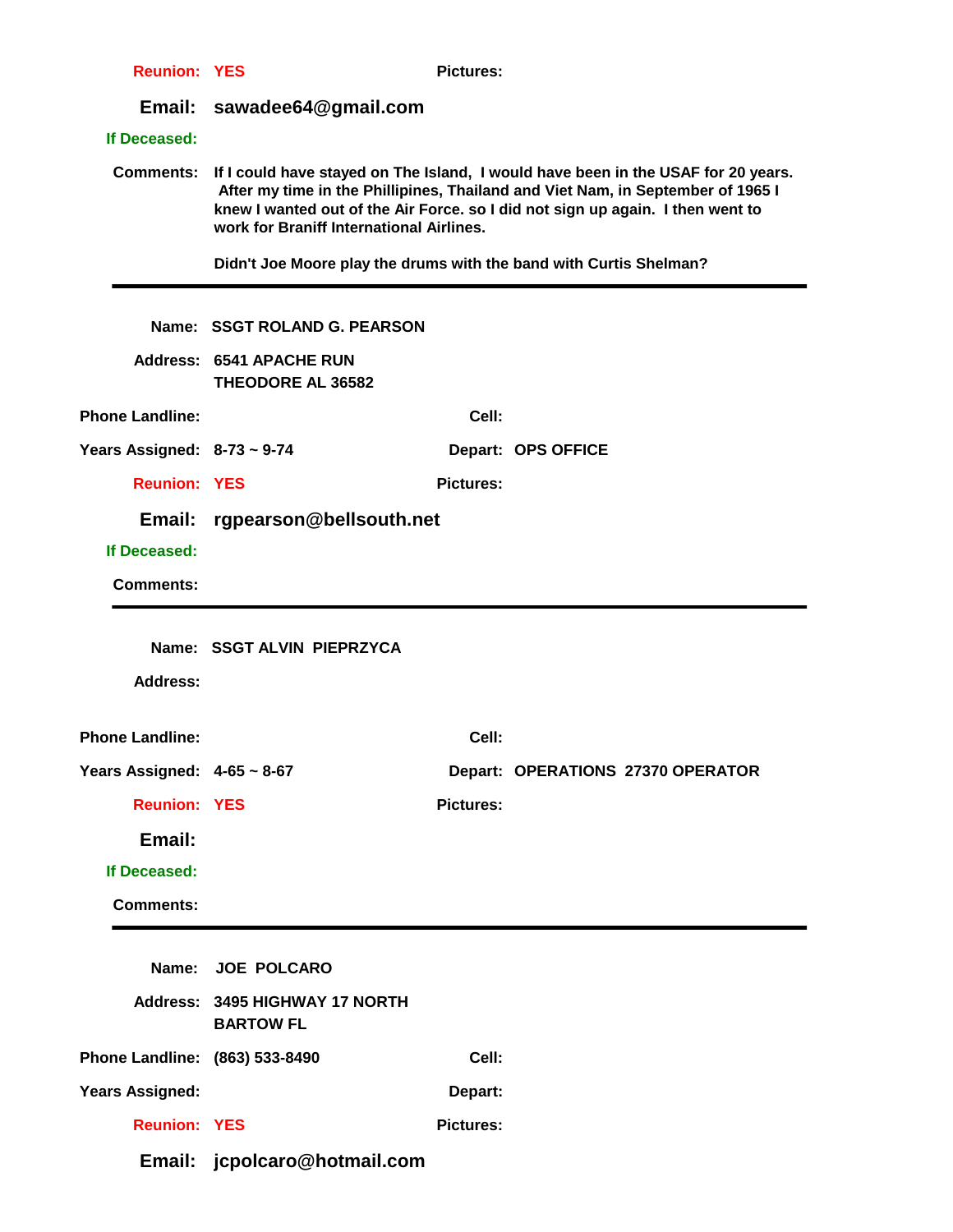#### **If Deceased:**

|                                | Name: PAUL POURIER<br><b>Address: NONE AVAILABLE</b> |                  |                               |
|--------------------------------|------------------------------------------------------|------------------|-------------------------------|
|                                |                                                      |                  |                               |
| <b>Phone Landline:</b>         |                                                      | Cell:            |                               |
| Years Assigned:                |                                                      | Depart:          |                               |
| <b>Reunion: NO</b>             |                                                      | <b>Pictures:</b> |                               |
| Email:                         |                                                      |                  |                               |
| If Deceased:                   |                                                      |                  |                               |
| <b>Comments:</b>               |                                                      |                  |                               |
|                                |                                                      |                  |                               |
|                                | Name: SSGT WILLIAM T. RAYFIELD                       |                  |                               |
|                                | <b>Address: NONE AVAILABLE</b>                       |                  |                               |
| <b>Phone Landline:</b>         |                                                      | Cell:            |                               |
| Years Assigned: 72 ~ 74        |                                                      |                  | Depart: RADAR MAINT.          |
| <b>Reunion: YES</b>            |                                                      | <b>Pictures:</b> |                               |
| Email:                         |                                                      |                  |                               |
| If Deceased:                   |                                                      |                  |                               |
| <b>Comments:</b>               |                                                      |                  |                               |
|                                | Name: A1C BOBBY REECE                                |                  |                               |
|                                | <b>Address: 450 PRIVATE ROAD</b>                     |                  |                               |
|                                | <b>AVINGER TX 75630</b>                              |                  |                               |
| Phone Landline: (903) 755-4234 |                                                      | Cell:            |                               |
| Years Assigned: 65 ~ 67        |                                                      |                  | <b>Depart: HEIGHT FINDERS</b> |
| <b>Reunion: NO</b>             |                                                      | <b>Pictures:</b> |                               |
|                                | Email: oldmanbob56@aol.com                           |                  |                               |
| If Deceased:                   |                                                      |                  |                               |
| <b>Comments:</b>               |                                                      |                  |                               |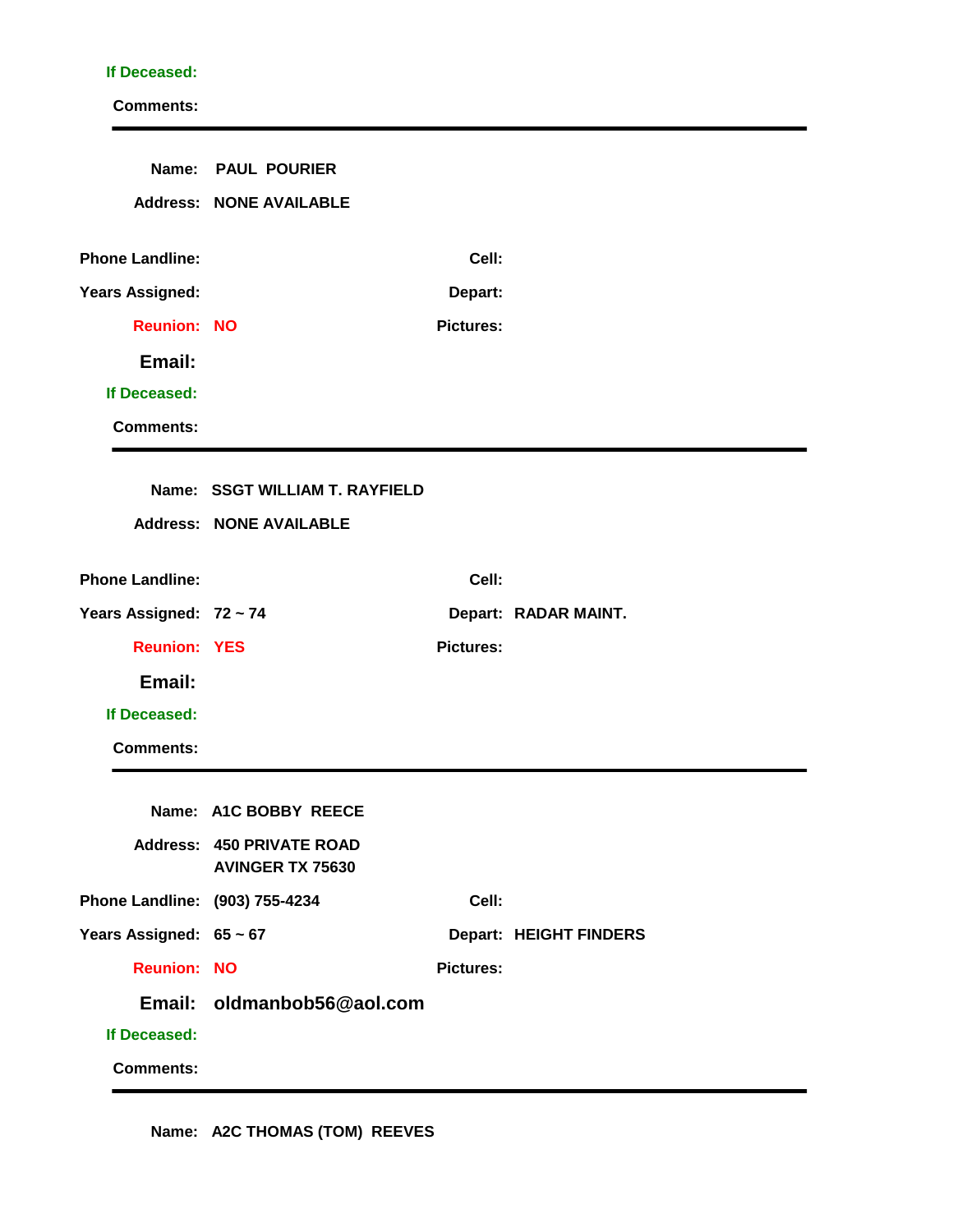| <b>Phone Landline:</b>           |                                                                    | Cell:            |                         |
|----------------------------------|--------------------------------------------------------------------|------------------|-------------------------|
| Years Assigned: $58 \sim 59$     |                                                                    |                  | Depart: 27350 OOPERATOR |
| <b>Reunion: YES</b>              |                                                                    | <b>Pictures:</b> |                         |
|                                  | Email: t5432119@bellsouth.net                                      |                  |                         |
| If Deceased:                     |                                                                    |                  |                         |
| <b>Comments:</b>                 |                                                                    |                  |                         |
|                                  |                                                                    |                  |                         |
|                                  | Name: SSGT DAVID G. RENNY                                          |                  |                         |
|                                  | <b>Address: NONE AVAILABLE</b>                                     |                  |                         |
| <b>Phone Landline:</b>           |                                                                    | Cell:            |                         |
| Years Assigned: 72 ~ 73          |                                                                    |                  | Depart: 30352 MAINT.    |
| <b>Reunion: NO</b>               |                                                                    | <b>Pictures:</b> |                         |
|                                  | Email: drenny@earthlink.net                                        |                  |                         |
| If Deceased:                     |                                                                    |                  |                         |
| <b>Comments:</b>                 |                                                                    |                  |                         |
|                                  |                                                                    |                  |                         |
|                                  |                                                                    |                  |                         |
|                                  | Name: A1C JAS (JIM) D. RICHARDSON                                  |                  |                         |
|                                  | <b>Address: NONE AVAILABLE</b>                                     |                  |                         |
| <b>Phone Landline:</b>           |                                                                    | Cell:            |                         |
| Years Assigned: $5-59 \sim 6-62$ |                                                                    |                  | Depart: T-2 MAINT.      |
| <b>Reunion: YES</b>              |                                                                    | <b>Pictures:</b> |                         |
| Email:                           | jrnjim@gmail.com                                                   |                  |                         |
| If Deceased:                     |                                                                    |                  |                         |
| <b>Comments:</b>                 |                                                                    |                  |                         |
|                                  |                                                                    |                  |                         |
|                                  | Name: BARRY RITZ                                                   |                  |                         |
|                                  | <b>Address: 6597 SCHIMMEL LANE</b><br><b>WRIGHTSVILLE PA 17368</b> |                  |                         |
| Phone Landline: (717) 252-2462   |                                                                    | Cell:            |                         |
| <b>Years Assigned:</b>           |                                                                    | Depart:          |                         |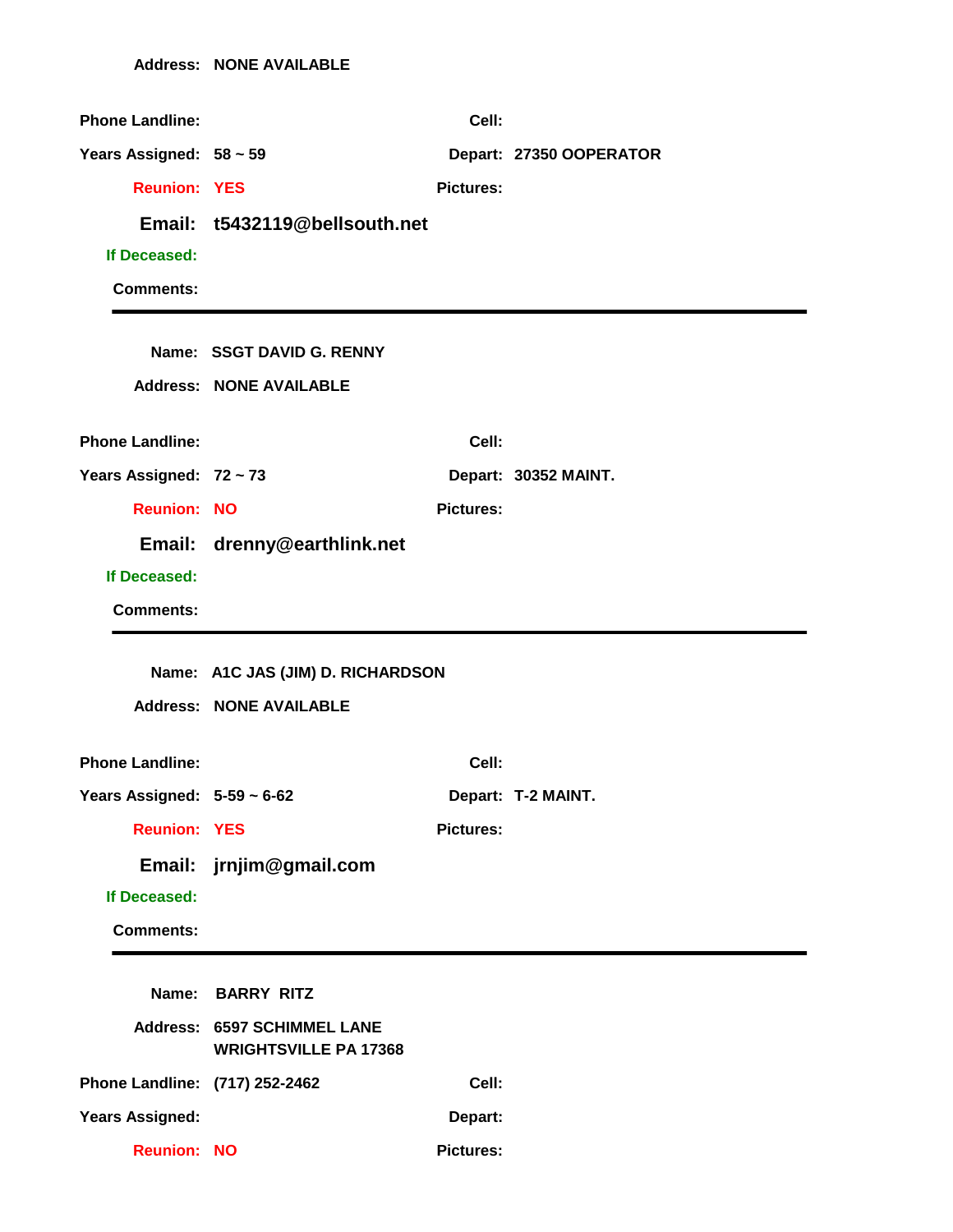#### **If Deceased:**

| Name:                          | <b>GEORGE ROBBINS</b>                                                |                  |                                |
|--------------------------------|----------------------------------------------------------------------|------------------|--------------------------------|
| <b>Address:</b>                |                                                                      |                  |                                |
|                                |                                                                      |                  |                                |
| <b>Phone Landline:</b>         |                                                                      | Cell:            |                                |
| <b>Years Assigned:</b>         |                                                                      | Depart:          |                                |
| <b>Reunion: NO</b>             |                                                                      | <b>Pictures:</b> |                                |
| Email:                         |                                                                      |                  |                                |
| If Deceased:                   |                                                                      |                  |                                |
| <b>Comments:</b>               |                                                                      |                  |                                |
|                                |                                                                      |                  |                                |
|                                | Name: SSGT JACK W. ROBERTS                                           |                  |                                |
|                                | <b>Address: 150 JACK DANIELS ROAD</b><br><b>MONROEVILLE AL 36460</b> |                  |                                |
| Phone Landline: (251) 765-2432 |                                                                      |                  | Cell: (251) 564-6276           |
| Years Assigned: 1-65 ~ 1-67    |                                                                      |                  | <b>Depart: SECURITY POLICE</b> |
| <b>Reunion: YES</b>            |                                                                      | Pictures: YES    |                                |
|                                | Email: jwrspsq@frontiernet.net                                       |                  |                                |
| If Deceased:                   |                                                                      |                  |                                |
| <b>Comments:</b>               |                                                                      |                  |                                |
|                                |                                                                      |                  |                                |
|                                | Name: FRANK RUBLEY                                                   |                  |                                |
|                                | <b>Address: 4814 PRIMROSE STREET</b><br><b>CRESTVIEW FL 32539</b>    |                  |                                |
| Phone Landline: (850) 682-6232 |                                                                      | Cell:            |                                |
| <b>Years Assigned:</b>         |                                                                      | Depart:          |                                |
| <b>Reunion: NO</b>             |                                                                      | <b>Pictures:</b> |                                |
| Email:                         |                                                                      |                  |                                |
| If Deceased:                   |                                                                      |                  |                                |
| <b>Comments:</b>               |                                                                      |                  |                                |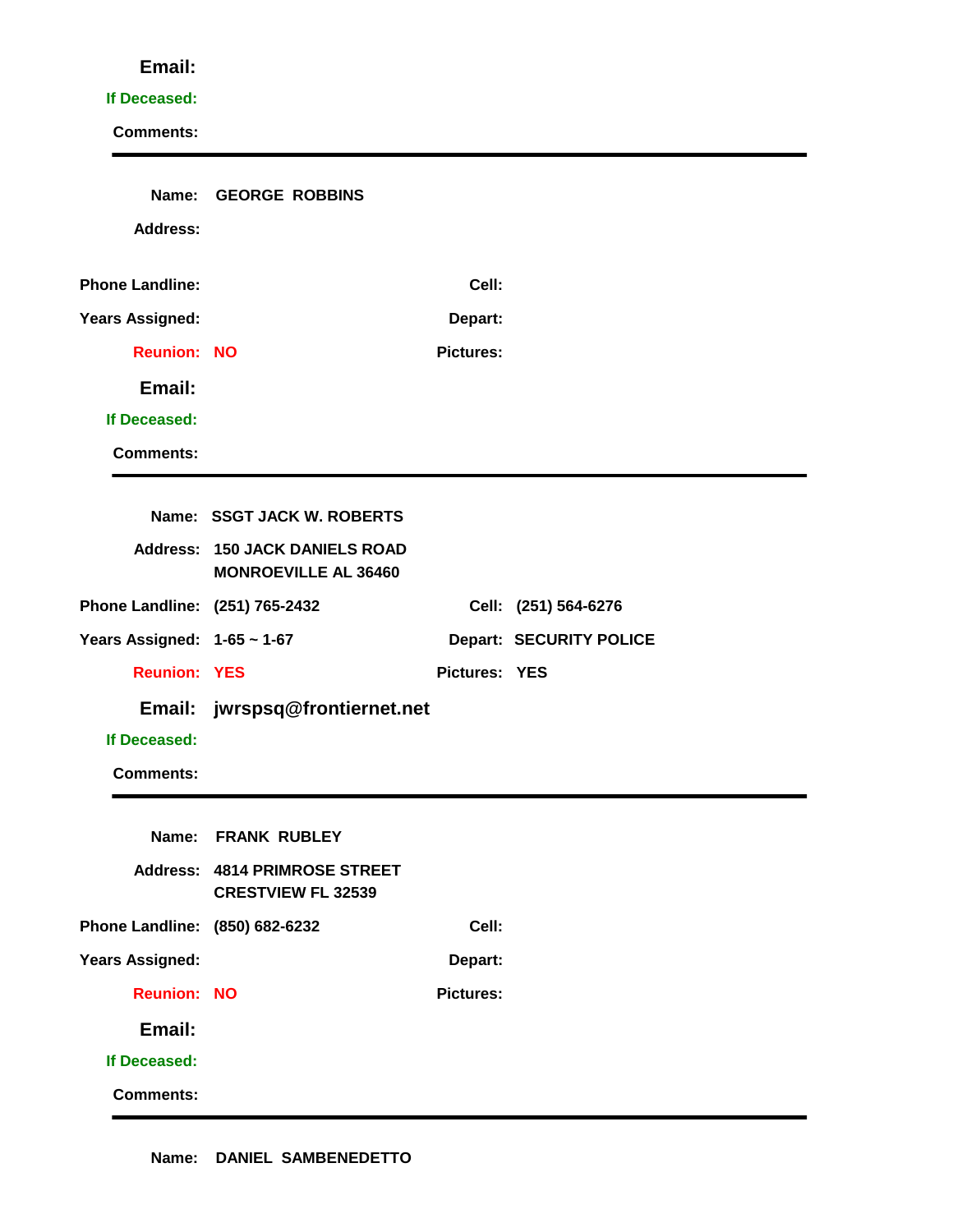|                                | <b>Address: 319 SABAL PALM</b><br><b>NICEVILLE FL 32578</b>                 |                  |                                                                                     |
|--------------------------------|-----------------------------------------------------------------------------|------------------|-------------------------------------------------------------------------------------|
| Phone Landline: (850) 678-6478 |                                                                             | Cell:            |                                                                                     |
| <b>Years Assigned:</b>         |                                                                             | Depart:          |                                                                                     |
| <b>Reunion: NO</b>             |                                                                             | <b>Pictures:</b> |                                                                                     |
| Email:                         |                                                                             |                  |                                                                                     |
| If Deceased: YES               |                                                                             |                  |                                                                                     |
|                                |                                                                             |                  | Comments: Notified that this airman has passed away. No Date or location was given. |
|                                |                                                                             |                  |                                                                                     |
|                                | Name: ROBERT SEEMSTER                                                       |                  |                                                                                     |
|                                | <b>Address: NONE AVAILABLE</b>                                              |                  |                                                                                     |
| <b>Phone Landline:</b>         |                                                                             | Cell:            |                                                                                     |
| <b>Years Assigned:</b>         |                                                                             | Depart:          |                                                                                     |
| <b>Reunion: NO</b>             |                                                                             | <b>Pictures:</b> |                                                                                     |
| Email:                         |                                                                             |                  |                                                                                     |
| If Deceased: YES               |                                                                             |                  |                                                                                     |
|                                | Comments: Notified that this airman has passed away. No location was given. |                  |                                                                                     |
|                                |                                                                             |                  |                                                                                     |
|                                | Name: CLYDE SHORES                                                          |                  |                                                                                     |
|                                | Address: 10408 RIVERBEND ROAD<br><b>MOSS POINT MS 39562</b>                 |                  |                                                                                     |
| Phone Landline: (228) 457-2174 |                                                                             | Cell:            |                                                                                     |
| <b>Years Assigned:</b>         |                                                                             | Depart:          |                                                                                     |
| <b>Reunion: YES</b>            |                                                                             | <b>Pictures:</b> |                                                                                     |
| Email:                         |                                                                             |                  |                                                                                     |
| If Deceased:                   |                                                                             |                  |                                                                                     |
| <b>Comments:</b>               |                                                                             |                  |                                                                                     |
|                                |                                                                             |                  |                                                                                     |
|                                | Name: CHMSGT ADAM (PETE) L. SILLS                                           |                  |                                                                                     |
|                                | Address: 11080 PIONEER ROAD<br>THEODORE AL 36582                            |                  |                                                                                     |
| Phone Landline: (251) 973-2981 |                                                                             | Cell:            |                                                                                     |
| Years Assigned: 66 ~ 70        |                                                                             |                  | Depart: UNIT FIRST SGT                                                              |
|                                |                                                                             |                  |                                                                                     |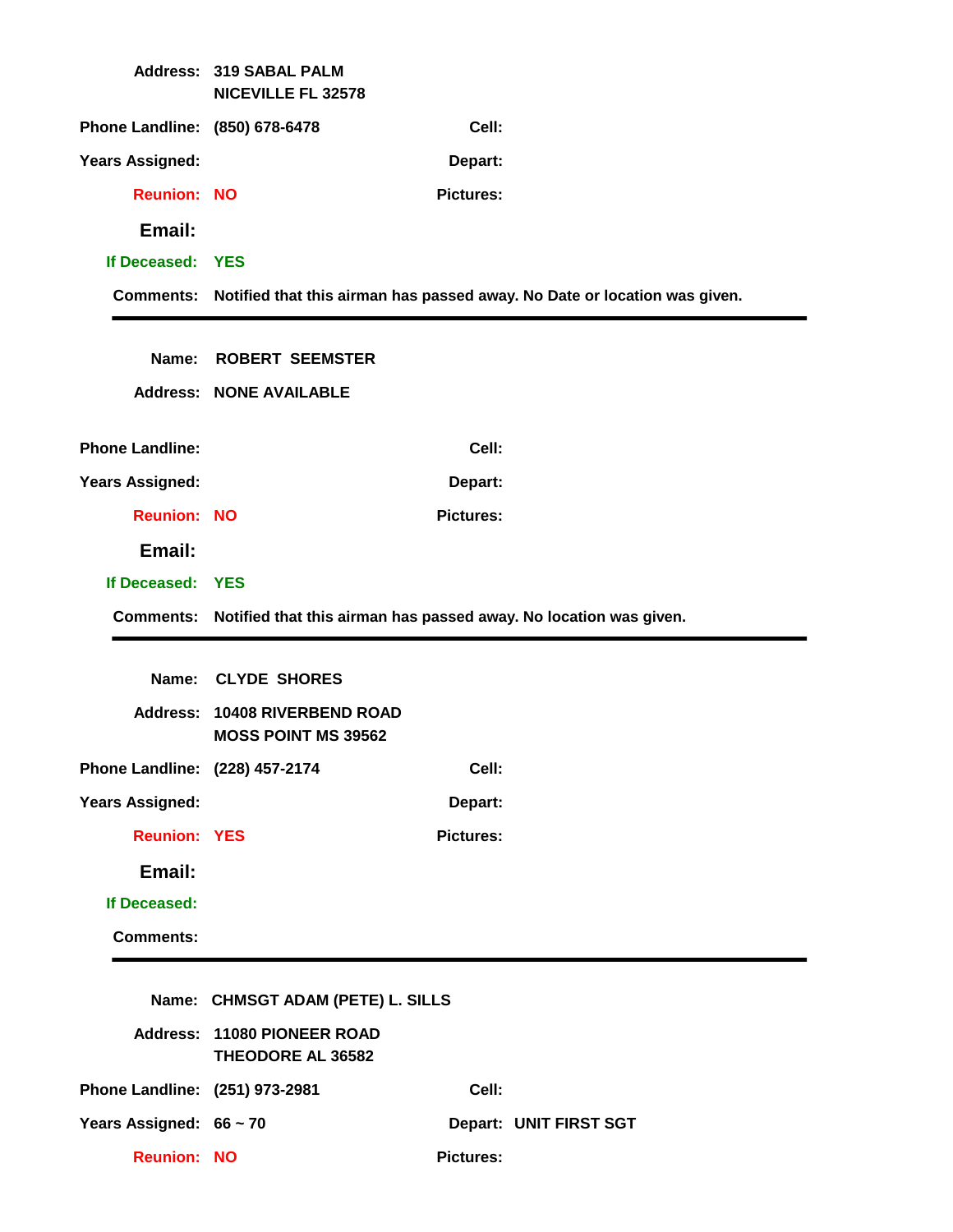# **If Deceased: YES Comments: Notified that this airman has passed away. Name: MICHAEL SMILEY Address: 1033 EAST MAIN SPACE 4 PUYALLUP WA 98372 Phone Landline: (206) 226-4571 Cell: Years Assigned: Depart: Reunion: YES Pictures: Email: msmiley757@aol.com If Deceased: Comments: Name: TSGT CHARLES G. SMITH Address: NONE AVAILABLE Phone Landline: Cell: Years Assigned: Depart: NCOIC COMMUNICATIONS RADIO MAINT. Reunion: NO Pictures: Email: If Deceased: Comments: Name: CYRIL SPERRY Address: 18335 LOSTKNIFE CIRCLE MONTGOMERY VILLAGE MD 20886 Phone Landline: (301) 869-5713 Cell: Years Assigned: Depart: Reunion: NO Pictures: Email: If Deceased: Comments:**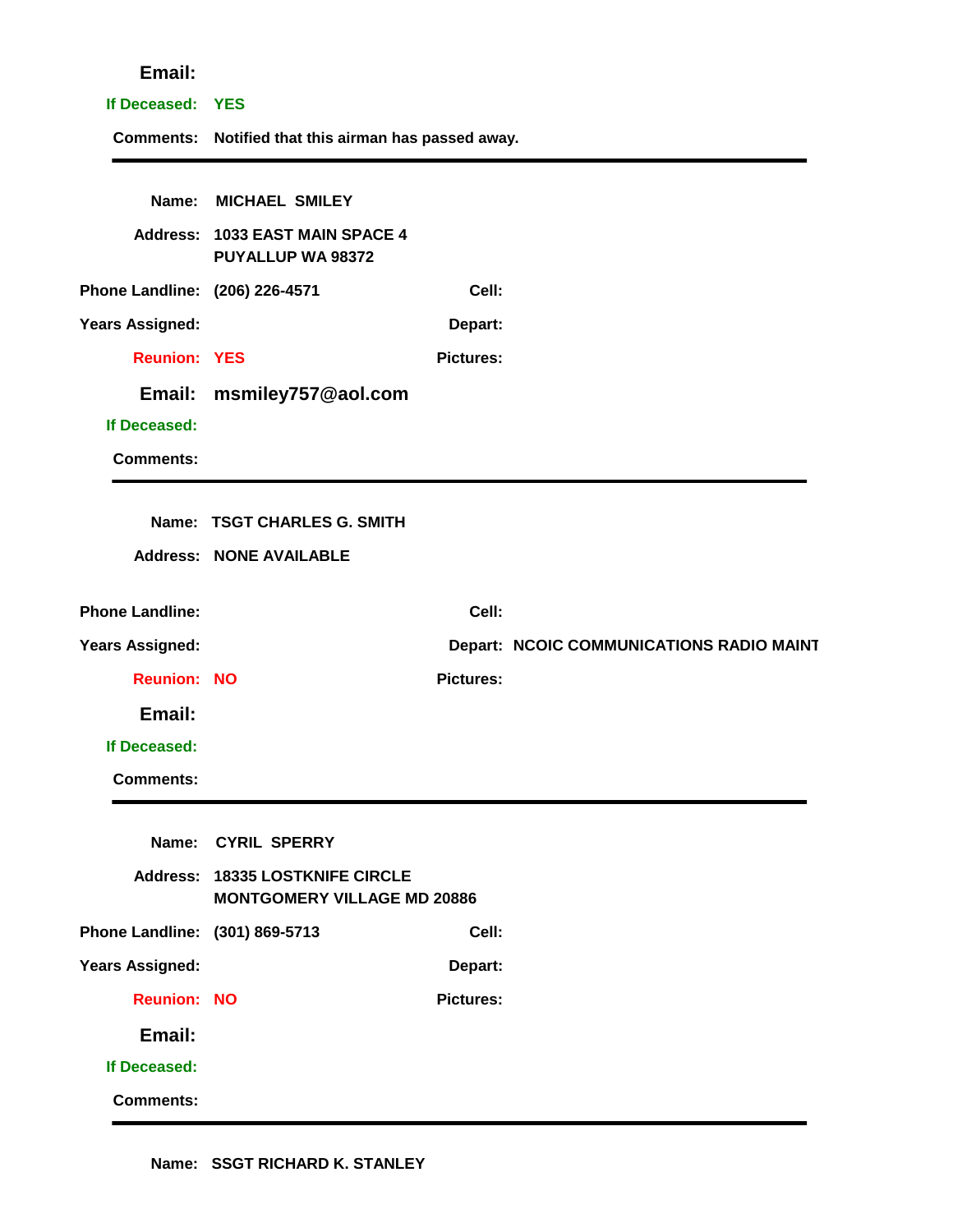| <b>Phone Landline:</b>            |                                   | Cell:            |                     |
|-----------------------------------|-----------------------------------|------------------|---------------------|
| Years Assigned: 68 ~ 69           |                                   |                  | Depart: RADAR MAINT |
| <b>Reunion: NO</b>                |                                   | <b>Pictures:</b> |                     |
| Email:                            |                                   |                  |                     |
| If Deceased:                      |                                   |                  |                     |
| <b>Comments:</b>                  |                                   |                  |                     |
|                                   |                                   |                  |                     |
|                                   | Name: SSGT WILLIAM (TOM) T. STARR |                  |                     |
|                                   | <b>Address: NONE AVAILABLE</b>    |                  |                     |
| <b>Phone Landline:</b>            |                                   | Cell:            |                     |
| Years Assigned: $1-67 \sim 2-68$  |                                   |                  | Depart: 30352 MCC   |
| <b>Reunion: YES</b>               |                                   | <b>Pictures:</b> |                     |
|                                   | Email: goldalley@outlook.com      |                  |                     |
| If Deceased:                      |                                   |                  |                     |
| <b>Comments:</b>                  |                                   |                  |                     |
|                                   |                                   |                  |                     |
|                                   |                                   |                  |                     |
|                                   | Name: A2C ROBERT M. STELLING      |                  |                     |
|                                   | <b>Address: NONE AVAILABLE</b>    |                  |                     |
| <b>Phone Landline:</b>            |                                   | Cell:            |                     |
| Years Assigned: $9-58 \sim 12-60$ |                                   |                  | Depart: 29150 COMM  |
| <b>Reunion: YES</b>               |                                   | <b>Pictures:</b> |                     |
|                                   | Email: robert.stelling1@gmail.com |                  |                     |
| If Deceased:                      |                                   |                  |                     |
| <b>Comments:</b>                  |                                   |                  |                     |
|                                   |                                   |                  |                     |
|                                   | Name: MSGT HAROLD C. STEPHENS     |                  |                     |
|                                   | <b>Address: NONE AVAILABLE</b>    |                  |                     |
| <b>Phone Landline:</b>            |                                   | Cell:            |                     |
| Years Assigned: 68 ~ 70           |                                   |                  | Depart: OPS NCOIC   |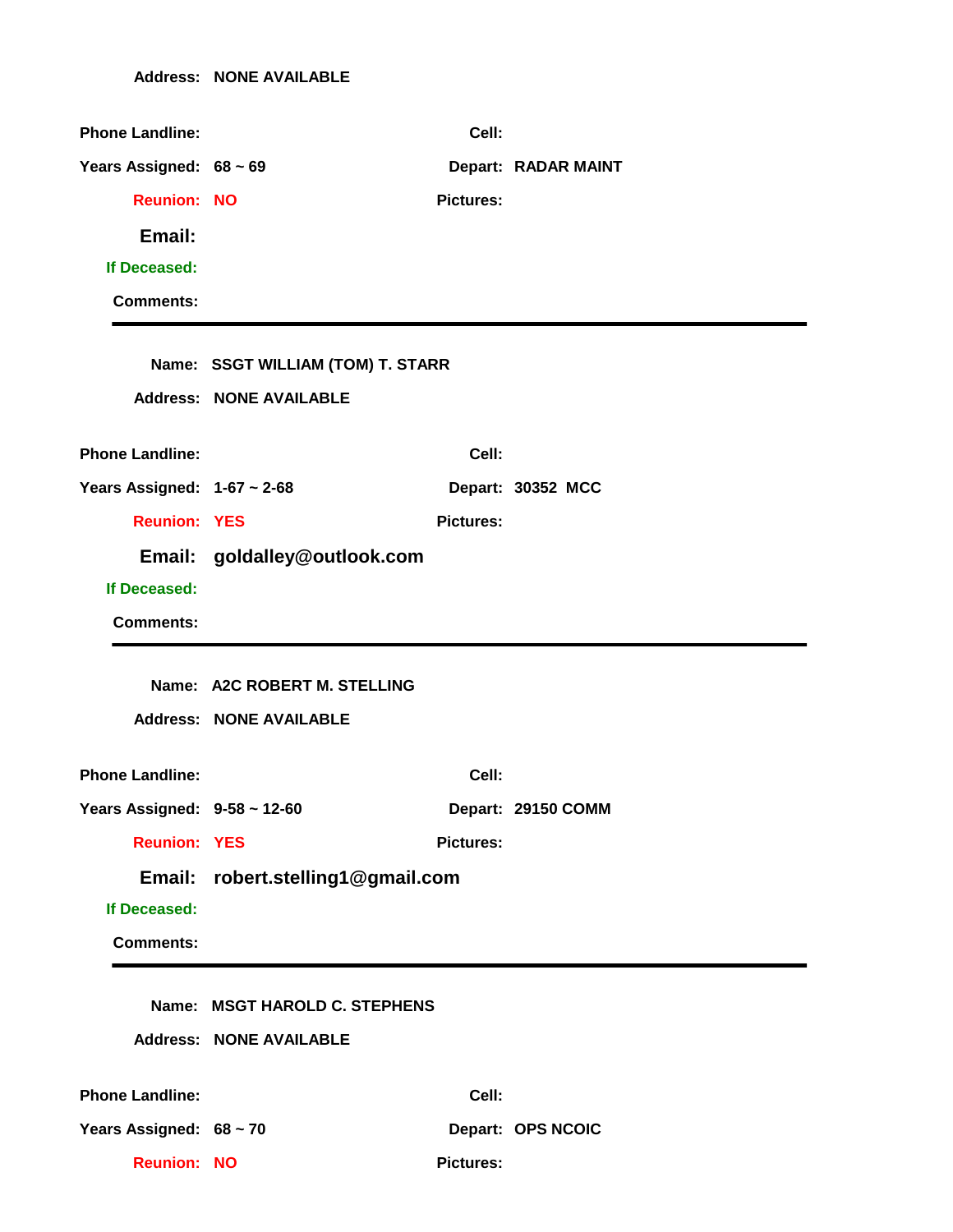#### **If Deceased:**

|                                | Name: JIMMY SUITER                                      |                  |                      |
|--------------------------------|---------------------------------------------------------|------------------|----------------------|
|                                | Address: 1003 BELVEDERE DRIVE<br><b>MOBILE AL 36606</b> |                  |                      |
| Phone Landline: (251) 473-3169 |                                                         | Cell:            |                      |
| <b>Years Assigned:</b>         |                                                         | Depart:          |                      |
| <b>Reunion: NO</b>             |                                                         | <b>Pictures:</b> |                      |
| Email:                         |                                                         |                  |                      |
| If Deceased:                   |                                                         |                  |                      |
| <b>Comments:</b>               |                                                         |                  |                      |
|                                |                                                         |                  |                      |
|                                | Name: A2C WILLIAM (BILL) D. SUTHERLAND                  |                  |                      |
|                                | Address: 8685 LOUIS POIROUX ROAD<br>THEODORE AL 36582   |                  |                      |
| Phone Landline: (251) 653-4942 |                                                         | Cell:            |                      |
| Years Assigned: $60 \sim 65$   |                                                         |                  | Depart: RADAR MAINT. |
| <b>Reunion: YES</b>            |                                                         | <b>Pictures:</b> |                      |
|                                | Email: wdsutherland@att.net                             |                  |                      |
| If Deceased:                   |                                                         |                  |                      |
| <b>Comments:</b>               |                                                         |                  |                      |
| Name:<br><b>Address:</b>       | <b>JOSEPH SUTTER</b>                                    |                  |                      |
|                                |                                                         |                  |                      |
| <b>Phone Landline:</b>         |                                                         | Cell:            |                      |
| <b>Years Assigned:</b>         |                                                         | Depart:          |                      |
| <b>Reunion: NO</b>             |                                                         | <b>Pictures:</b> |                      |
| Email:                         |                                                         |                  |                      |
| If Deceased:                   |                                                         |                  |                      |
| <b>Comments:</b>               |                                                         |                  |                      |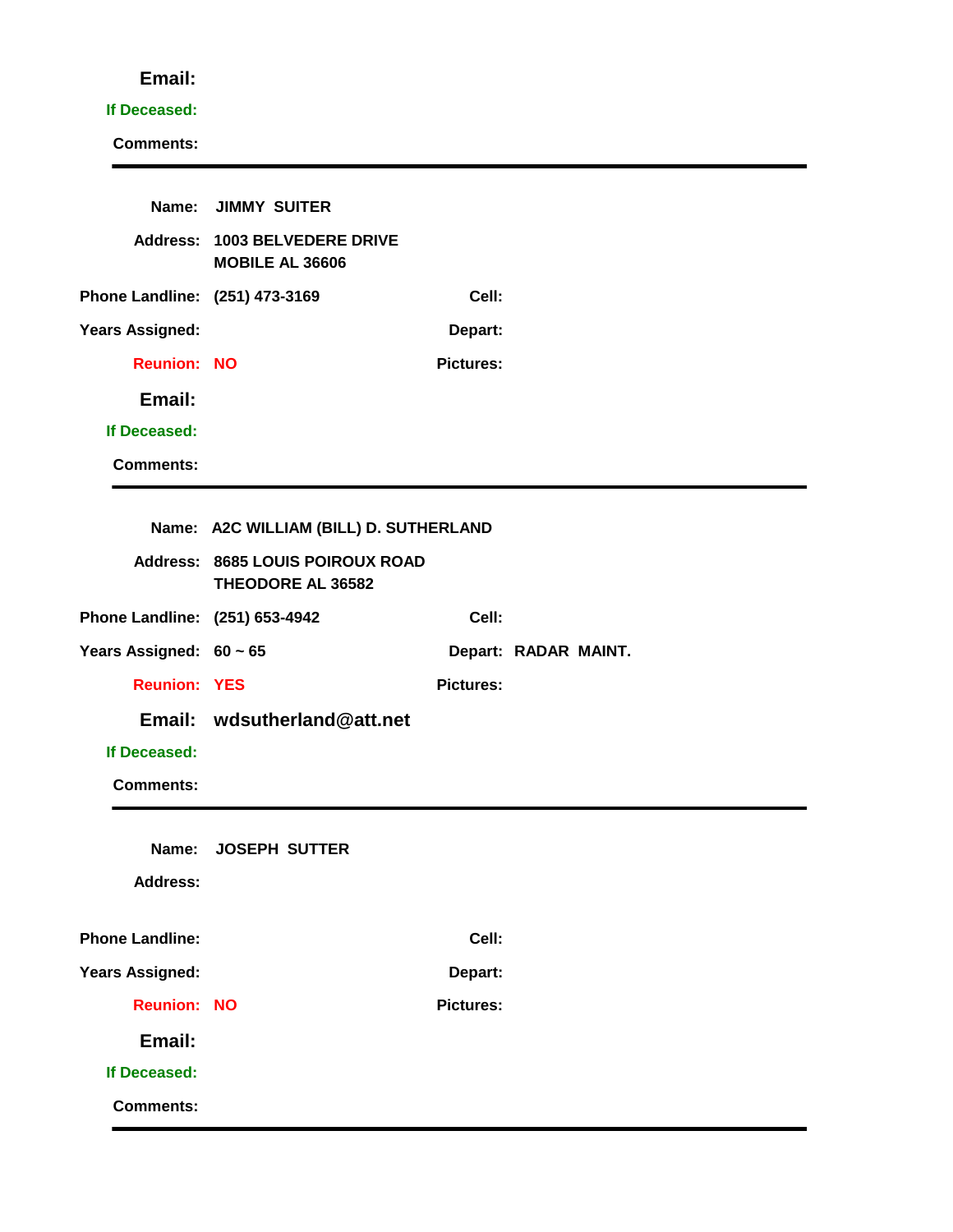|                                | Name: A2C DENNIS TAYLOR                                         |                  |                                                                                |
|--------------------------------|-----------------------------------------------------------------|------------------|--------------------------------------------------------------------------------|
|                                | Address: 15551 KENNONS LANE<br><b>AMELIA VA 32002</b>           |                  |                                                                                |
| Phone Landline: (804) 561-3419 |                                                                 | Cell:            |                                                                                |
| Years Assigned: 1966 ~ 1969    |                                                                 |                  | Depart: FOOD SERVICE                                                           |
| <b>Reunion: YES</b>            |                                                                 | <b>Pictures:</b> |                                                                                |
|                                | Email: ameldtaylor@tds.net                                      |                  |                                                                                |
| If Deceased:                   |                                                                 |                  |                                                                                |
| <b>Comments:</b>               | at the WMCA League in Mobile and Huricane Camille?              |                  | Does anyone remember fishing off the coast guard cutter and playing basketball |
|                                | Name: A2C WILLIAM A. TERRELL                                    |                  |                                                                                |
|                                | <b>Address: 150 THOROUGHBRED CIRCLE</b><br><b>RENO NV 89508</b> |                  |                                                                                |
| <b>Phone Landline:</b>         |                                                                 | Cell:            |                                                                                |
| Years Assigned: $66 \sim 5-67$ |                                                                 | Depart: AIO      |                                                                                |
| <b>Reunion: YES</b>            |                                                                 | <b>Pictures:</b> |                                                                                |
|                                | Email: wter@rtci.net                                            |                  |                                                                                |
| If Deceased:                   |                                                                 |                  |                                                                                |
| <b>Comments:</b>               |                                                                 |                  |                                                                                |
|                                | Name: A1C DERREL B. THOMAS                                      |                  |                                                                                |
|                                | <b>Address: NONE AVAILABLE</b>                                  |                  |                                                                                |
| <b>Phone Landline:</b>         |                                                                 | Cell:            |                                                                                |
| Years Assigned: 10-60 ~ 7-62   |                                                                 |                  | <b>Depart: TELEPHONE SYSTEMS</b>                                               |
| <b>Reunion: NO</b>             |                                                                 | <b>Pictures:</b> |                                                                                |
| Email:                         | mtsearcy@sbcglobal.net                                          |                  |                                                                                |
| If Deceased:                   |                                                                 |                  |                                                                                |
| <b>Comments:</b>               |                                                                 |                  |                                                                                |
| Name:                          | <b>BENNY THOMPSON</b>                                           |                  |                                                                                |
|                                | Address: 3100 GONEAWAY ROAD<br><b>CHARLOTTE NC 28201</b>        |                  |                                                                                |
| Phone Landline: (704) 643-3204 |                                                                 | Cell:            |                                                                                |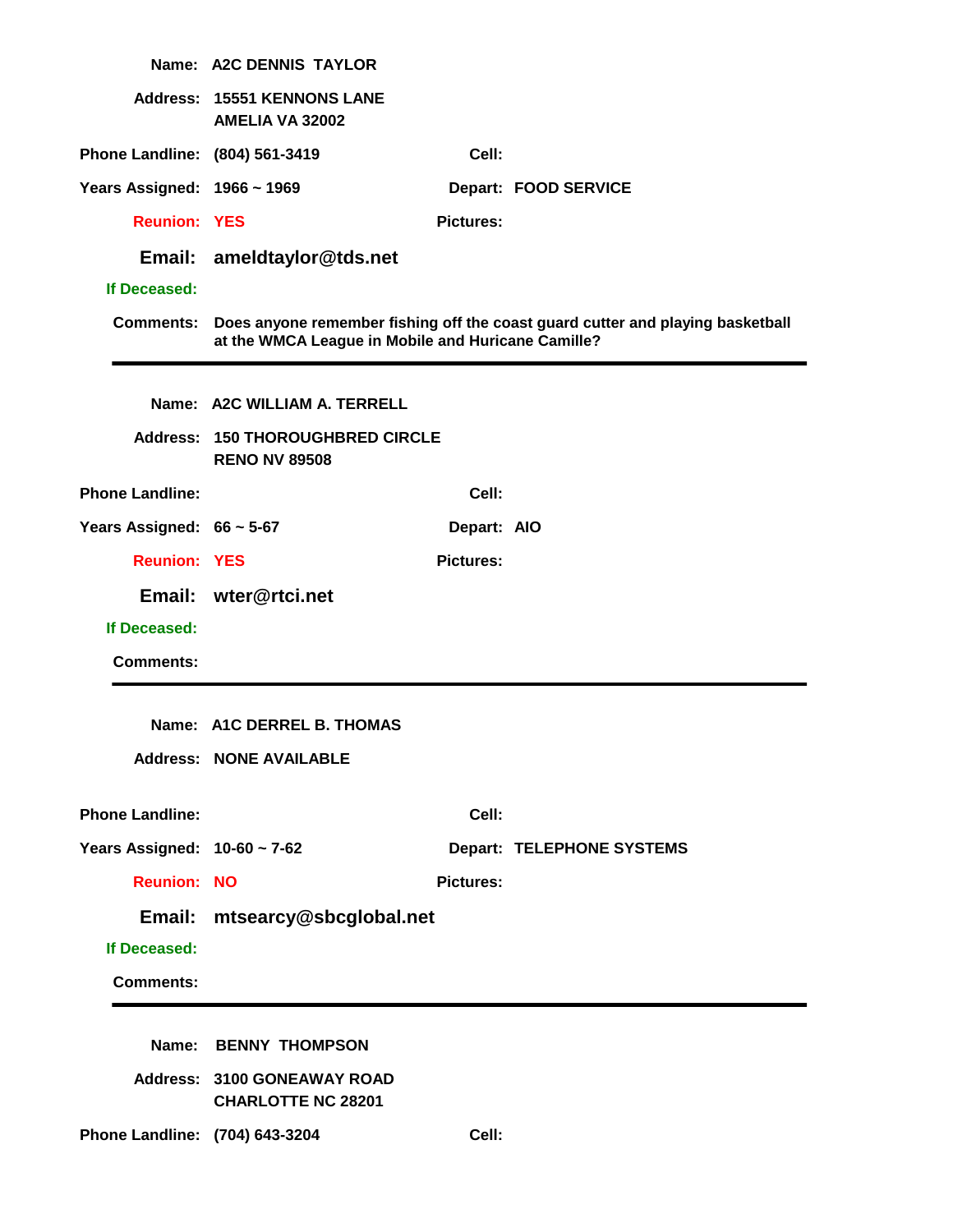| <b>Years Assigned:</b>         |                                                         | Depart:               |                               |
|--------------------------------|---------------------------------------------------------|-----------------------|-------------------------------|
| <b>Reunion: NO</b>             |                                                         | <b>Pictures:</b>      |                               |
| Email:                         |                                                         |                       |                               |
| If Deceased:                   |                                                         |                       |                               |
| <b>Comments:</b>               |                                                         |                       |                               |
|                                |                                                         |                       |                               |
|                                | Name: SSGT GERALD (JERRY) E. THORPE                     |                       |                               |
|                                | <b>Address: NONE AVAILABLE</b>                          |                       |                               |
| <b>Phone Landline:</b>         |                                                         | Cell:                 |                               |
| Years Assigned: 66 ~ 68        |                                                         |                       | Depart: 29150 COM CEN AND BAS |
| <b>Reunion: YES</b>            |                                                         | <b>Pictures:</b>      |                               |
|                                | Email: mimithor65@yahoo.com                             |                       |                               |
| If Deceased:                   |                                                         |                       |                               |
| <b>Comments:</b>               |                                                         |                       |                               |
|                                |                                                         |                       |                               |
|                                | Name: A3C ROBERT W. TIDWELL                             |                       |                               |
|                                | Address: 65 COUNTRY ROAD 1544<br><b>EVA AL 35621</b>    |                       |                               |
| Phone Landline: (256) 735-4646 |                                                         |                       | Cell: (256) 347-5883          |
| Years Assigned: 1969 ~ 1970    |                                                         |                       | Depart: FPS 6 HEIGHTFINDERS   |
| <b>Reunion: YES</b>            |                                                         | <b>Pictures: NONE</b> |                               |
| Email:                         | bobnpat.rt@gmail.com                                    |                       |                               |
| If Deceased:                   |                                                         |                       |                               |
|                                | Comments: Was there when the site closed.               |                       |                               |
|                                |                                                         |                       |                               |
| Name:                          | <b>JOHN TOLBERT</b>                                     |                       |                               |
|                                | <b>Address: NONE AVAILABLE</b><br><b>FOLEY AL 36535</b> |                       |                               |
| Phone Landline: (251) 943-1718 |                                                         | Cell:                 |                               |
| <b>Years Assigned:</b>         |                                                         | Depart:               |                               |
| <b>Reunion: NO</b>             |                                                         | <b>Pictures:</b>      |                               |
| Email:                         |                                                         |                       |                               |
| If Deceased:                   |                                                         |                       |                               |
| <b>Comments:</b>               |                                                         |                       |                               |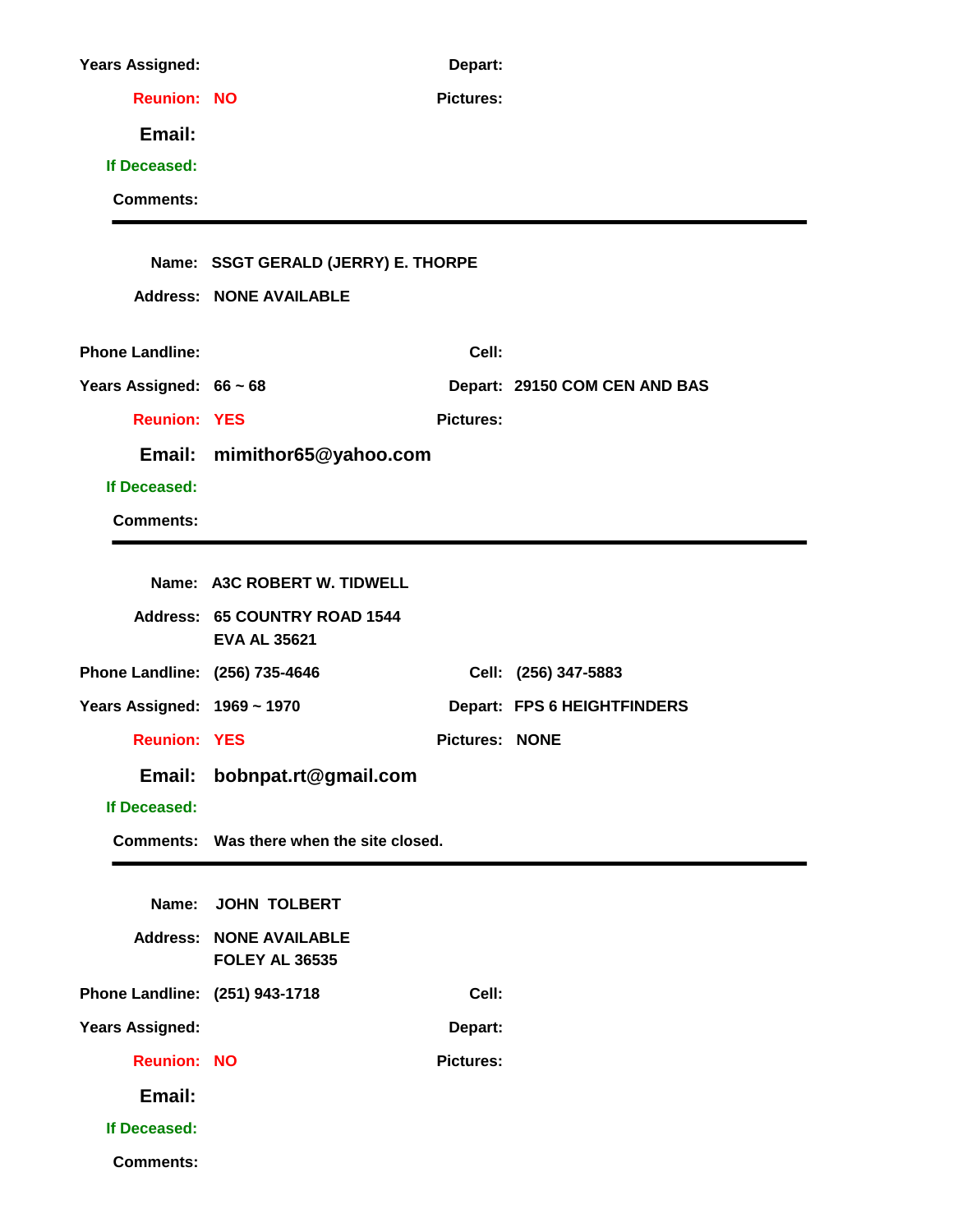| Name:                            | <b>VERNON R. TYLER</b>                                    |                  |                               |
|----------------------------------|-----------------------------------------------------------|------------------|-------------------------------|
|                                  | <b>Address: 511 HAMPTON ROAD</b><br><b>SELMA AL 36701</b> |                  |                               |
| Phone Landline: (334) 875-5198   |                                                           | Cell:            |                               |
| <b>Years Assigned:</b>           |                                                           | Depart:          |                               |
| <b>Reunion: NO</b>               |                                                           | <b>Pictures:</b> |                               |
| Email:                           |                                                           |                  |                               |
| If Deceased:                     |                                                           |                  |                               |
| <b>Comments:</b>                 |                                                           |                  |                               |
|                                  |                                                           |                  |                               |
|                                  | Name: A2C TOM VENABLE                                     |                  |                               |
|                                  | Address: 1136 PERSINGER ROAD<br><b>ROANOKE VA 24015</b>   |                  |                               |
| Phone Landline: (540) 342-4652   |                                                           |                  | Cell: (540) 798-1834          |
| Years Assigned: $3-65 \sim 3-66$ |                                                           |                  | <b>Depart: RADAR OPERATOR</b> |
| <b>Reunion: YES</b>              |                                                           | <b>Pictures:</b> |                               |
| Email:                           |                                                           |                  |                               |
| If Deceased:                     |                                                           |                  |                               |
| <b>Comments:</b>                 |                                                           |                  |                               |
|                                  |                                                           |                  |                               |
|                                  | Name: LOEY WASAM                                          |                  |                               |
|                                  | <b>Address: 3200 LAURINDENE ROAD</b><br>THEODORE AL 36582 |                  |                               |
| Phone Landline: (251) 973-2967   |                                                           | Cell:            |                               |
| <b>Years Assigned:</b>           |                                                           | Depart:          |                               |
| <b>Reunion: NO</b>               |                                                           | <b>Pictures:</b> |                               |
| Email:                           |                                                           |                  |                               |
| If Deceased:                     |                                                           |                  |                               |
| <b>Comments:</b>                 |                                                           |                  |                               |
|                                  |                                                           |                  |                               |
|                                  |                                                           |                  |                               |
|                                  | Name: LAMAR WHITLEY                                       |                  |                               |
|                                  | Address: PO BOX 1981<br><b>LEXINGTON NC 27293</b>         |                  |                               |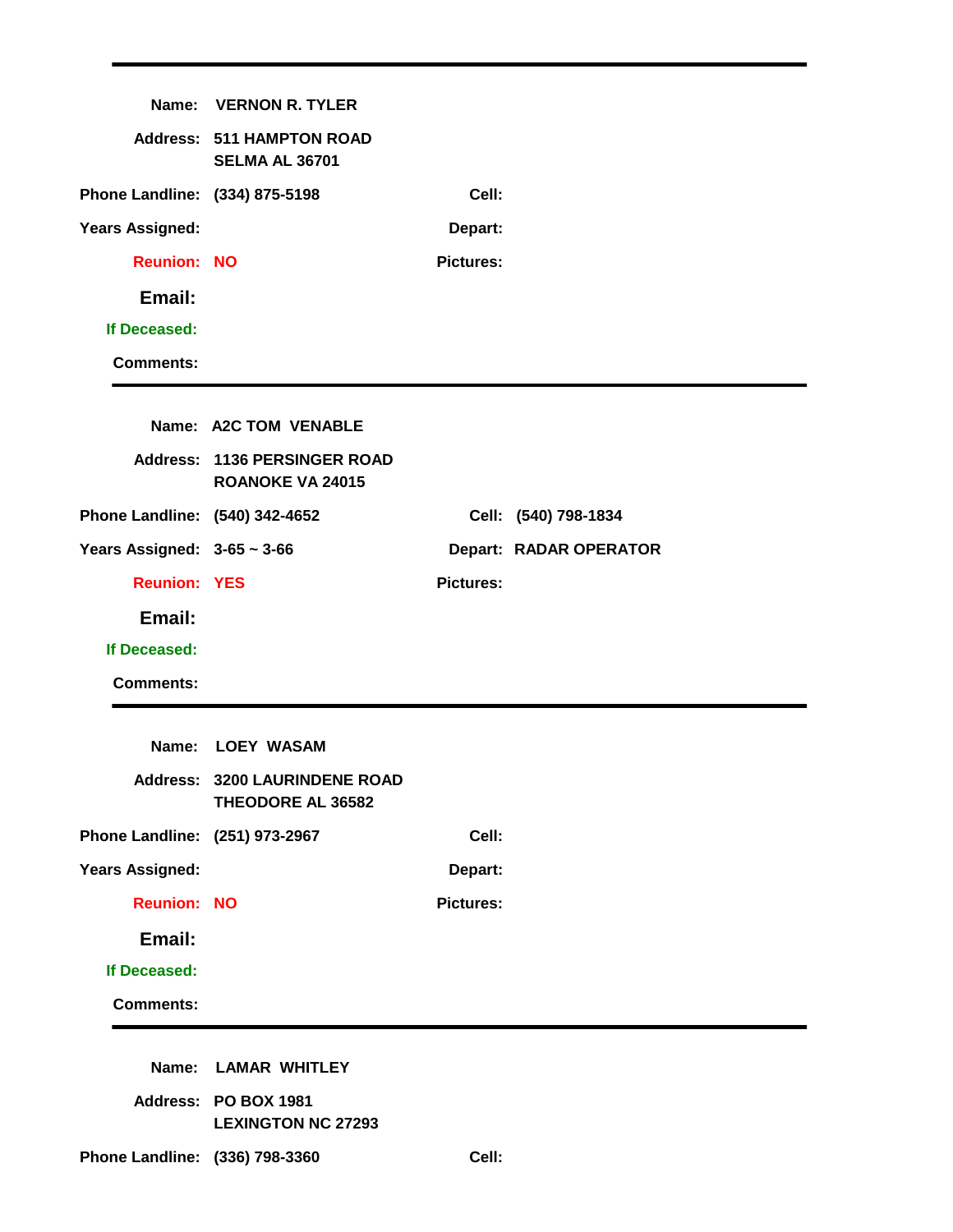| <b>Years Assigned:</b>           |                                                           | Depart:          |                         |
|----------------------------------|-----------------------------------------------------------|------------------|-------------------------|
| <b>Reunion: NO</b>               |                                                           | <b>Pictures:</b> |                         |
| Email:                           |                                                           |                  |                         |
| If Deceased:                     |                                                           |                  |                         |
| <b>Comments:</b>                 |                                                           |                  |                         |
|                                  | Name: SSGT ROBERT (BOB) H. WILDER                         |                  |                         |
|                                  | Address: 6032 IDLEMOORE COURT<br><b>THEODORE AL 36582</b> |                  |                         |
| Phone Landline: (251) 653-5274   |                                                           | Cell:            |                         |
| Years Assigned: $7-68 \sim 9-69$ |                                                           |                  | Depart: RADIO MAINT. QC |
| <b>Reunion: NO</b>               |                                                           | <b>Pictures:</b> |                         |
|                                  | Email: bwild@mchsi.com                                    |                  |                         |
| If Deceased:                     |                                                           |                  |                         |
| <b>Comments:</b>                 |                                                           |                  |                         |
|                                  | Name: SSGT CLARENCE (WILLIE) J. WILSON                    |                  |                         |
|                                  | Address: PO BOX 94<br><b>MOHAWK MI 49950</b>              |                  |                         |
| <b>Phone Landline:</b>           |                                                           | Cell:            |                         |
| Years Assigned: $6-65 \sim 6-69$ |                                                           |                  | Depart: RADAR MAINT.    |
| <b>Reunion: YES</b>              |                                                           | <b>Pictures:</b> |                         |
|                                  | Email: wwilson@chartermi.net                              |                  |                         |
| If Deceased:                     |                                                           |                  |                         |
| <b>Comments:</b>                 |                                                           |                  |                         |
|                                  | Name: A2C CLAUD W. WILSON                                 |                  |                         |
|                                  | Address: 167 BOB WHITE DRIVE<br><b>HORTON AL 35980</b>    |                  |                         |
| Phone Landline: (256) 886-4399   |                                                           |                  | Cell: (251) 802-4907    |
| Years Assigned: 63 ~ 65          |                                                           |                  | Depart: RADAR OPERATOR  |
| <b>Reunion: YES</b>              |                                                           | <b>Pictures:</b> |                         |
|                                  | Email: claudwilson@att.net                                |                  |                         |
| If Deceased:                     |                                                           |                  |                         |